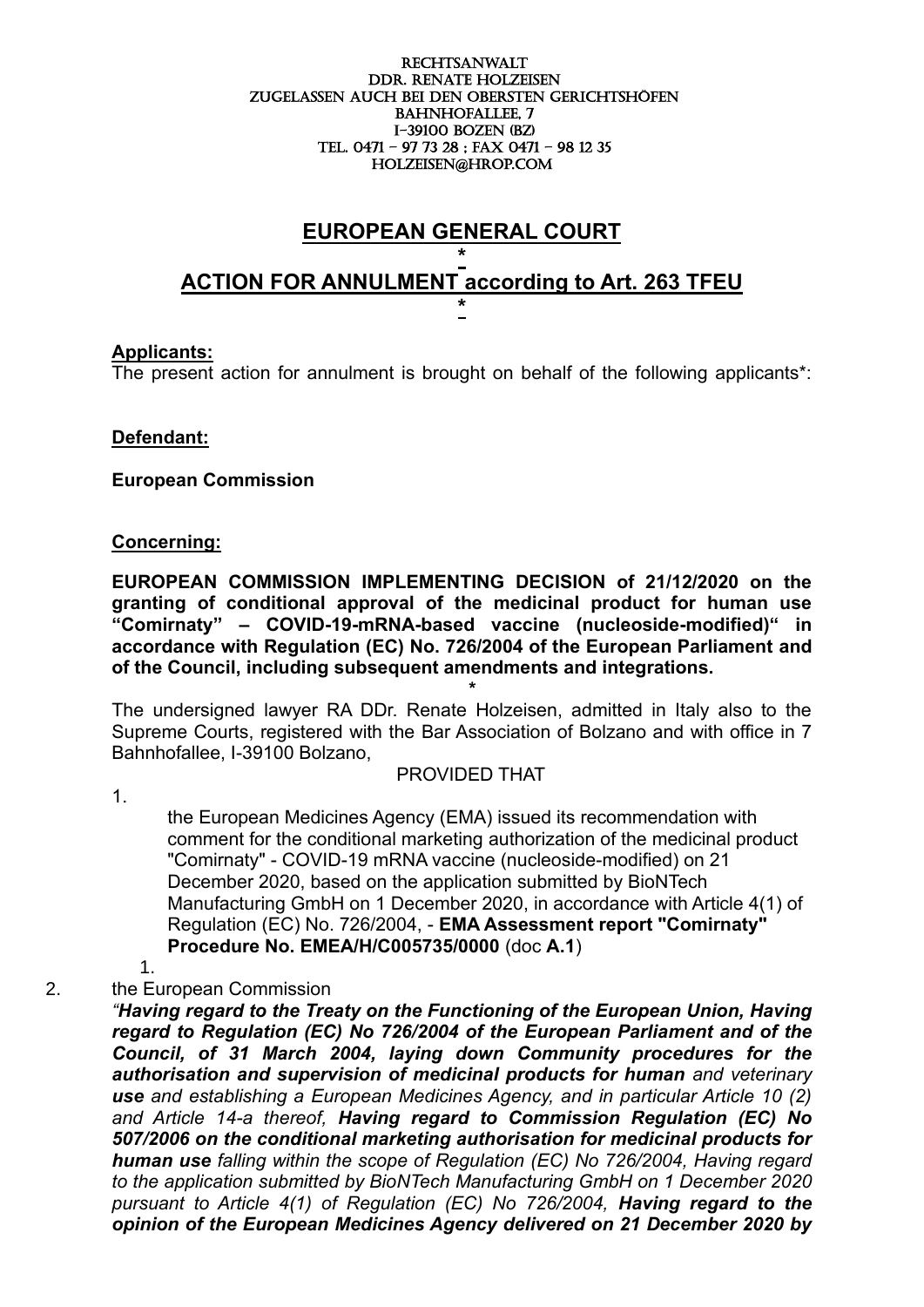*the Committee for Medicinal Products for Human Use, Whereas : (1) The medicinal product ""Comirnaty" - COVID-19 mRNA vaccine (nucleosidemodified)" fulfils the requirements of Directive 2001/83/EC of the European Parliament and of the Council of 6 November 2001, for establishing the Community code relating to medicinal products for human use. (2) "Comirnaty" - COVID-19 MRNA vaccine (nucleoside-modified)" falls within the scope of Regulation (EC) No 507/2006, and in particular Article 2(1) thereof. Furthermore, the medicinal product fulfils the conditions laid down in Article 4 of that Regulation for the granting of a conditional marketing authorisation, as set out in Annex IV. establishing the Community code relating to medicinal products (4) The Committee for Medicinal Products for Human Use considered that 'Single-stranded, 5'-capped messenger RNA (mRNA) produced using cell-free in vitro transcription from the appropriate DNA templates and encoding the viral spike (S) protein of SARS-CoV-2' is a new active substance. (5) The measures provided for in this Decision are in accordance with the opinion of the Standing Committee on Medicinal Products for Human Use"* has decided as follows:

"*Article 1 - A conditional marketing authorisation as provided for in Article 3 and Article 14-a of Regulation (EC) No 726/2004 is granted for the medicinal product 'Comirnaty' - COVID 19 mRNA vaccine (nucleoside modified), the characteristics of which are summarised in Annex I to this Decision. "Comirnaty - COVID 19 mRNA vaccine (nucleoside-modified)' is entered in the Union Register of Medicinal Products with the following number: EU/1/20/1528. Article 2 - The authorisation of the medicinal product referred to in Article 1 shall be subject to the requirements and conditions, including those relating to the manufacturing, set out in Annex II. These requirements shall be reviewed annually. Article 3 - The labelling and package leaflet of the medicinal product referred to in Article 1 shall comply with the conditions set out in Annex III. Article 4 - The authorisation shall be valid for one year from the date of notification of this Decision. Article 5 - This Decision is addressed to BioNTech Manufacturing GmbH, An der Goldgrube 12, 55131 Mainz, Germany."* **- European Commission Implementing Decision of 21/12/2020 granting a conditional marketing authorisation for the medicinal product for human use "Comirnaty" COVID-19 mRNA vaccine (nucleoside modified)" in accordance with Regulation (EC) No 726/2004 of the European Parliament and of the Council (**Doc. **A.2.1.).**

- 3. Four (IV) annexes are attached to the above-mentioned Implementing Decision of the European Union - Annex I (Summary of Product Characteristics), Annex II (A. Manufacturer of the active substance(s) of biological origin and manufacturer(s) responsible for batch release), Annex III (Labeling and Package Leaflet), Annex IV (Conclusions of the European Medicines Agency on the granting of marketing authorization under "special conditions" (Doc. **A.2.2.**).
- 4. By implementing decision of January 8, 2021, on the variation of the conditional marketing authorization granted by Decision C(2020) 9598 (final) for the medicinal product for human use ""Comirnaty" - COVID-19 mRNA vaccine (nucleosidemodified)", the European Commission, following the opinion of the European Medicines Agency delivered by the Committee for Medicinal Products for Human Use on January 8, 2021, decided to amend the original decision (Doc. **A.2.3.).**
- 5. By implementing decision of 2 February 2021 on the variation of the conditional marketing authorisation granted by decision C(2020) 9598 (final) for the medicinal product for human use ""Comirnaty"" - COVID-19 mRNA vaccine (nucleosidemodified)", the European Commission, following the opinion of the EMA delivered by the Committee for Medicinal Products for Human Use on 2 February, decided to amend the original decision (doc**. A.2.4.).**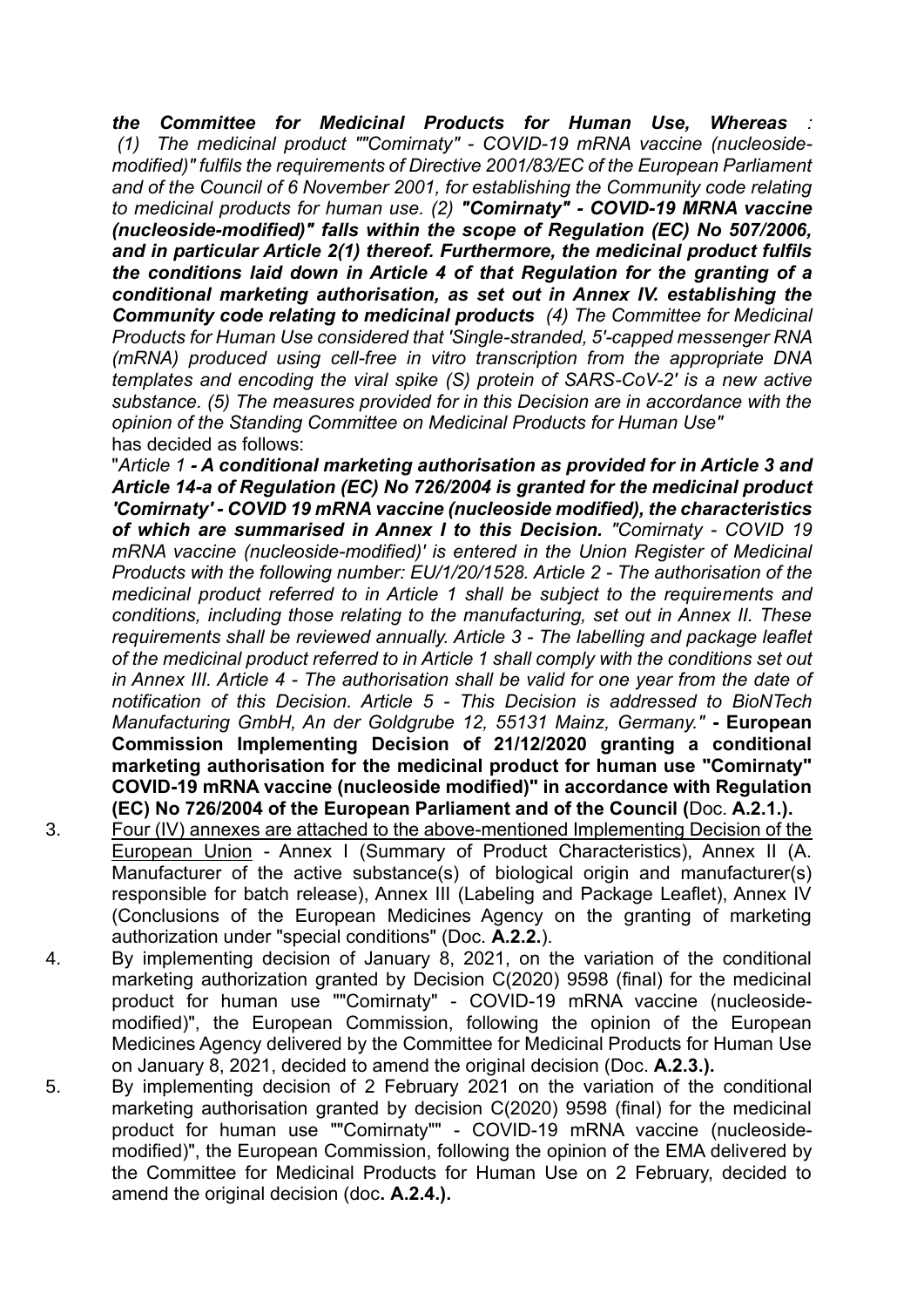6. Having said all of the above, an action for declaratory judgment and declaration of invalidity pursuant to Article 263 TFEU of the above-mentioned Implementing Decision of the EU Commission dated December 21, 2020, together with all subsequent amendments and integrations, is hereby brought on the following grounds.

## **Legal standing according to Art. 263 TFEU**

- 7. All of the plaintiffs are working in the field of health care or care for the elderly as doctors, nurses, caregivers for the elderly, etc., and have been exposed to an everincreasing pressure towards compulsory Covid vaccination for almost two months now. Italy, like other EU Member States, has started to predominantly administer vaccination of "Comirnaty" in the last week of December 2020.
- 8. "Comirnaty" is the first mRNA-based substance in the EU to be conditionally approved centrally by the European Commission as a so-called Covid "vaccine". The two other substances now approved as so-called Covid "vaccines" (manufacturers: Moderna and AstraZeneca) are also experimental in nature.
- 9. Especially persons working in the field of health care and nursing, such as the plaintiffs, have been experiencing an immense pressure, starting from a socialmoralizing pressure up to the threat of consequences under labor law, should they not undergo the so-called Covid-"vaccination".
- 10. Virologists who have, over the course of the last year, become the exclusive house and court advisors of the governments of the EU member states, are publicly called upon to "legally prosecute" in particular those EU citizens who work in the field of health care and nursing and who, in view of the risks associated with the experimental Covid "vaccines" and their unproven benefits (see below), refuse to expose themselves to these genetic-engineering based substances (see a corresponding article in the Italian-language South Tyrolean daily newspaper Alto Adige of 13/01/2021 - Doc. **A.3.1.).**

From internal communications of the South Tyrolean Sanitary Authority as well as from communications of the South Tyrolean Medical Association to the physicians, it is evident how the Sanitary Authority, Superiors and the Medical Association, respectively, request and exert pressure for employees (physicians, paramedics) as well as freely practicing physicians registered with the Medical Association, to undergo the Covid "vaccination":

Email correspondence from the South Tyrolean Sanitary Authority indicates that the Italian Ministry of Health requested that they report which employees were participating in Covid vaccination and which were not (Doc. **A.3.2).**

- 11. Italy, like other EU Member States, has started the administration of the Covid "vaccine" "Comirnaty" (Doc. **A.3.3**), as foreseen in the Covid national "vaccination plan" of 7/12/2020 (Doc. **A.3.4.**). The plaintiffs in the health and care sector are accused of lacking a sense of responsibility, as well as a lack of solidarity towards the employees and the patients/ caregivers entrusted to them (Docs. **A.3.5, A.3.6,** and **A.3.7**).
- 12. Massive reports of compulsory vaccination (currently with Corminaty) are also coming in from the rest of the country, to the detriment of health and care workers (**A.3.8.** and **A.3.9.)**. The "Comirnaty"-refusers among the staff working in the health care and nursing sector are concretely threatened with dismissal.
- 13. **The centralized approval of "Comirnaty" on 21/12/2020 means that the European Commission has automatically approved this active ingredient in every Member**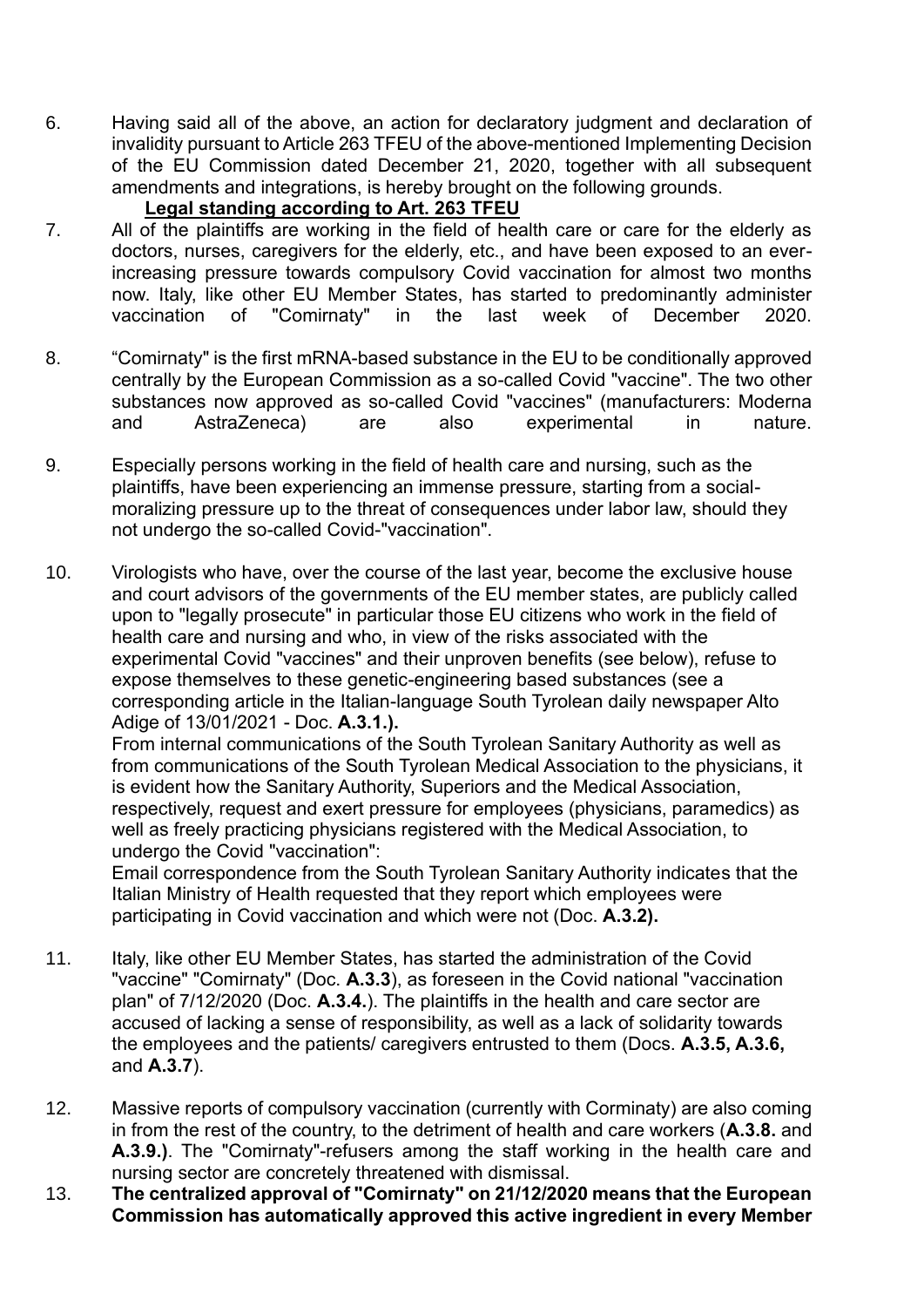**State, i.e. no further decision of the individual Member State was required to approve this active ingredient also on Italian territory.**

- 14. Therefore, the above-mentioned plaintiffs clearly have the right to bring an action pursuant to Article 263 TFEU, since the contested implementing decision of the EU Commission and the preceding opinion of the EMA have a direct effect on the personal position of the plaintiffs and their fundamental right to physical integrity, which is protected by the EU Treaty.
- 15. The Plaintiffs are **directly and personally affected** by the unlawful marketing authorization of "Comirnaty", as their fundamental rights to bodily integrity (Art. 3 EU Charter), to a high level of health protection (Art. 168 TFEU, Art. 35 EU Charter) and to consumer protection (Art. 169 TFEU, Art. 38 EU Charter) are grossly violated by this Implementing Decision, as set forth below.
- 16. Individual plaintiffs have already requested the EU Commission and the EMA, in particular, to refrain from an approval of the mRNA-based experimental active substances, such as "Comirnaty", due to the enormous risks involved, which are currently impossible to assess in their entirety, by means of a warning letter sent electronically on December 19, 2020, prior to the implementation decision challenged here (see warning letter of December 19, 2020 in Doc. **A.4**). Incidentally, no reaction or response to this warning has been received.
- 17. According to **Article 168 TFEU**, **a high level of human health protection** must be ensured in the definition and implementation of all Union policies and activities. EU citizens are entitled to the **fundamental right to physical integrity** enshrined in **Art. 3 EU Charter,** and the **fundamental right to a high level of health protection** enshrined in **Art. 35 EU Charter**.
- 18. On June 17, 2020, the EU Commission presented a **"European Vaccine Strategy"** for the **rapid development**, production and dissemination of a Corona vaccine (Doc. **A.5)** under which a contract for the initial purchase of 200 million doses of vaccine **on behalf of all EU member states**, and an option to order a further 100 million doses was agreed with the pharmaceutical company BioNTech/Pfizer on Nov. 11, 2020. According to the undisclosed contract, **delivery** was to take place **as soon as a proven safe and effective vaccine against Covid-19 became available**, according to the EU Commission's "communication releases."The "European vaccination strategy" specified by the EU Commission should aim to "**ensure the quality, safety and efficacy** of vaccines." The fact that the European vaccination strategy has not fulfilled this requirement provided by law al *condicio sine qua non*, specifically in the approval of the active substance "Comirnaty", is explained and documented below.

**On January 19, 2021, the EU Commission presented a communication advising member states to accelerate EU-wide vaccination of the already approved experimental "vaccines" (most notably "Comirnaty"). By March 2021, at least 80% of people over 80 and 80% of health and social care workers in all member states should be vaccinated.** By summer 2021, at least 70% of adults in the EU are to be vaccinated. **The EU Commission is thus exerting unmistakable and clear pressure in the direction of vaccinating the population with experimental substances based on genetic engineering** (see below). Since the Member States (including Italy in particular) have become highly financially dependent on the European Community due to the disastrous economic effects of repeated lockdowns, lends the pressure exerted by the European Commission on individual Member States towards covid vaccination an exceptional "quality". **The "European vaccination strategy" places healthcare workers at the**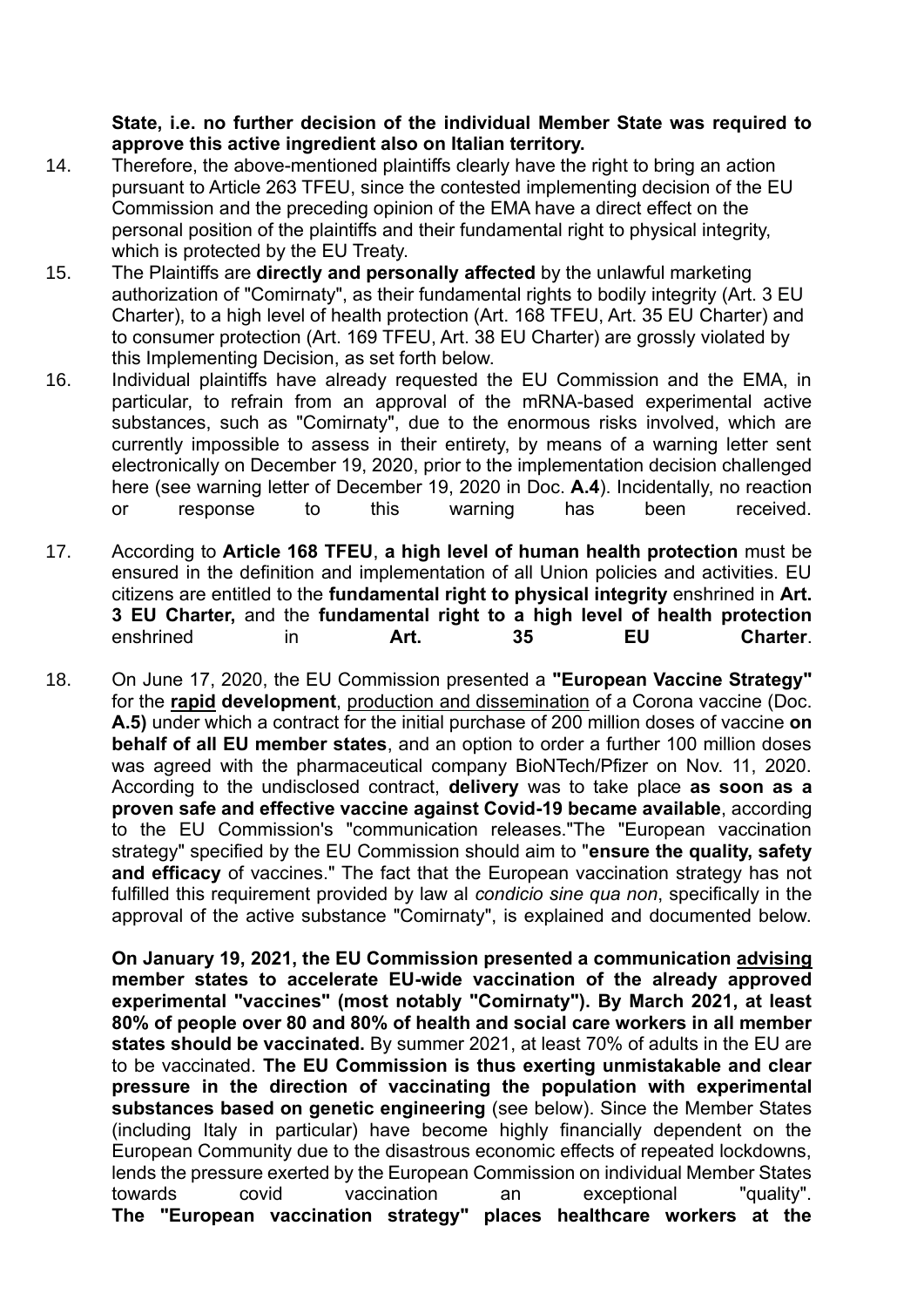## **top of the list of priority groups to be "vaccinated"**

19. The plaintiffs see themselves as exposed to an enormous pressure, which has been demonstrably built up by the EU Commission towards mandatory vaccination on the one hand, and on the other hand, as particularly affected EU citizens (by virtue of belonging to a prioritized group of persons in the vaccination program specified by the EU Commission), for the reasons stated below, and therefore as exposed to a concrete, unreasonable and unlawful enormous health risk, which was brought about by the EU Commission with the implementation decision contested here (including subsequent amendments and integrations) and which is contrary to EU law.

## **PLEAS FOR ACTION:**

#### **Premises**

20. "Comirnaty" is an experimental mRNA-based substance which, in terms of mode of action and production, has absolutely nothing in common with conventional vaccines.

The mRNA is a recombinant nucleic acid and is used to add a nucleic acid sequence to human cells to form the spike protein of SARS-CoV-2 that would not otherwise be present in the cells. RNA, by definition, is also a nucleic acid (RiboNucleidAcid). An **mRNA,** also known as **messenger RNA**, is a single-stranded ribonucleic acid (RNA) that carries genetic information for building a protein. In a cell, it is formed as the transcript of a section of deoxyribonucleic acid (DNA) belonging to a gene. With an mRNA, the building instructions for a specific protein are available in the cell; it transports the message from the genetic information to the protein-building ribosomes, which is necessary for protein building.

**The prophylactic-therapeutic effect is directly related to the product resulting from the expression of this sequence: the spike protein, which the cells (whichever body cells) produce on the basis of the injected foreign mRNA, and which is intended to lead to antibody formation.**

### **Therefore, the active substance "Comirnaty" effectively constitutes a gene therapy drug.**

- 21. **The exclusion from the definition of "gene therapy medicinal product" in Commission Directive 2009/120/EC of 14 September 2009, of active substances that in fact act like a gene therapy medicinal product, but which are declared as vaccines against infectious diseases (such as "Comirnaty"), in absolute disregard of the mode of action, is, in view of the precautionary principle that applies in the EU, particularly in the health sector, and the fundamental rights of EU citizens to a high level of health protection (Art. 35 EU Charter) as well as to physical integrity (Art. 3 EU Charter), not comprehensible and violates fundamental principles of EU law** (see following plea no. 3)**.**
- 22. Having said that, the pleas in law put forward here are primarily those which, irrespective of the legal assessment of whether the active substance "Comirnaty" is subject to the *lex specialis* consisting in Regulation (EC) No 1394/2007 of the European Parliament and of the Council of 13 November 2007, on novel therapies (advanced therapy medicinal products) and amending Directive 2001/83/EC and Regulation (EC) No. 726/2004 should have been applied, because the implementing decision contested here must also be considered as being contrary to EU law and thus void and declared null and void, irrespective of the assessment of this issue.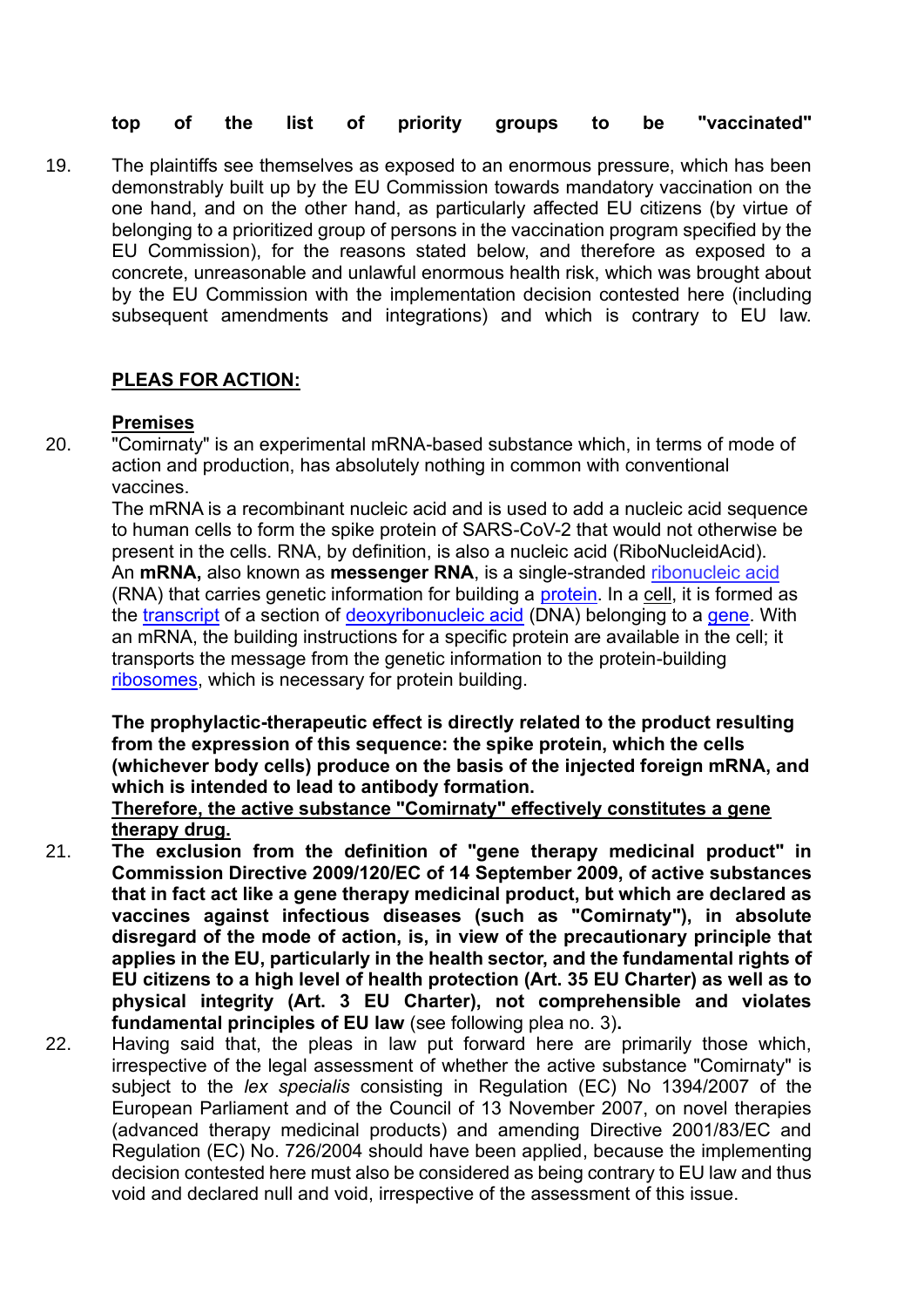## **(1) Invalidity due to violation of Article 2 (Scope) of Commission Regulation (EC) No. 507/2006 of March 29, 2006.**

- 23. The EU Commission **conditionally approved** the active ingredient "Comirnaty" **for one year** on the basis of Commission Regulation (EC) No. 507/2006 of March 29, 2006.
- 24. Before a medicinal product for human use can be authorized for marketing in one or more member states, it must usually undergo extensive studies to ensure that it is safe, of high quality and effective when used in the target population. The rules and procedures to be followed to obtain a marketing authorization are set out in Directive 2001/83/EC of the European Parliament and of the Council of 6 November 2001 on the Community code relating to medicinal products for human use and in Regulation (EC) No 726/2004 (recital 1 Regulation EC No 507/2006).
- 25. In order to fill healthcare gaps and in the interest of public health, it may be necessary, **for certain categories of medicinal products**, to grant marketing authorisations on the basis of less extensive data than is normally the case and to make them subject to certain conditions (hereinafter referred to as 'conditional marketing authorisations'). These should include those medicinal products ... to be used **in emergency situations against a public health threat which have been duly established either by the World Health Organization or by the Community under Decision No. 2119/98/EC of the European Parliament and of the Council of 24 September 1998 (for the setting up of a network for the epidemiological surveillance and control of communicable diseases in the Community (**Recital 2 Regulation EC No 507/2006).
- 26. Article 2 of Regulation (EC) No 507/2006 defines the scope of the provisions for the conditional marketing authorization of medicinal products for human use as follows: "This Regulation shall apply to medicinal products for human use covered by Article 3(1) and (2) of Regulation (EC) No 726/2004 and belonging to one of the following categories:

1. Medicinal products intended for the treatment, prevention or medical diagnosis of seriously debilitating or **life-threatening diseases;**

2. Medicinal products **intended to be used in emergency situations against a threat to public health duly identified either by the World Health Organization or by the Community under Decision No. 2119/98/EC;**

3. medicinal products designated as orphan medicinal products under Article 3 of Regulation (EC) No 141/2000.

The circumstance mentioned under point 3., is clearly not present for the medicinal product ""Comirnaty"".

- **27. In its implementing decision, the EU Commission generally refers to the scope of Regulation (EC) No. 507/2006, and "in particular", but not only, to Art. 2. point 1).**
- **28. 1.1 Violation of Art. 2. point 1. EU Regulation No. 507/2006**
- 29. **John P A Ioannidis (Meta-Research Innovation Center at Standford - METRICS - Stanford University), one of the ten most cited scientists in the world (in the field of medicine arguably the most cited scientist in the world), has ranked the mortality rate of COVID-19 caused by SARS-CoV-2 in the range of that of influenza as early as March 2020 (**Doc. **A. 6**). In a peer-reviewed study published in the Bulletin of the World Health Organization on October 14, 2020; Type: Resarch Article ID: BLT.20.265892 (Doc. **A.7**), Ioannidis **demonstrated that the worldwide panic at the end of January 2020 regarding an alleged high mortality rate associated with SARS-Cov-2 infection was and is simply unfounded.**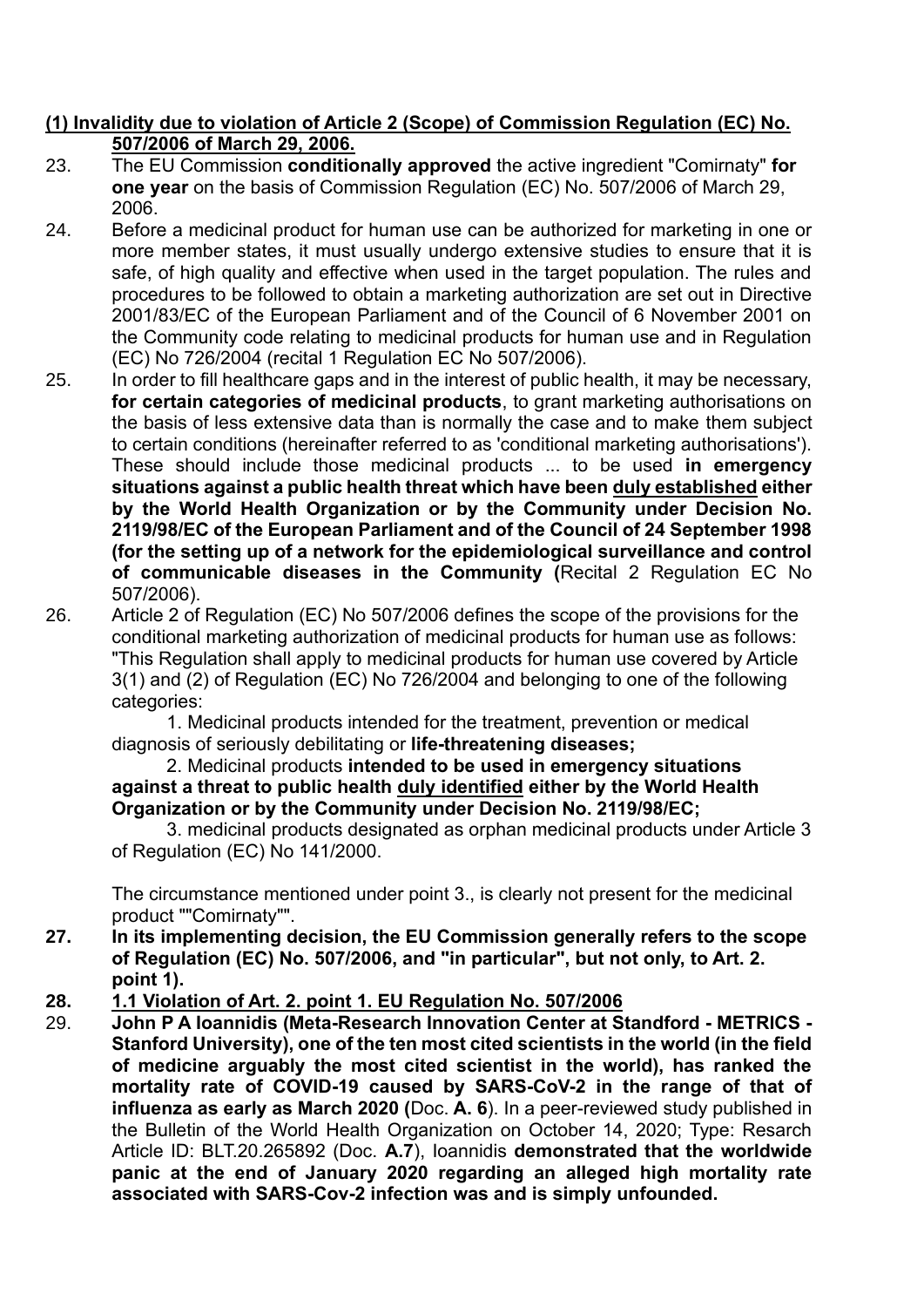- 30. The fact that COVID-19, a disease caused by the SARS-CoV virus, is not a lifethreatening disease in the true sense of the word is also confirmed by the fact that **in Italy**, for example, even if only now, i.e. after **almost a year (!), the instructions of the Ministry of Health for a therapy of the patients at home by the family doctors in private practice shall finally come out** (see interview with the new president of the Italian Medicines Agency AIFA published in the Italian daily newspaper "La Verità" of 03/02/2021 in Doc. **A.8**). It has been proven that serious complications of Covid 19 disease (which occur in a very small percentage of sufferers) are primarily due to inadequate treatment of the symptoms of the disease in the first days of illness. Those general practitioners or primary care physicians in private practice who researched the available information themselves and, contrary to the official instructions and recommendations of the Ministry of Health and the Medicines Agency, successfully used medicines whose official use they subsequently even had to dispute in court (see judgment of the Council of State of Rome no. 09070/2020 of 11/12/2020 regarding the suspension, at the request of a group of general practitioners, by the administrative jurisdiction of last instance of the ban imposed by the Italian Medicines Agency on the use of Hydroxychloroquine for the treatment of Covid 19 patients - Doc**. A.9)** have been shown to be able to treat almost all of their covid-19 patients at home without hospitalization, leading to a complete cure of the disease.
- 31. Thus, we are demonstrably not dealing with a life-threatening and untreatable disease in the true sense for the world population, but with a corona virus-related infectious disease, as we have had in the past, and which, **due to the failure of sanitary systems of certain Member States (such as primarily Italy -** investigations by the public prosecutor's office of Bergamo on this are ongoing) and **a worldwide misuse of RT-PCR tests**, has led to a de facto artificially inflated pandemic, as will be demonstrated below.
- 32. **1.2. Invalidity due to violation of Regulation (EC) No. 507/2006 Art. 2 Point 2.**
- 33. Medicinal products can be conditionally authorized according to Art. 2 point 2 Regulation (EC) No. 507/2006 if they are to be used **in emergency situations against a threat to public health duly identified either by WHO or by the Community under Decision No. 2119/98/EC.**
- 34. On January 30, 2020, the WHO declared the pandemic status caused by SARS-Cov-2, which allegedly endangers the world population (Doc. **A.10.1).**
- 35. The question of whether a "threat to public health" has been properly assessed is to be determined under the provisions of the International Health Regulations 2005 (IHR) of the World Health Organization. The regulations, which are to be interpreted under the Vienna Convention on the Law of Treaties, contain obligations binding under international law on both WHO and the 196 States Parties to determine a **public health emergency of international concern (**PHEIC) by the WHO Director-General under Article 12 of the IHR.

T**he proper determination of a public health threat must therefore be assessed against the provisions of the IHR.** The Director-General is required by Art. 12(4) IHR to include the following **five criteria** in his or her decision:

**1.the information provided by the State Party;**

**2. the use of the decision scheme contained in Annex 2 of the IHR;**

**3. the advice of the Emergency Committee;**

**4. scientific principles, including available scientific evidence and other relevant information;**

**5. an assessment of the risk to human health, the risk of cross-border spread of the disease, and the risk of disruption to international traffic.**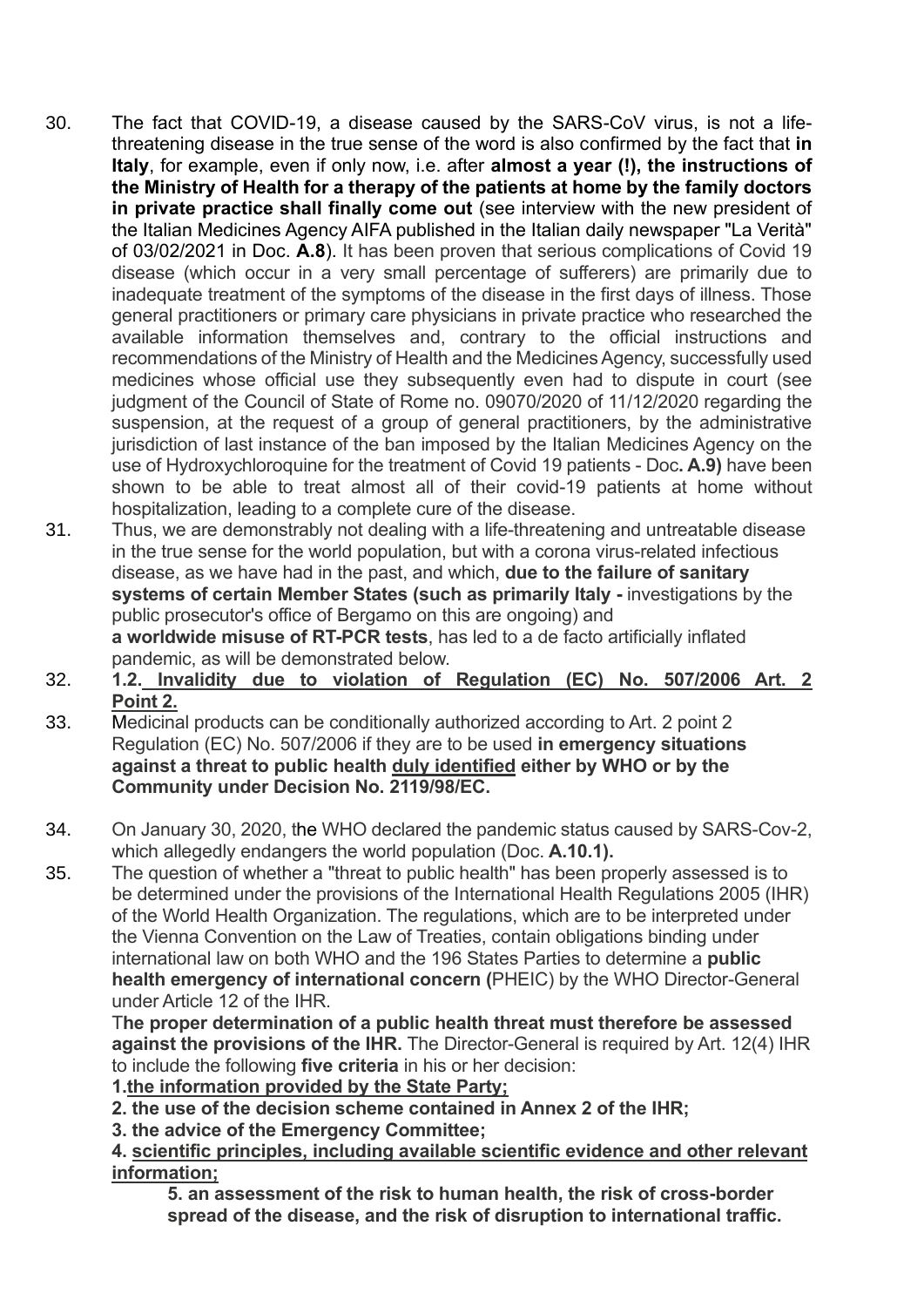- 36. In accordance with this set of decisions, the Director General convened an Emergency Committee on 23/1/2020 due to the Sars Cov-2 outbreak in China, in accordance with Article 49 of the IHR. This expert committee disagreed on whether to recommend the presence of a PHEIC and postponed the meeting to 30/01/2020 for reassessment. At the second meeting of the emergency committee, a significant increase in case numbers and more affected countries with confirmed cases was noted and it was specifically pointed out that due to the notification of the virus sequence by China, other countries had the possibility of virus identification through **rapid development of diagnostic tools.** As a result, the Emergency Committee decided to propose a PHEIC, which was announced by the Director General on the same day (Doc. **A.10.2**).
- 37. On 13/01/2020, the WHO published an initial PCR test guidance document **(A.11.1)**  based on the Corman-Drosten protocol of 13.01.2020 (Diagnostic detection of Wuhan coronavirus 2019 by real-time RT-PCR (**A.11.2**) - *see also Summary table of available protocols in this document* (**A.11.3**), which indicates that the Corman-Drosten PCR test protocol (also called the "Charité protocol") was the first to be published. On January 23, 2020, this Corman-Drosten protocol was published by the authors (including Christian Drosten) in the scientific journal Eurosurveillance (Europe's journal on infectious disease epidemiology, prevention and control since 1996) **(A.11.4).** As of January 17, 2020, laboratories worldwide have been working on the basis of this protocol established by Corman, Drosten, and others for "detection" of the SARS COV-2 virus and commercial PCR kits based on it.
- 38. Due to the fact that this PCR test protocol was designed with a number of so-called amplification cycles far exceeding the scientific gold standard (see below) and other gross scientific errors, the so-called "case numbers", i.e. the number of persons tested positive for "SARS-Cov-2", have already increased explosively towards the end of January 2020.
- 39. The claimed crisis situation of the global public health threat due to the SARS-CoV-2 virus was ultimately mapped **by a global misuse of PCR testing**. This misuse and misapplication has resulted in an enormous number of people worldwide claimed by the authorities to be infected with SARS-Cov-2 at the time of the test, but who were not actually infected, as well as an enormous number of people worldwide who have allegedly died from the disease caused by SARS-Cov-2 infection (Covid-19).
- 40. For further understanding, it is necessary to briefly explain what a PCR test is and how a Corona PCR test specifically works.PCR stands for **Polymerase Chain Reaction**. It was developed in 1983 by Kary Mullis, who passed away in 2019 (and was awarded the 1993 Nobel Prize in Chemistry for PCR). **The PCR is a system that can be used to amplify or copy specific DNA sequences outside the living organism,** *in vitro***.** To do this, enzymes and building blocks are used that are also responsible for duplicating DNA in the body's cells. The DNA that is to be replicated is often referred to as the **starting DNA**. At the beginning of the process, it is placed in a reaction vessel together with the amplification enzymes and building blocks. The reaction mixture includes the individual **"DNA letters"** adenine, guanine, thymine and cytosine, as well as chemicals that ensure the reaction environment. In addition, there is a so-called **DNA polymerase**, an enzyme that can assemble these building blocks. Then there are the **primers**. These are very short, single-stranded pieces of DNA. They form the starting point at which the polymerase begins to assemble the DNA building blocks.The DNA is therefore placed in a reaction vessel, for example, a small tube, together with the DNA letters, the polymerase and the **primers,**. This is then put into a so-called **thermal cycler.** This is a device that can automatically change the temperature and both heat and cool the tube during PCR.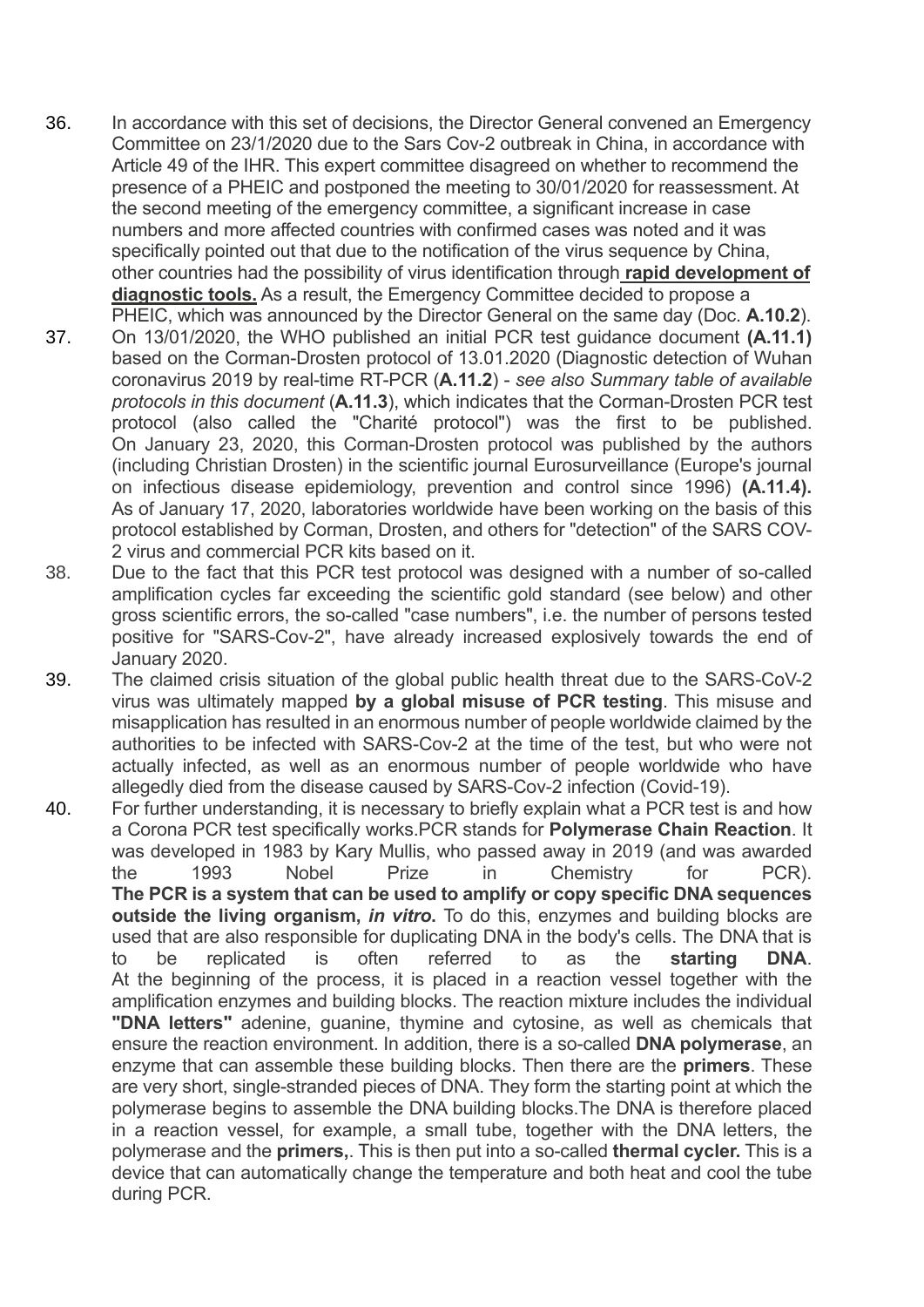**The basic principle of PCR** is relatively simple and is based on the fact that the various steps of the polymerase chain reaction each take place only at certain temperatures.If the primer does not find an exactly matching DNA segment, it cannot attach. **The primers are therefore gene-specific**. In the case of the Corona tests, they should be matched to specific genes of the **SARS-CoV-2** virus. And specifically to genes that only occur in this form in SARS-CoV-2. The fact that this unfortunately looks different in reality will will be explained atter. The reaction is initiated by strongly heating the DNA (94°C), which causes the two strands of the double strand to separate from each other (denaturation). Upon cooling, the primers can now bind to the matching regions of the single strands. After this attachment phase with temperatures in the range of 60°C, which are individually dependent on the primers, the DNA is elongated at about 72 degrees Celsius. Starting from the primers, the polymerases attach a new strand to the exposed strands of the parent DNA. New double strands are formed. **One initial double-stranded DNA becomes** two.

This completes the **first cycle of PCR**, consisting of denaturation, addition and extension. To further amplify the DNA, the temperature is simply raised again to 94 degrees Celsius by the thermal cycler and the process begins again. The amount of DNA grows increasingly exponentially in the process because a larger number of templates are available each time. Hence the term **"chain reaction"**. **Thus, 2 first become 4, then 8, then 16 copies and so on, until, after 20 cycles, the initial DNA has already produced over 1 million copies and, after 30 cycles, over 1 billion copies. Hence the term "chain reaction". From a certain threshold value (cycle threashold; ct), the number of copies is recorded in the measuring instrument as positive, i.e. the more initial DNA was in the reaction, the faster this CT is reached. Since in infectious events several 1000 exit pathogens must be present to form an infectious dose, the ct will already be reached at a maximum of 25 cycles, a tolerance range up to 30 is possible and coincides with publications in the case of SARS-CoV-2, that from ct30 onwards there is no longer any correlation of the PCR result with an infectivity.** However, the corona virus does not have DNA, but RNA. The genetic material is therefore present in a different form. The Corona test is therefore not a simple PCR, but an **RT-PCR. RT stands for reverse transcriptase. This is an enzyme that can transcribe RNA into DNA.** This happens in a step before the actual PCR, but in the same vessel. Just like polymerase, reverse transcriptase needs a primer to help it find a starting point. Starting from the primer, the reverse transcriptase then attaches the complementary DNA building blocks to the viral RNA. **The resulting DNA strand, known as copy DNA (cDNA), thus contains the same genetic information as the viral genome.** After separation of the DNA-RNA double strand by heating, the DNA strand is used as a template for PCR. After that, the cycles run as in normal PCR. However, the corona test has another special feature. It is a so-called **real-time PCR**  (abbreviated with a q or r. In the Corona test, for example, RT-qPCR, sometimes also qRT-PCR). This means that one can already see during runtime whether SARS-CoV-2 genes are present in the sample. This works via fluorescence.

41. **Scientists worldwide who are familiar with microbiology and with the PCR test have pointed out from the beginning that you cannot detect a virus with the PCR test, but only nucleic acids that remain as fragments of viruses. Therefore, the tests cannot tell anything about the infectivity of a person who has tested positive, unless there is also a clinical diagnosis. And if a person was tested without symptoms, logically no statement about the presence of an infection is**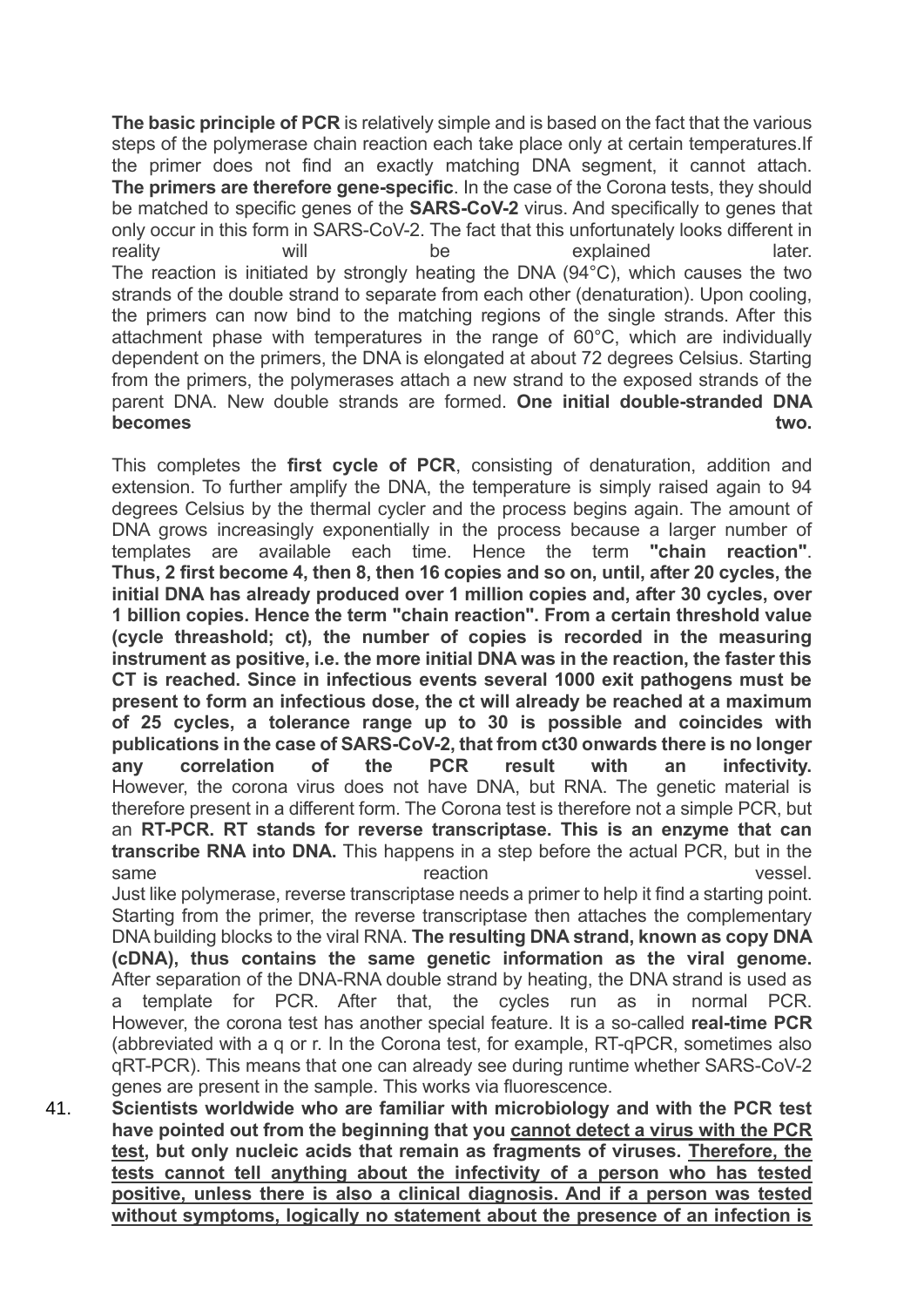**possible. The term "new infection", which is used worldwide in this context, is simply wrong. Only small amounts of viruses or their fragments are contained in the samples taken from the mouth and throat of humans. They have to be amplified to make them visible. These fragments can also originate from an "old infection" that has already been overcome, namely when the immune system has successfully fought the viruses and the person concerned is healthy again and no longer infectious.**

42. **The more viruses still in the body, the fewer cycles of replication are needed for detection. So this number - the so-called Ct value - obviously provides important diagnostic information. However, it is not usually communicated by laboratories.**

**The number of cycles needed is inversely proportional to the viral load. All this has not been and is still not taken into account by the authorities. Laboratories do not report this number of cycles needed for detection. However, this is now finally being demanded by the WHO.**

43. **On 14/12/2020 (**Doc. **A.12.1), the WHO issued for the first time (and obviously much too late) recommendations for users of RT-PCR tests, as it had received feedback from users about an increased risk of false SARS-CoV-2 results when testing samples with RT-PCR reagents on open systems.** Named are problems that have been pointed out by independent scientists and people with mathematical common sense for many months**.**

*"The design principle of RT-PCR means that patients with high levels of circulating virus (viral load) will require relatively few cycles for virus detection and therefore the Ct value will be low. Conversely, a high Ct value in specimens means that many cycles were required for virus detection. In certain circumstances, the distinction between background noise and the actual presence of the target virus can be difficult to determine."* And further:

*"Communicate the Ct value in the report to the requesting healthcare provider."* And on the large percentages of false positives:

*"As with any diagnostic procedure, the positive and negative predictive values for the product in a given test population are important to note. As the positivity rate for SARS-CoV-2 decreases, so does the positive predictive value. This means that the probability that a person with a positive result (SARS-CoV-2 detected) is actually infected with SARS-CoV-2 decreases as the positivity rate decreases, regardless of the specificity of the test product. Therefore, healthcare providers are advised to consider test results along with clinical signs and symptoms, confirmed status of all contacts, etc."*

44. *S***o it is recommended not to rely only on the result of the PCR test, but also to consider clinical symptoms. With this, the WHO also says that there cannot be "asymptomatically ill" people.** 

This part of the WHO's recommendation is self-evident:

*"Users of RT-PCR reagents should read the instructions for use carefully to determine whether manual adjustment of the PCR positivity threshold is required to account for any background noise that may cause a sample with a high cycle threshold (Ct) to be interpreted as a positive result."*

**45. It is almost unbelievable: The RT-PCR test has now been used worldwide for twelve months to detect SARS-Cov-2 infections. Renowned scientists have pointed out from the beginning that the PCR test is not suitable to detect an infection, that much too high multiplication (amplification) cycles are run and that with low prevalence (percentage of real infections in the population) there are**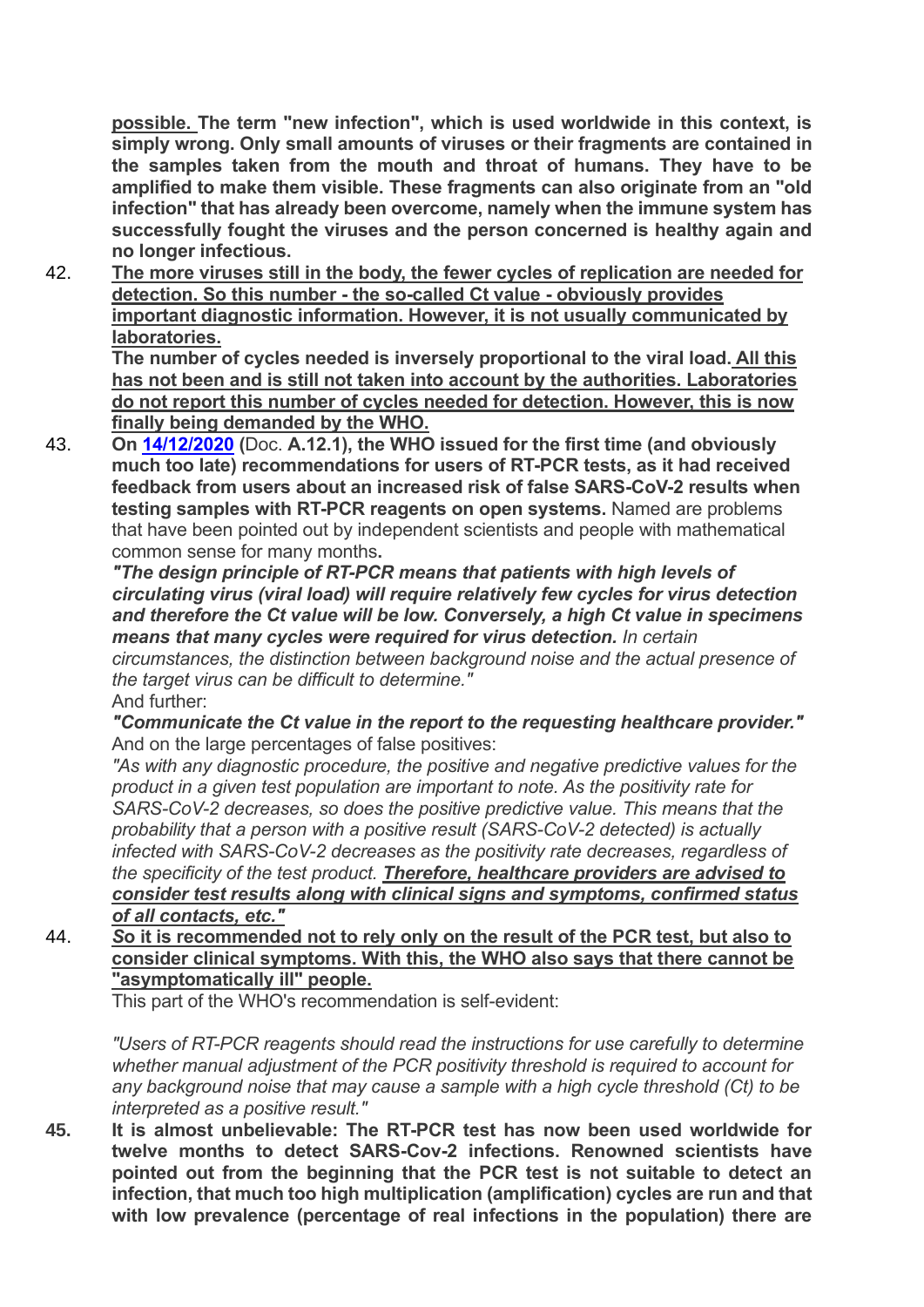**many false positive results anyway. The WHO now also warns of this. Evidently, much too late and only at a time when, lo and behold, elsewhere (USA, UK) the first mRNA-based agents propagated as covid "vaccines" had already been approved.**

46. *In another clear recommendation published in its bulletin on 20/01/2021 (Doc. A.12.2),*  **the WHO again warns against false-positive results of the PCR test, as follows:** *The WHO Guideline Diagnostic Testing for SARS-CoV-2 states that careful interpretation of weak positive results is required. The cycle threshold (Ct) required for virus detection is inversely proportional to the patient's viral load. If test results are not consistent with the clinical picture, a new specimen should be collected and retested using the same or a different NAT technology. The WHO advises PCR test users that disease prevalence alters the predictive value of test results; as disease prevalence decreases, the risk of a false positive result increases. That is, the likelihood that a person with a positive result (SARS-CoV-2 detected) is actually infected with SARS-CoV-2 decreases with decreasing prevalence, regardless of claimed specificity.*

*Most PCR assays are indicated as tools for diagnosis; therefore, healthcare providers must consider each result in combination with the time of specimen collection, specimen type, assay specifics, clinical observations, patient history, confirmed status of all contacts, and epidemiologic information.*

*Actions to be taken by IVD users:*

- *1. Please read the Instructions for Use carefully and completely.*
- *2. Contact your local representative if any aspect of the Instructions for Use is unclear to you.*
- *3. Check the IFU on each incoming shipment to identify any changes to the IFU.*
- *4. Share the Ct value in the report with the requesting healthcare provider.*

In other words, **the PCR test is only useful in the context of a clinical diagnosis as evidence of a coronavirus infection.** 

What this also says is that **testing in individuals without symptoms is simply meaningless. A positive test result cannot be consistent with the clinical picture, because the absence of symptoms means that there is no disease. The various mass tests organized by a number of governments therefore contradict the WHO guideline, since almost only people without symptoms are tested.**

**47.** A fundamental **requirement for "official" and "court-proof" measurement technology, whether in industry, administration or healthcare, is that the measurement must be calibrated, reproducible and repeatable. It must be validated and the tolerances must be known and included in the evaluation of the measurement. None of this applies to the PCR test.**

**Although even the WHO has meanwhile warned against the misuse of the PCR test, which is applied worldwide, it is widely continued by governments and authorities.**

The persons tested are neither informed which RT-PCR test product is applied to them, nor what the CT value is.

**Most machines that evaluate samples are set to a threshold of 37 to 40 cycles. Reduce that threshold to 30 cycles and the number of "confirmed cases" decreases by 40 to 90 percent, studies in the United States have shown, according to a New York Times report (**Doc. **A.13.1). The rising "case numbers" in**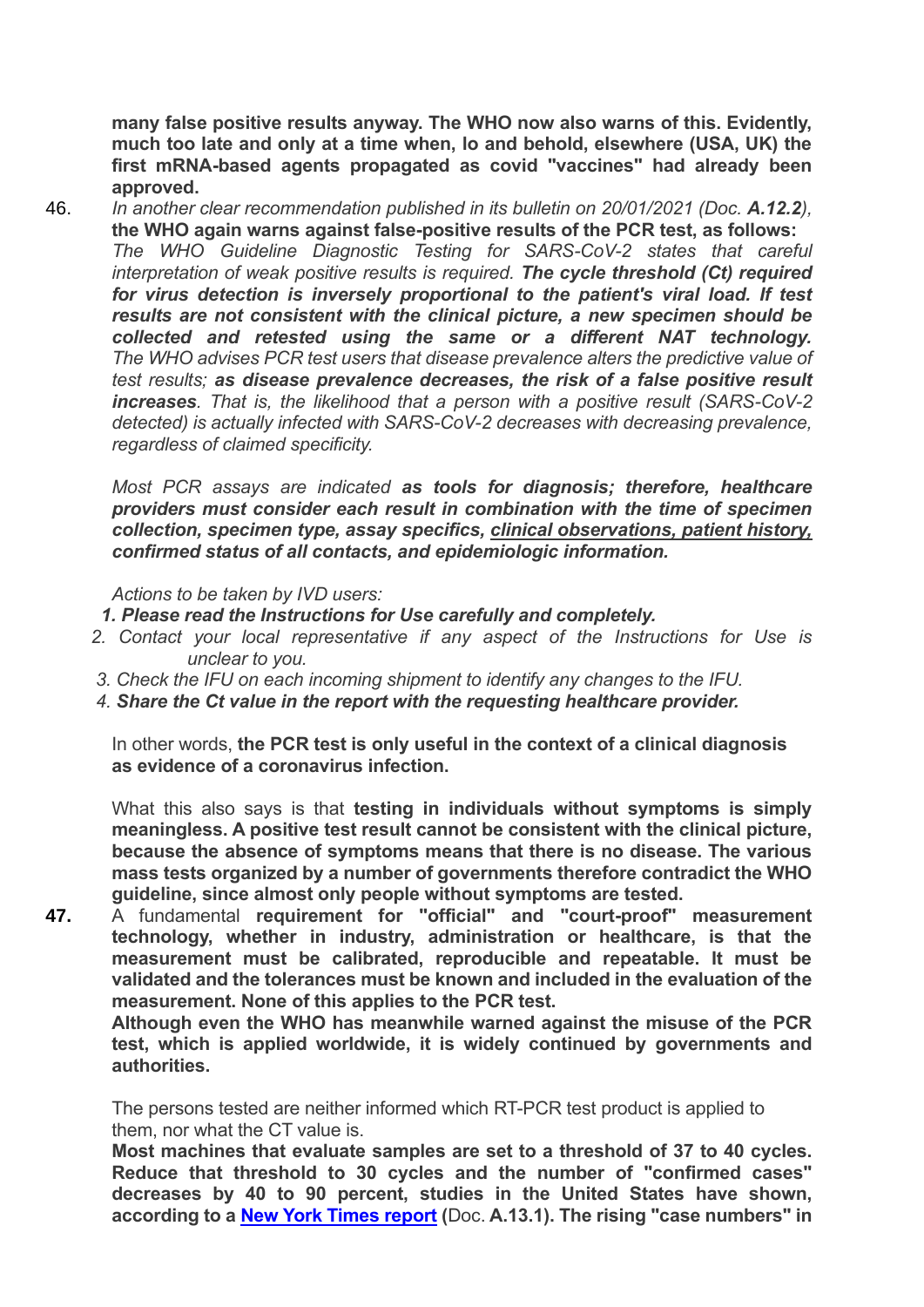## **Italy, Austria, Germany and Europe in general would immediately look different**  with this scientifically based correction!

As reported by the Times of India (Doc. **A.13.2**), in contrast to Europe, more and more physicians in that country send the samples only to laboratories that announce the Ct value with the result. If the Ct value is between 20 and 25, quarantine at home is sufficient. Below 20, on the other hand, immediate hospitalization is undertaken, as a more serious course of the disease is to be expected. Above 25, no measures are considered necessary in symptomless individuals.

### **If the Ct value is restricted to 25, the "case numbers" are again significantly reduced. Epidemiologically, it would only make sense to record infectious people. This is not how it is done though.**

With the PCR test, therefore, an enormous number of false results are to be expected if, as happens in most of the EU, the basic rules for sensible testing are not observed.

48. Chimediate of infectivity in people without symptoms, the results of the largest study to date from Wuhan are now available (Doc. **A.14**).

It was conducted after the lockdown, which lasted from January 23, 2020 to April 8, 2020, in the Chinese city of 11 million. SARS Cov-2 nucleic acid screening (this is how it is referred to in the study, **since the PCR test is not suited to detect any viruses, but only parts of viruses, namely nucleic acids**) was conducted throughout the city from May 14, 2020 to June 1, 2020.

10.6 million people over the age of 6 were invited to take part in the test, of whom 93%, or 9.9 million showed up. In 300 people, the tests yielded a positive result. All contacts of these positives were accurately noted and followed up. However, all 1,174 close contacts tested negative and were followed for 14 days with no change.

The researchers point out that very few asymptomatic cases - 0.303/10,000 - were detected after the lockdown, and there was no evidence of infectivity in these individuals. Virus culture also did not reveal any evidence of replicable virus.

**49. Thus, the PCR test is not capable of detecting active infection or even infectivity. However, the WHO's upholding of the declaration of the alleged public health threat posed by SARS-Cov-2 is based on the numbers generated by this test.**

**Any "case numbers" generated solely by RT-PCR test results are not a basis for a "proper" determination of a crisis situation in terms of a (global) public health threat, and any executive and legislative actions based on them are unlawful or unconstitutional.**

50. This has also already been established in a ruling by a court of appeal in Portugal (Doc. **A.15.1**).

In its November 11, 2020 decision, a Portuguese appeals court ruled against the Azores Regional Health Authority, declaring the quarantine of four individuals unlawful. Of these, one person had tested positive for covid with an RT-PCR test; the other three were considered to be at high risk of exposure. As a result, the regional health authority ruled that all four were infectious and a health risk, so they had to be isolated. A procedure that has been regular practice among health authorities across the EU for the past year.

The lower court had ruled against the health authority, and the appeals court upheld that decision with arguments that explicitly support the scientific view of many experts (such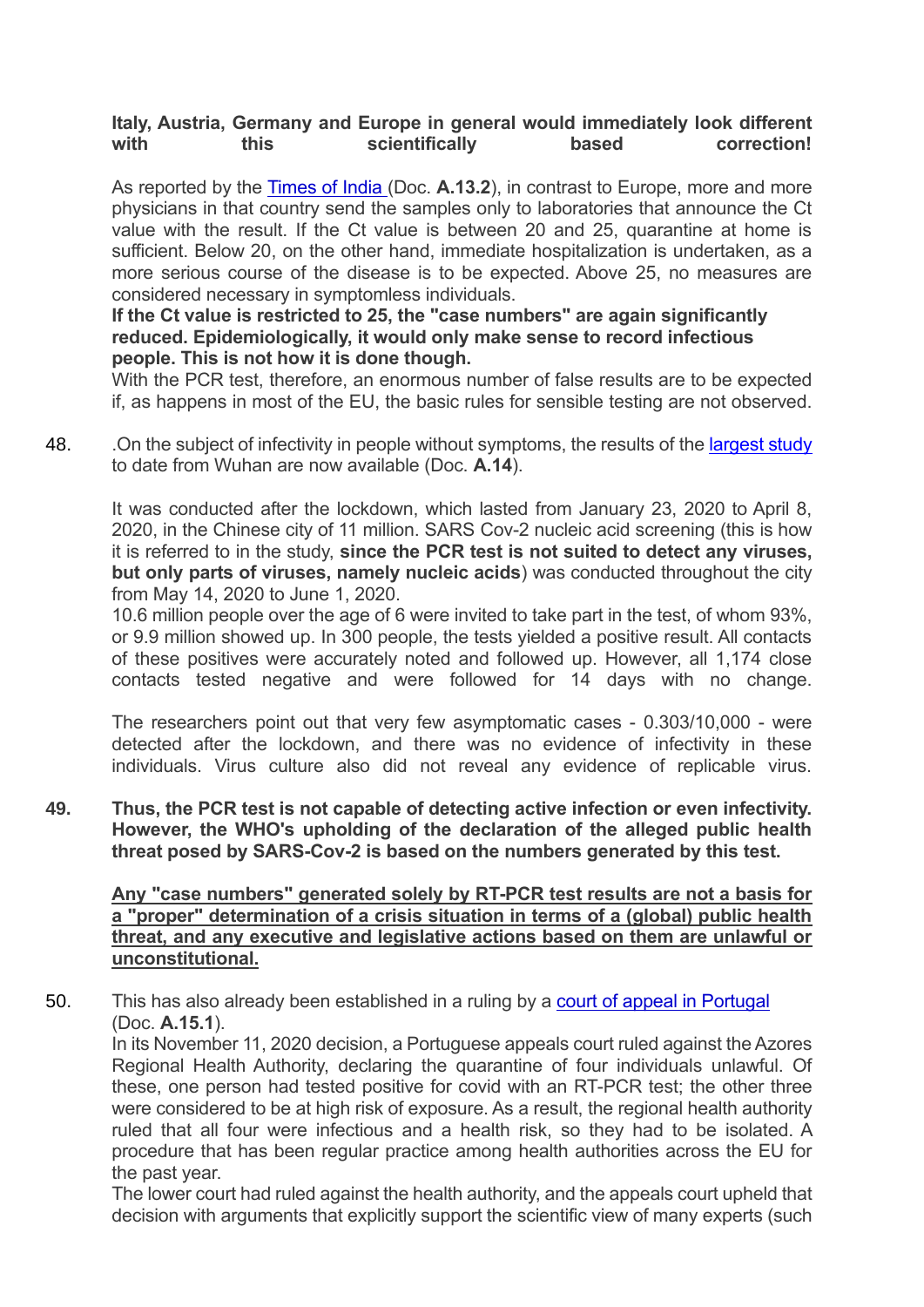as the former Chief Science Officer of pharmaceutical giant Pfizer; Mike Yeadon) because of the lack of reliability of PCR testing.

The main points of the court's decision are as follows:

**A medical diagnosis is a medical act that only a physician is legally authorized to perform and for which that physician is solely and completely responsible. No other person or institution, including government agencies or courts, has such authority. It is not the responsibility of the health department to declare someone ill or in danger of becoming ill. Only a physician can do this. No one can be declared sick or dangerous to health by decree or law, even as an automatic, administrative consequence of the result of a laboratory test of any kind.**

The court concludes that *"when performed without prior medical observation of the patient, without the participation of a physician registered in the Medical Board, who has assessed the symptoms and requested the tests/examinations deemed necessary, any act of diagnosis, or any act of public health surveillance (such as determining whether there is a viral infection or a high risk of exposure, which summarize the above terms) violates [a number of laws and regulations] and may constitute a criminal offense for unlawful professional practice if these acts are performed or dictated by someone who lacks the ability to do so, that is, someone who is not a licensed physician.*

The Portuguese Court of Appeals further stated the following:

"On the basis of the scientific evidence currently available, this test [the RT-PCR test] is not capable, in and of itself, of establishing beyond doubt whether the positivity actually corresponds to infection with the SARS-CoV-2 virus, for several reasons, two of which are of primary importance: The reliability of the test depends on the number of cycles used; the reliability of the test depends on the viral load present."

Citing Jaafar et al. (2020; https://doi.org/10.1093/cid/ciaa1491 - Doc. **A.15.2**), the court concludes that **"if a person tests positive by PCR when a threshold of 35 cycles or higher is used (as is the norm in most laboratories in Europe and the United States), the probability that that person is infected is <3% and the probability that the result is a false positive is 97%."** The court also notes that the threshold for cycles used for PCR testing currently performed in Portugal is unknown. Citing Surkova et al. (2020;

https://www.thelancet.com/journals/lanres/article/PIIS2213-2600(20)30453-7/fulltext -

Doc. **A.15.3**), the court further states that any diagnostic test must be interpreted in the context of the actual probability of disease as assessed before the test itself is performed, and expresses the opinion that *"in the current epidemiological landscape, there is an increasing likelihood that covid-19 tests will yield false positive results, with significant implications for individuals, the healthcare system, and society."*

The court's summary of its decision against the appeal of the regional health authority reads as follows:

*"Given the scientific doubts expressed by experts, i.e., those who play a role, about the reliability of the PCR tests, given the lack of information about the analytical parameters of the tests, and in the absence of a medical diagnosis proving the presence of infection or risk, this court can never determine whether C was in fact a carrier of the SARS-CoV-2 virus or whether A, B, and D were exposed to a high risk."*

51. As can be seen just from the evolution of the pandemic in Italy, it was RT-PCR testing and subsequent regulatory action that led to a massive increase in deaths, both those with and without infection. Covid-19 disease and SARS infections have been detected in Italy as early as the summer of 2019, long before it was known what the problem was.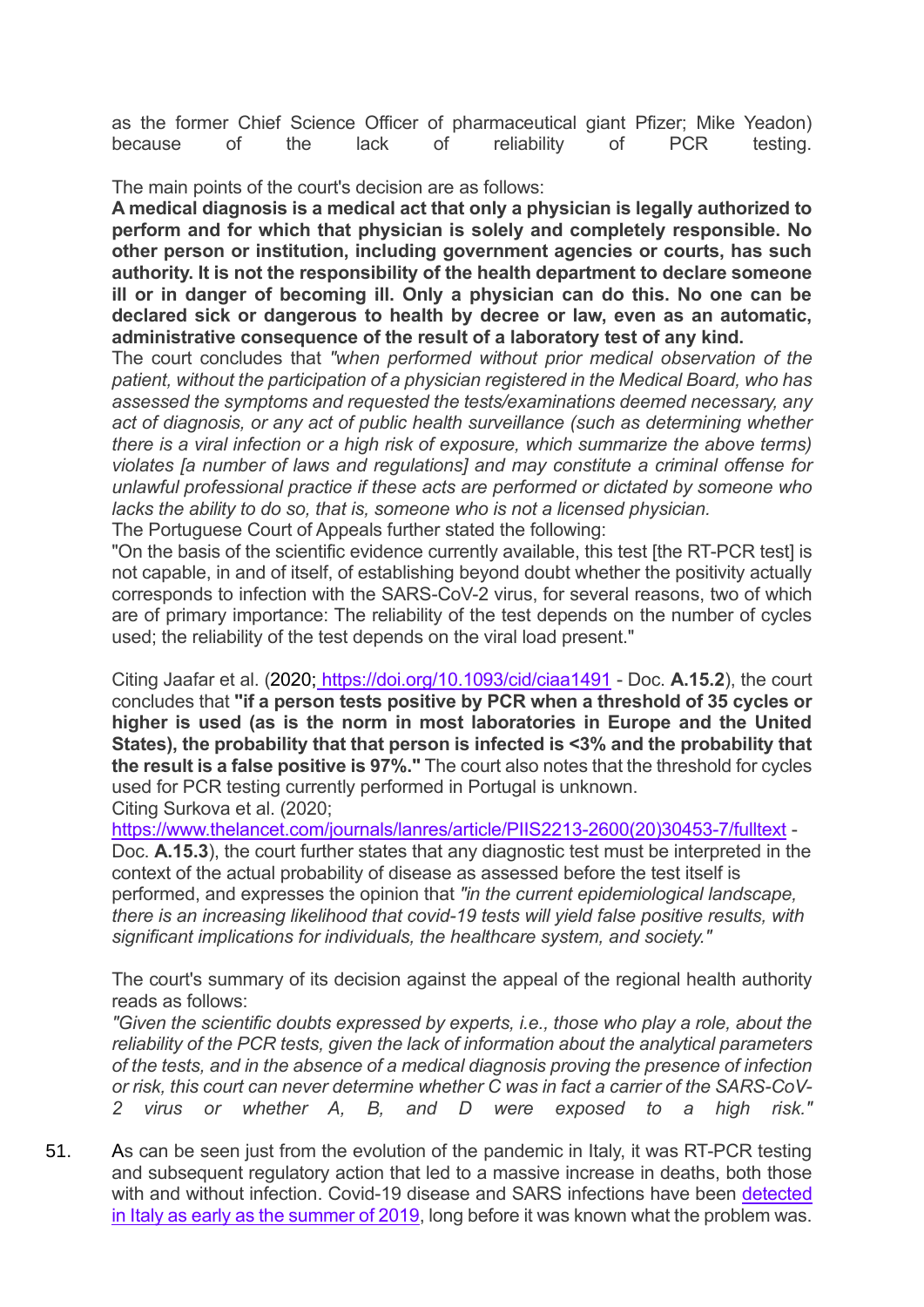The researchers examined the presence of SARS-CoV-2-specific antibodies in blood samples from 959 asymptomatic individuals enrolled in a lung cancer screening study between September 2019 and March 2020. The aim was to track the date of the Corona outbreak, its frequency, and temporal and geographic variations in Italian regions. The study, published Nov. 11 in Tumori Journal (Doc. **A.15.4**) and led by Giovanni Apolone, director of the National Cancer Institute in Milan, says something absolutely unexpected: Antibodies to the new coronavirus were found in 14% of the samples tested from September 2019.

SARS-CoV-2 specific antibodies were detected in a total of 111 out of 959 individuals. Clustered positive cases occurred in the second week of February 2020 and there predominantly in Lombardy.

This study shows an unexpected very early circulation of SARS-CoV-2 in asymptomatic individuals in Italy several months before the identification of the first patient and confirms the outbreak and spread of the coronavirus pandemic already in 2019.

52. The study also shows that the massive problems and deaths in Italy are not due to the virus but to the measures proposed by China and implemented by the Italian government, such as the lockdown. They led to Romanian nurses fleeing the country, leaving nursing homes without staff. The hospitals thus quickly became overburdened and the main source of infection.

But that is not all. The Italian statistical authority ISTAT had already presented data in May 2020 (Doc. **A.15.5**) showing that almost half of the excess mortality in the period 20/02 to 31/03 was not due to Covid-19 but to other causes. Incidentally, the data from Austria and Germany also show something similar.

- 53. Northern Italy was one of the hotspots of the Corona crisis in Europe. The reason for this, however, is not the virus but the fact that the social and medical systems in northern Italy collapsed rather quickly and completely. Italian prosecutors are conducting extensive investigations into this, after it is at least gross negligence that caused Italy to slide so unprepared into a "virus-heavy" period. A lot of staff, especially in the elderly care sector, came from Eastern Europe. They fled the country at the beginning of the border closures. Homes for the elderly were suddenly without staff and the inmates were shipped to hospitals after a few days without care. This led to the collapse of medical care in March, April 2020. Also incomprehensible is the immediate requirement of cremation of bodies in Covid-19 deaths. Not only did this result in extremely important autopsies not being carried out, which would have immediately provided important insights into the actual effects of this viral disease, but it also "produced" images of the removal of coffins by the military, which can be explained by the fact that in Italy the cremation of corpses is traditionally done much less frequently than in other countries, and therefore in the spring of 2020 the capacity simply did not exist for a sudden increase in "forced demand". And it was precisely this removal of coffins that had been piled up for many days that was then irresponsibly exploited by politicians and the media for scaremongering.
- 54. Further incriminating factors in northern Italy include severe air pollution (there are EU Treaty infringement proceedings pending), excessively frequent antibiotic resistance, a known high level of asbestos exposure due to the former fibre cement production and textile industry as well as local on-site asbestos mining, and a particular genetic susceptibility to inflammatory diseases (favism, subtype Lombardy) and treatment errors (Italian public prosecutors are also investigating this).
- 55. **Due to serious scientific errors in the Corman-Drosten PCR test protocol (also called Charitè protocol - doc. 11.4) - and massive conflicts of interest among the authors of the protocol, twenty-two scientists from all over the world demanded**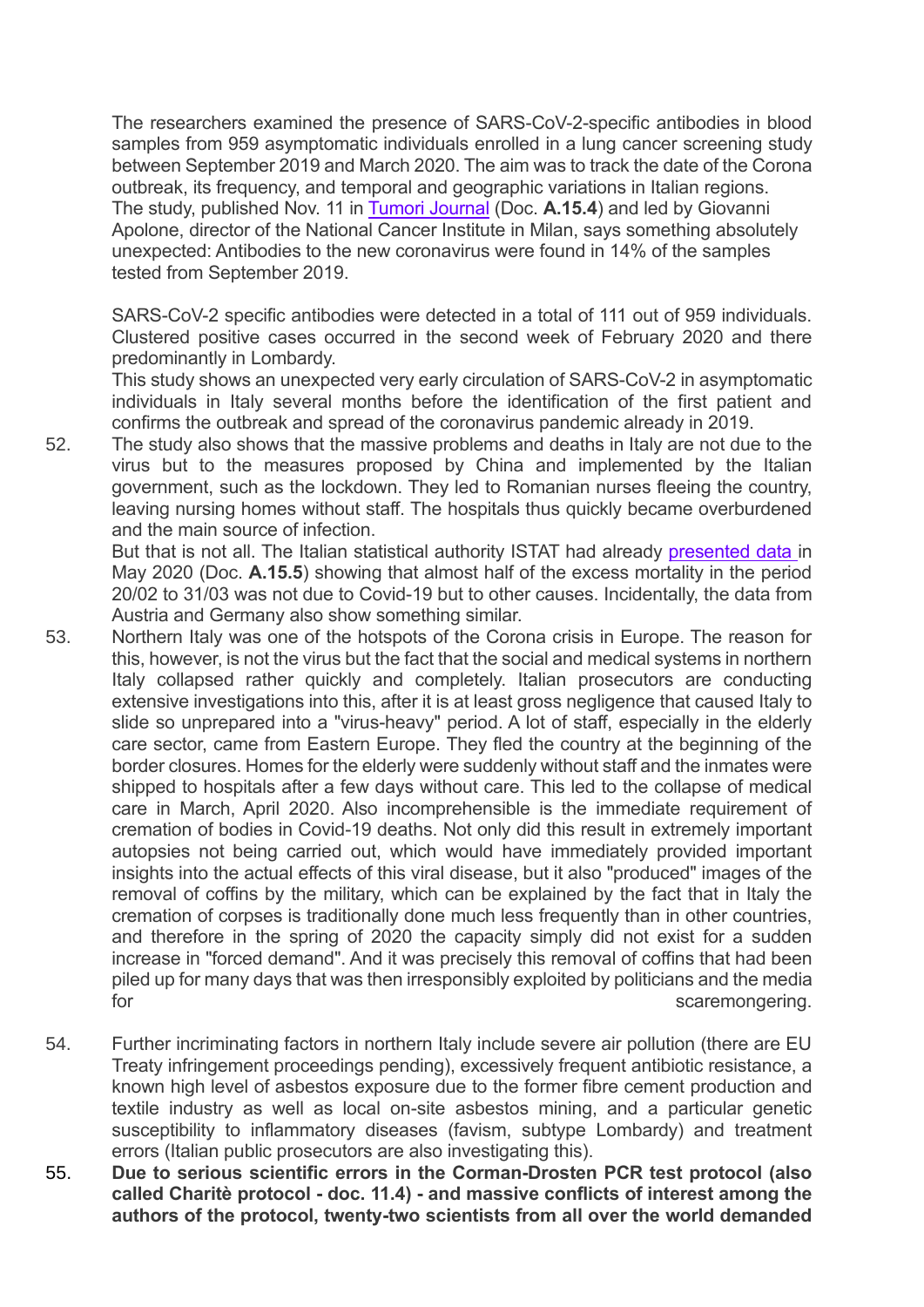**an urgent retraction of the scientific publication on the Corman-Drosten PCR test protocol from the scientific journal Eurosurveillance on 27.11.2020** (doc. **A.16.1**.).

56. **The basis for the RT-PCR test, which has been determining and limiting our lives since March 2020, is a study entitled** *"Detection of 2019 novel coronavirus (2019 nCoV) by real-time RT-PCR"***. It was submitted on 21 January by a number of authors, including Christian Drosten, Victor Corman, Olfert Land and Marco Kaiser** (Doc. **A.11.4**).

The Corman-Drosten study was submitted to Eurosurveillance on 21 January. Already on 22 January, the review was supposedly done - which, however, usually cannot be done in less than 4 weeks - and on 23 January, the study was published. This "warp speed" procedure, which is currently also used to develop vaccines, was facilitated by the fact that **Christian Drosten and Chantal Reusken were and still are both authors of the study and editors of Eurosurveillance.**

- 57. But that is by no means all that existed in terms of conflicts of interest, which were only partially disclosed on 30 July when criticism of them grew louder. Olfert Landt is the managing director of TIB Molbiol, Marco Kaiser is a senior researcher at GenExpress and a scientific advisor to TIB Molbiol, the company that claims to have been the "first" to produce the PCR kits based on the protocol published in the Drosten manuscript. According to its own account, the company had already distributed the test kits before the study had been submitted. The involvement of C.Drosten and V.Corman as heads of viral diagnostics and thus also of PCR diagnostics for SARS-CoV-2 in the commercial "Labor Berlin" of the Vivantes group (with Charitè) and the considerable interest in high numbers of diagnostics that this entailed, remains unexplained.
- 58. According to the international group of scientists, the scientific errors are as follows:
	- 1. the design of the primers is inadequate: inaccurate base composition, too low GC content, too high concentrations in the test. The only scientifically relevant
		- PCR (N gene) is presented, but it is not verified and, moreover, is not recommended by the WHO for testing.
	- 2. The binding temperature is chosen too high, so that a non-specific binding is promoted, whereby other gene sequences than those of SARS-CoV-2 can also be detected.
	- 3. T**he number of evaluation cycles is given in the paper as 45, a threshold up to which the reaction is considered true positive is not defined for the CT value. It is generally known that RTPCR tests above a cycle number of 30 regularly no longer allow conclusions to be drawn about contamination of the sample with the virus being sought.**
	- 4. No biomolecular validation was carried out, therefore there is no confirmation that the amplificates are genuine, really arise and also detect the sequence sought.
	- 5. Neither positive nor negative controls have been carried out with regard to virus detection. In particular, there are no in-test controls.
	- 6. There are no standardised operating procedures available to ensure that the test is repeated in user laboratories under the same conditions. **The test still does not have CE certification, which is mandatory for in-vitro diagnostics, so it is "***not for human use, only for research***".**
	- 7. **There is a risk of false-positive results due to the imprecise experimental design.**
	- 8. **In view of the very short period between submission and publication of the study, it is very unlikely that a peer review process took place at all. If a peer review did take place, it was inadequate because the errors pointed out, including formal errors, were not found.**
- 59. The twenty-two scientists have substantial cumulative expertise in the field in question. Among them are, for example, the ex-Chief Science Officer of Pfizer, Dr.. Michael Yeadon, the geneticist Kevin McKernan, the driving force behind the Human Genome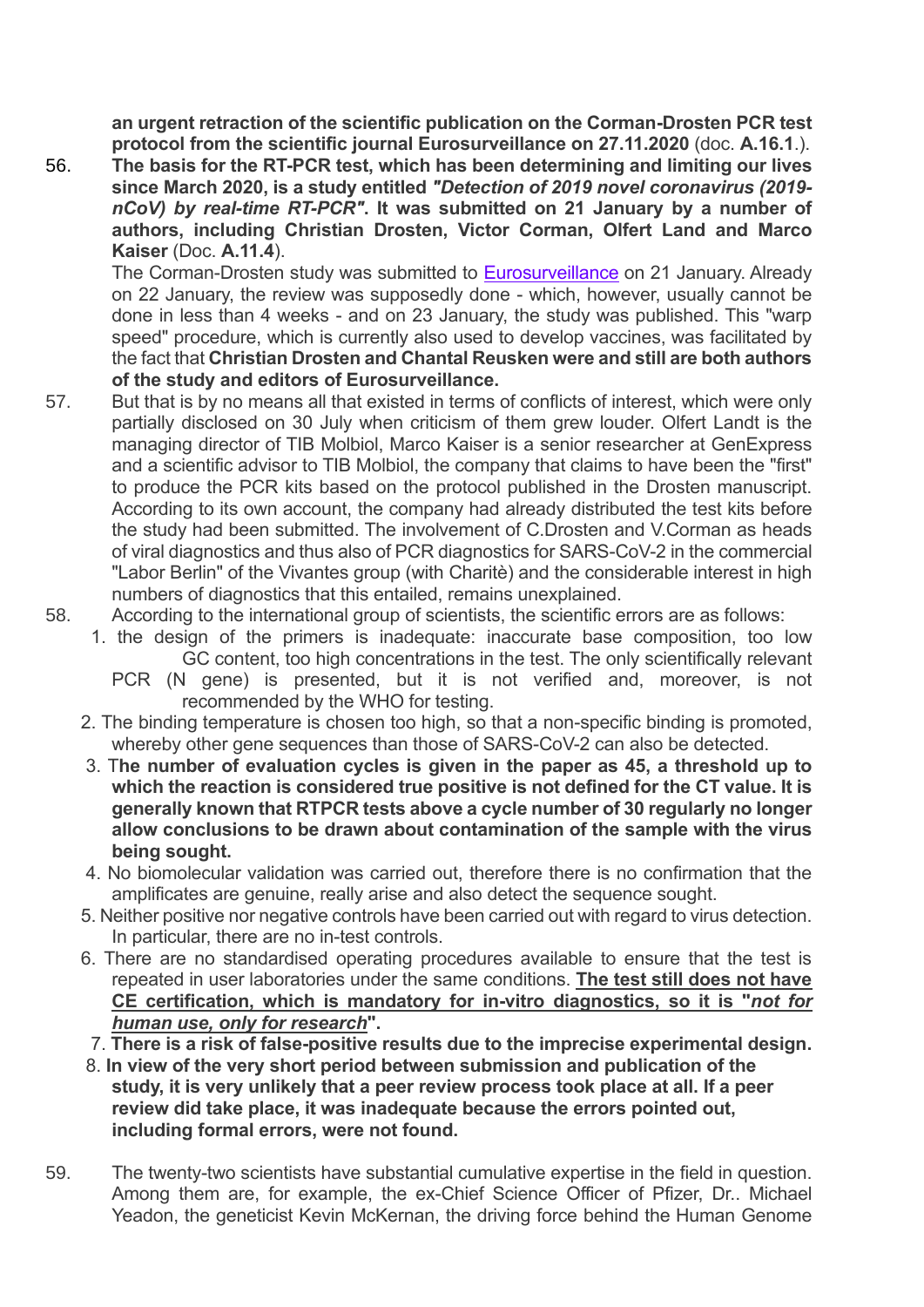Project, who holds several patents in the field of PCR diagnostics, the molecular geneticist Dr. Pieter Borger, PhD, the specialist in infectious diseases and preventive medicine Dr. Fabio Frankchi, the microbiologist and immunologist Prof. emerit.Dr.Makoto Ohashi and the cell biologist Prof. Dr.Ulrike Kämmerer.

- 60. On 11/01/2021, the Scientific Group submitted a scientific integration of its request to withdraw the publication (doc. **A.16.2**). Eurosurveillance refuses to withdraw the publication of the protocol that has been responsible for a huge number of false positive cases worldwide for a year now, and this with an ictu oculi, anything but scientific justification (Doc. **A.16.3**). Scientists worldwide are stunned and appalled by this development.
- 61. **This highly flawed Charitè protocol continues to be used on a massive scale worldwide, but especially in Europe, and so also in Italy.** As evidence of this, see the response of the sanitary authorities of the Autonomous Province of Bolzano and the Autonomous Province of Trento (doc. **A.16.4**) to a request for disclosure submitted by a doctors' group for the purpose of creating transparency about the RT-PCR test products used (doc. A.16.5).
- **62. The WHO incomprehensibly officially pointed out, for the first time, as late as in December 2020 that PCR test results alone are no proof of a virus infection, after automatically declaring persons who had been subjected to a PCR test alone, and who tested positive, to be infected with SARS-CoV-2, for the last eleven months and ongoing (!).**
- **63. Despite the WHO's repeated instructions in December 2020 and January 2021, most countries (with a few exceptions, such as India) continue to follow the unscientific and grossly unconstitutional approach of declaring people "infected with SARS-CoV-2", solely on the basis of a PCR test result.**
- 64. **At the time of approval of the agent "Comirnaty" on 21/12/2020, the short-term recommendations of the Emergency Committee of 29/10/2020 (**Doc. **A. 17) were in force on the basis of the same invalid WHO database, which depicted an incorrect infection rate.**
- 65. In view of the effective mortality rate of covid-19, as presented and documented by top experts such as John P.A. Ioannidis, who for decades have been indisputably recognised worldwide, it is incomprehensible how the WHO in its "*Statement on the fifth meeting of the International Health Regulations (2005) Emergency Committee regarding the coronavirus disease (COVID-19) pandemic*" of 30 October 2020 (doc. **A.6** and **A.7**), arrived at the conclusion that the global risk associated with COVID-19 remained very high and the declaration of a Public Health Emergency (PHEIC) could be maintained  $1$
- **66. Based on the above explanations and the documents deposited in this regard, it must be assumed that a large number of the allegedly positive SARS-Cov-2 test results recorded worldwide are simply false and therefore the WHO and the EU could not or have not made a proper determination of the crisis situation in the sense of a threat to public health according to Art. 2 Para. 2 Regulation 507/2006.**

Therefore, it has not yet been proven that Covid-19 disease, which can be severe in very rare cases, is a causal disease triggered by SARS-CoV-2, as only a correlation of disease and RT-PCR positivity has been used for assessment so far.

<sup>&</sup>lt;sup>1</sup><sub>"</sub>WHO continues to assess the global risk level of the COVID-19 pandemic as very high ... *The Director General determined that the COVID-19 pandemic continues to constitute a PHEIC."*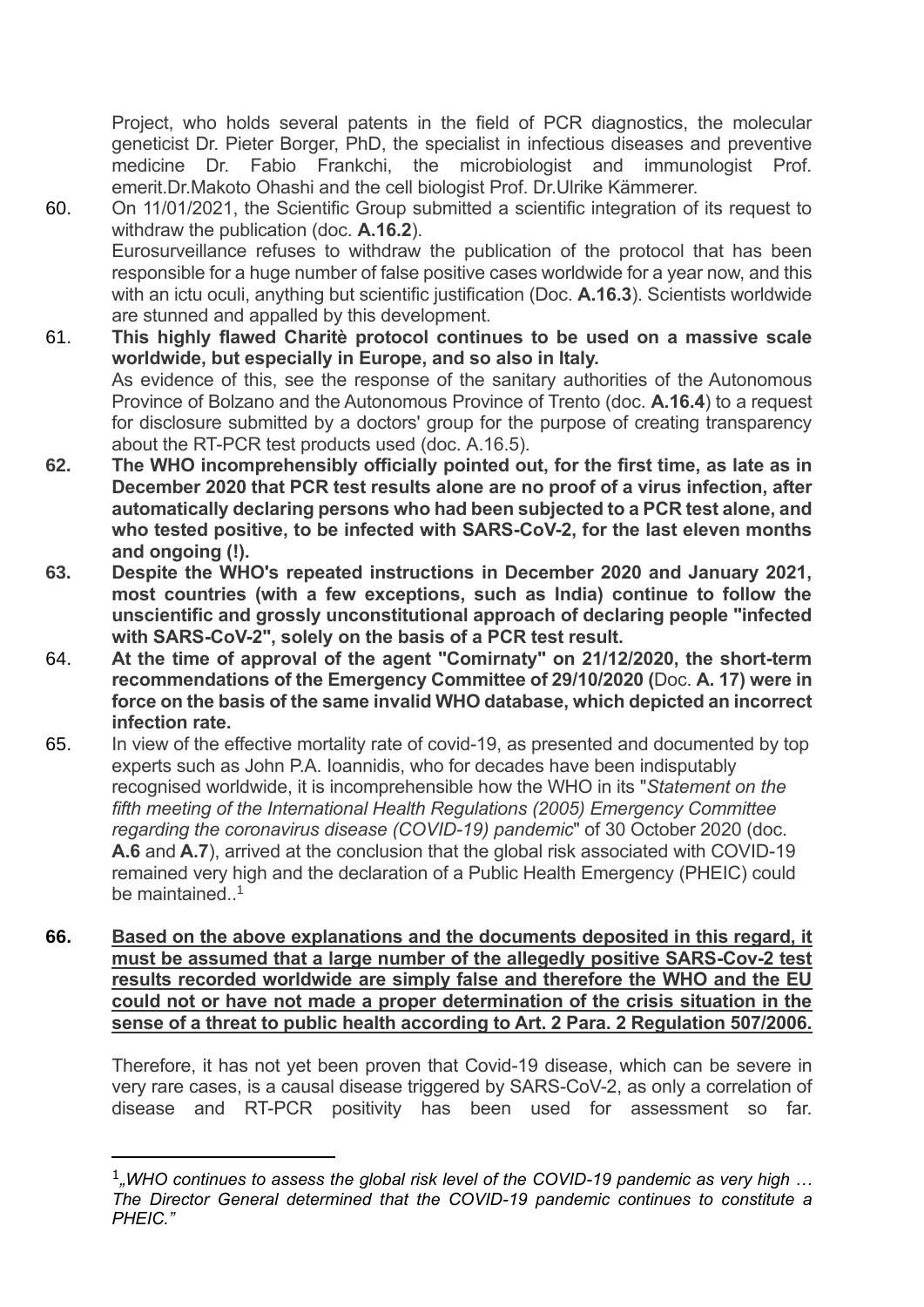Furthermore, it is clear that **the disease Covid-19 caused by SARS-Cov-2 is not a "life-threatening disease" and not treatable disease in the strict sense.**

**Therefore, the mandatory requirements for a conditional marketing authorisation of a medicinal product as laid down in Article 2 of Commission Regulation (EC) No 507/2006 of 29 March 2006 are not met for the substance "Comirnaty" and the implementing decision of the European Commission contested here is unlawful for this reason alone and must therefore be declared null and void. 67. 2.**

## **67. (2) Invalidity due to infringement of Article 4 of Regulation (EC) No 507/2006**

- 68. Although a conditional marketing authorisation may be based on less extensive data, the **risk-benefit balance** as defined in Article 1(28a) of Directive 2001/83/EC should still be positive. In addition, the public health benefit of the immediate availability of the medicinal product on the market should outweigh the risk due to the lack of additional data (Recital 3 EC Regulation No 507/2006).
- 69. **The granting of conditional marketing authorisations should be limited to those cases where only the clinical part of the application dossier is less comprehensive than usual. Incomplete preclinical or pharmaceutical data should only be allowed when a medicinal product is to be used in emergency situations against a threat to public health** (Recital 4 EC Regulation No 507/2006).
- 70. As stated above, the crisis situation consisting in the threat to public health has not been established in a procedurally correct manner.
- 71. Moreover, the experimental active substance "Comirnaty", which is based on genetic engineering, is intended for use on "healthy persons". To disregard not only clinical but also preclinical or pharmaceutical data prior to application is a gross violation of the precautionary principle.
- 72. In order to strike a balance between closing gaps in medical care through easier access to medicines for patients on the one hand, and preventing the authorisation of medicines with an unfavourable risk-benefit ratio on the other, **it is necessary to link such authorisations to certain conditions. The marketing authorisation holder should be required to initiate or complete certain studies to demonstrate that the riskbenefit balance is positive and to answer open questions on the quality, safety and efficacy of the medicinal product** (recital 5 Regulation No 507/2006).
- 73. As Regulation (EC) No 726/2004 applies to conditional marketing authorisations, unless otherwise provided for in this Regulation, the procedure for the assessment of a conditional marketing authorisation is also in line with the usual procedure laid down in Regulation (EC) No 726/2004 (recital 8 Regulation No 507/2006). Conditional marketing authorisations are valid for one year and may be renewed in accordance with Regulation (EC) No 726/2004.
- 74. **Patients and healthcare professionals should be clearly informed that the authorisation is conditional. It is therefore necessary that this information is clearly stated in the summary of product characteristics of the medicinal product concerned and in its package leaflet.** (Recital 10 Regulation No 507/2006).
- **75. Article 4 (Conditions):**

**1. A conditional marketing authorisation may be granted if the Committee considers that all the following conditions are met, although comprehensive clinical data on the safety and efficacy of the medicinal product have not been submitted:**

 **a. The risk-benefit balance of the medicinal product as defined in point 28a of Article 1 of Directive 2001/83/EC is positive;**

 **b. The applicant is expected to be able to provide the comprehensive clinical data;**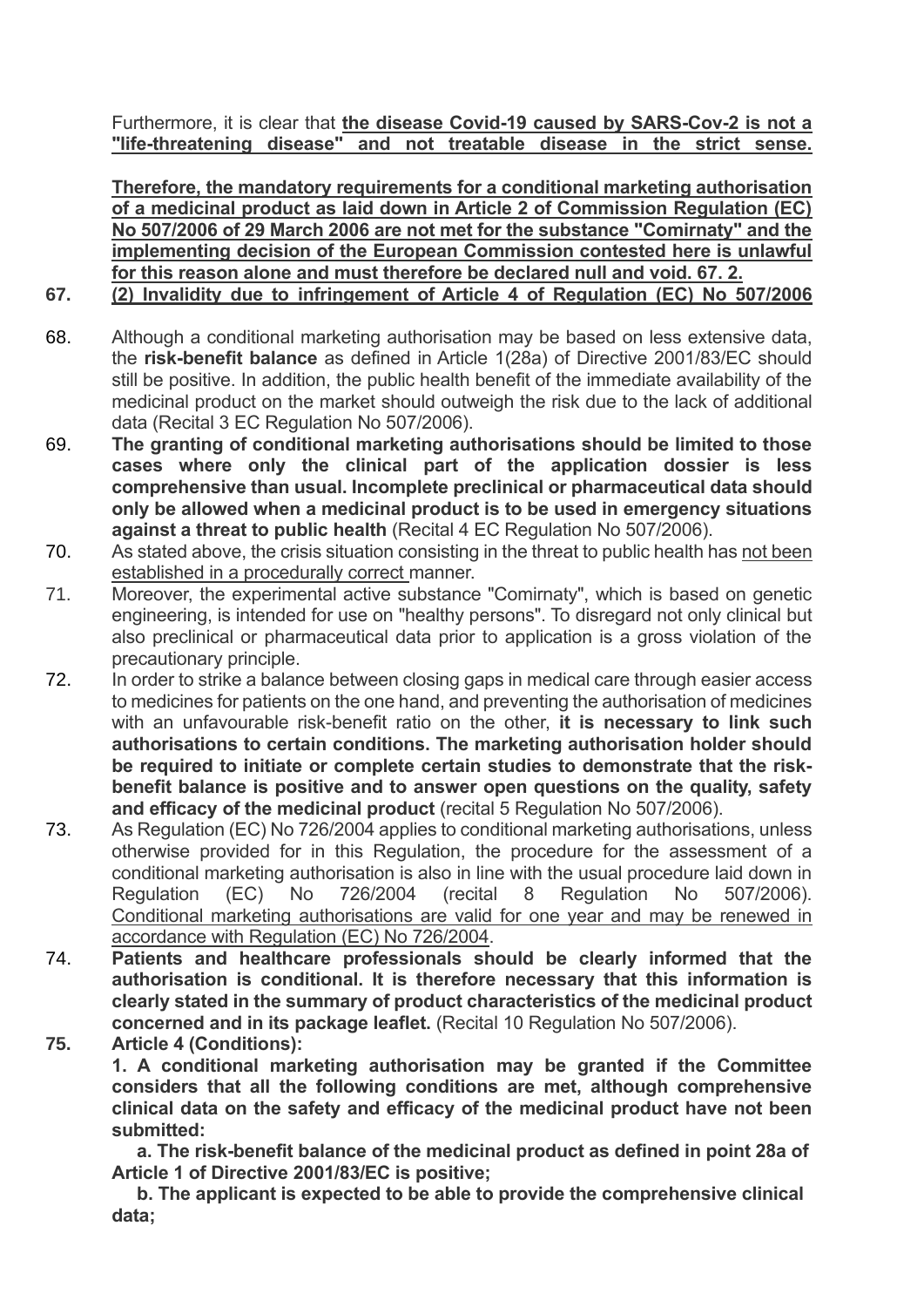**c. A medical care gap can be closed;**

 **d. The public health benefit of the immediate availability of the medicinal product on the market outweighs the risk due to the lack of additional data.**

**76. In emergency situations, a conditional marketing authorisation may be granted under Article 2(2), provided that the conditions set out in points (a) to (d) of this paragraph are met, even if complete preclinical or pharmaceutical data have not yet been submitted.**

**In the present case, as stated above, this emergency situation was never "properly" established.**

2. For the purposes of paragraph 1(c), a **health care gap** means that there is **no satisfactory means of diagnosis, prevention or treatment of a condition authorized in the Community** or, even if there is, that **the medicinal product in question does not provide a significant therapeutic benefit to patients affected by that condition.**

#### **77. 2.1 Invalidity due to the absence of a positive benefit-risk balance according to Article 1(28a) of Directive 2001/83/EC**

- 78. In order to determine the risk-benefit balance, both components, i.e. the benefit and the risk, must be able to be assessed and evaluated on the basis of the facts.
- **79. 2.1.1 Non-existence of a demonstrable benefit**
- 80. Contrary to the statements of Pfizer-BioNTech that "Comirnaty" would have a degree of effectiveness of 95% (see for example Apotheken Umschau of 18 November 2020 - Doc. **A.18.1), the scientist and co-editor of the British Medical Journal (BMJ), Peter Doshi, already expressed great doubts about this in November 2020 (**Doc. **A.18.2) and then scientifically substantiated these doubts in detail in an article published on 4 January 2021 as follows (**Doc. **A.18.3):**

*"Five weeks ago, when I raised questions about the results of Pfizer's and Moderna's covid-19 vaccine trials, all that was in the public domain were the study protocols and a few press releases. Today, two journal publications and around 400 pages of summary data are available in the form of multiple reports presented by and to the FDA prior to the agency's emergency authorization of each company's mRNA vaccine. While some of the additional details are reassuring, some are not. Here I outline new concerns about the trustworthiness and meaningfulness of the reported efficacy results.*

**"Suspected covid-19"**

*All attention has focused on the dramatic efficacy results: Pfizer reported 170 PCR confirmed covid-19 cases, split 8 to 162 between vaccine and placebo groups. But these numbers were dwarfed by a category of disease called "suspected covid-19"—those with symptomatic covid-19 that were not PCR confirmed. According to FDA's report on Pfizer's vaccine, there were "3410 total cases of suspected, but unconfirmed covid-19 in the overall study population, 1594 occurred in the vaccine group vs. 1816 in the placebo group."*

*With 20 times more suspected than confirmed cases, this category of disease cannot be ignored simply because there was no positive PCR test result. Indeed this makes it all the more urgent to understand. A rough estimate of vaccine efficacy against developing covid-19 symptoms, with or without a positive PCR test result, would be a relative risk reduction of 19% (see footnote)—far below the 50% effectiveness threshold for authorization set by regulators. Even after removing cases occurring within 7 days of vaccination (409 on Pfizer's vaccine vs. 287 on placebo), which should include the majority of symptoms due to short-term vaccine reactogenicity, vaccine efficacy remains low: 29% (see footnote). If many or most of these suspected cases were in people who had a false negative PCR*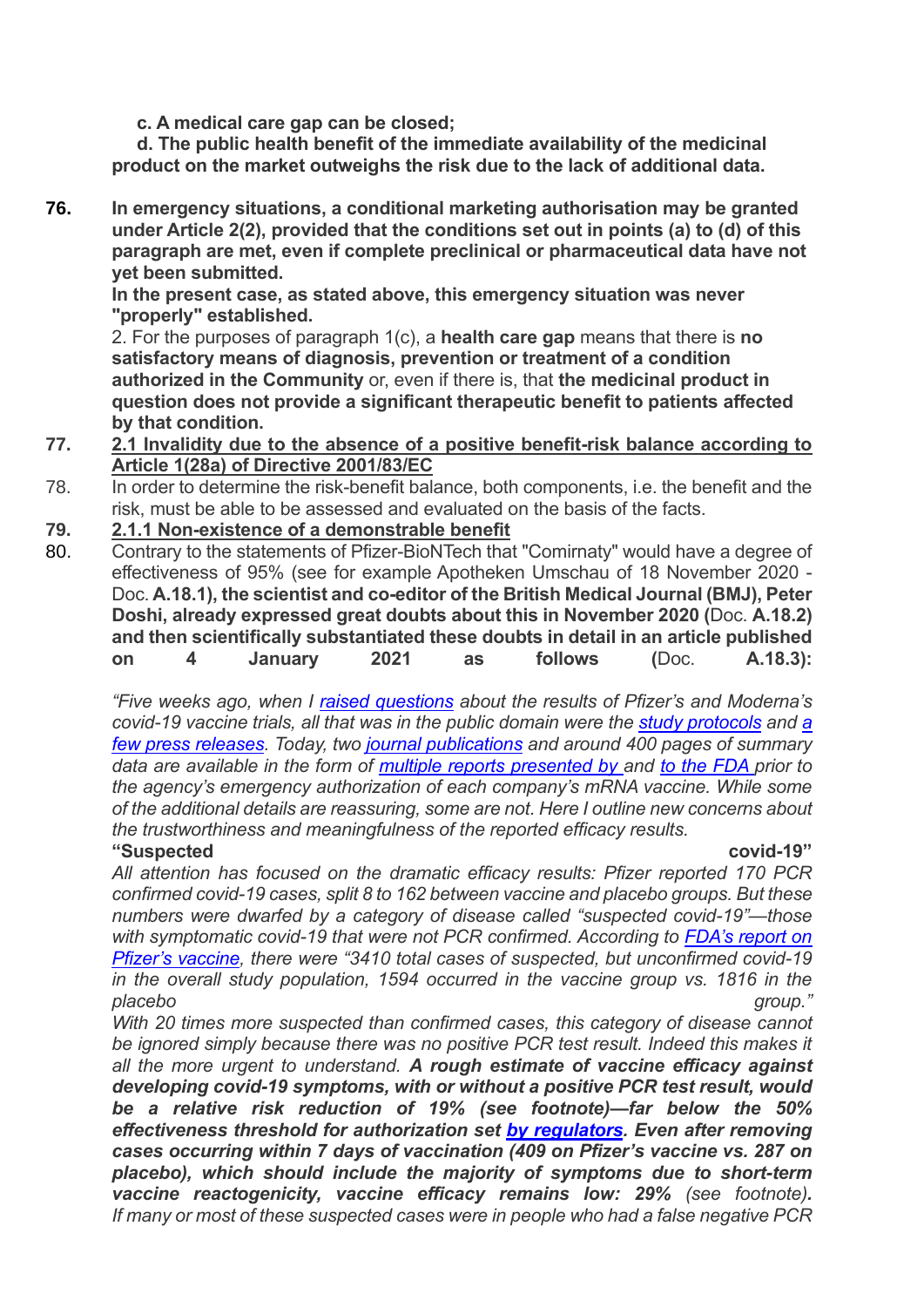*test result, this would dramatically decrease vaccine efficacy. But considering that influenza-like illnesses have always had myriad causes—rhinoviruses, influenza viruses, other coronaviruses, adenoviruses, respiratory syncytial virus, etc.—some or many of the suspected covid-19 cases may be due to a different causative agent. But why should etiology matter? If those experiencing "suspected covid-19" had essentially the same clinical course as confirmed covid-19, then "suspected plus confirmed covid-19" may be a more clinically meaningful endpoint than just confirmed covid-19. However, if confirmed covid-19 is on average more severe than suspected covid-19,we must still keep in mind that at the end of the day, it is not average clinical severity that matters, it's the incidence of severe disease that affects hospital admissions. With 20 times more suspected covid-19 than confirmed covid-19, and trials not designed to assess whether the vaccines can interrupt viral transmission, an analysis of severe disease irrespective of etiologic agent—namely, rates of hospitalizations, ICU cases, and deaths amongst trial participants—seems warranted, and is the only way to assess the vaccines' real ability to take the edge off the pandemic. There is a clear need for data to answer these questions, but Pfizer's 92-page report didn't mention the 3410 "suspected covid-19" cases. Nor did its publication in the New England Journal of Medicine. Nor did any of the reports on Moderna's vaccine. The only source that appears to have reported it is FDA's review of Pfizer's vaccine. The 371 individuals excluded from Pfizer vaccine efficacy analysis. Another reason we need more data is to analyse an unexplained detail found in a table of FDA's review of Pfizer's vaccine: 371 individuals excluded from the efficacy analysis for "important protocol deviations on or prior to 7 days after Dose 2." What is concerning is the imbalance between randomized groups in the number of these excluded individuals: 311 from the vaccine group vs 60 on placebo. What were these protocol deviations in Pfizer's study, and why were there five times more participants excluded in the vaccine group? The FDA report doesn't say, and these exclusions are difficult to even spot in Pfizer's report and journal publication. Fever and pain medications, unblinding, and primary event adjudication committees*

*Last month I expressed concern about the potential confounding role of pain and fever medications to treat symptoms. I posited that such drugs could mask symptoms, leading to underdetection of covid-19 cases, possibly in greater numbers in people who received the vaccine in an effort to prevent or treat adverse events. However, it seems their potential to confound results was fairly limited: although the results indicate that these medicines were taken around 3–4 times more often in vaccine versus placebo recipients (at least for Pfizer's vaccine) their use was presumably concentrated in the first week after vaccine use, taken to relieve post-injection local and systemic adverse events. But the cumulative incidence curves suggest a fairly constant rate of confirmed covid-19 cases over time, with symptom onset dates extending well beyond a week after dosing. That said, the higher rate of medication use in the vaccine arm provides further reason to worry about unofficial unblinding. Given the vaccines' reactogenicity, it's hard to imagine participants and investigators could not make educated guesses about which group they were in. The primary endpoint in the trials is relatively subjective making unblinding an important concern. Yet neither FDA nor the companies seem to have formally probed the reliability of the blinding procedure, and its effects on the reported outcomes.* 

*Nor do we know enough about the processes of the primary event adjudication committees that counted covid-19 cases. Were they blinded to antibody data and information on patients' symptoms in the first week after vaccination? What criteria did they employ, and why, with a primary event consisting of a patient-reported outcome (covid-19 symptoms) and PCR test result, was such a committee even necessary? It's*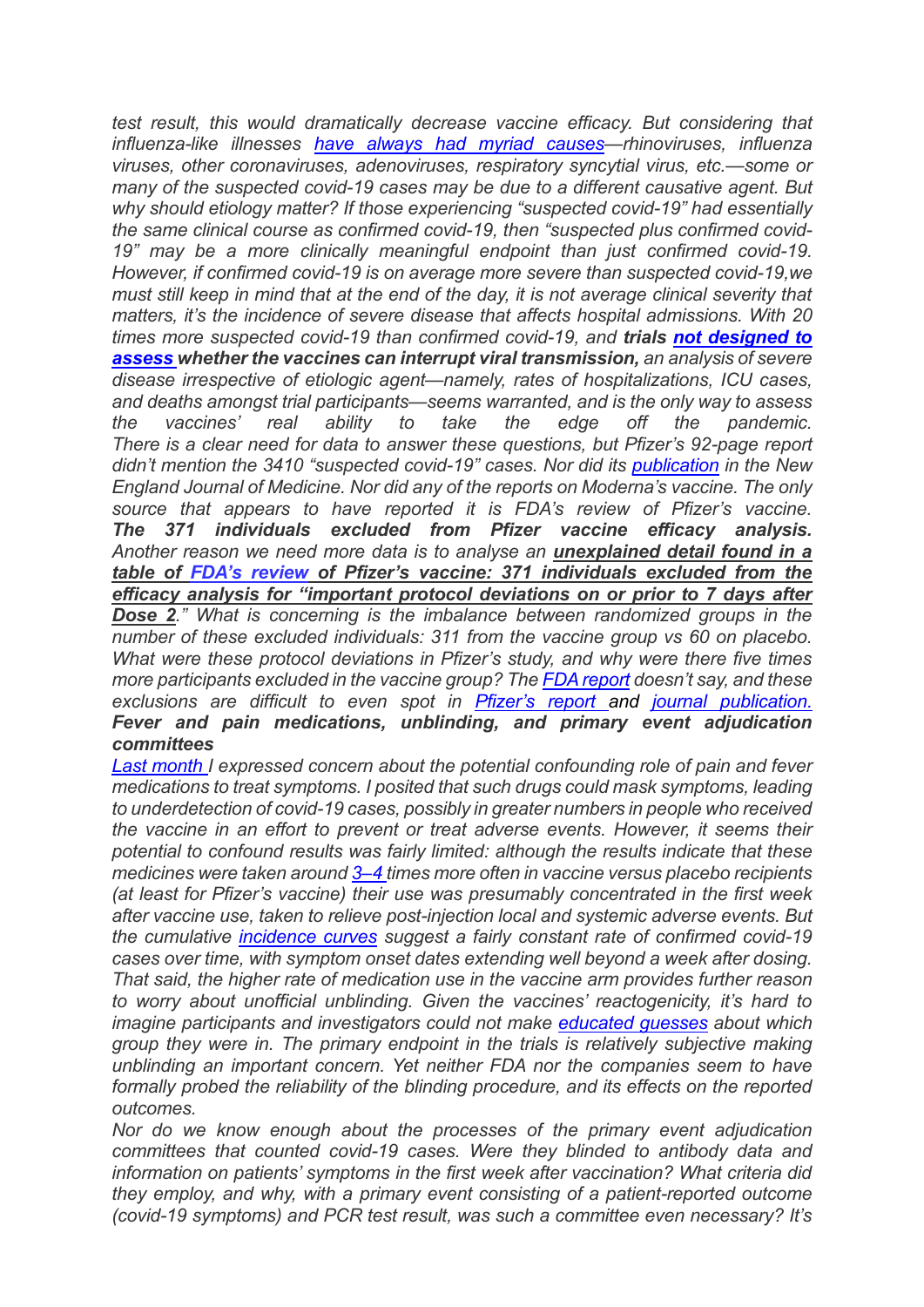*also important to understand who was on these committees. Pfizer's protocol says three Pfizer employees did the work. Yes, Pfizer staff members. Vaccine efficacy in people who already had covid? Individuals with a known history of SARS-CoV-2 infection or previous diagnosis of Covid-19 were excluded from Moderna's and Pfizer's trials. But still 1125 (3.0%) of participants in Pfizer's trials were deemed to be positive for SARS-CoV-2 at baseline.*

*Vaccine safety and efficacy in these recipients has not received much attention, but as increasingly large portions of many countries' populations may be "post-Covid," these data seem important.*

*By my count, Pfizer apparently reported 8 cases of confirmed, symptomatic Covid-19 in people positive for SARS-CoV-2 at baseline (1 in the vaccine group, 7 in the placebo group. But with only around four to 31 reinfections documented globally, how, in trials of tens of thousands, with median follow-up of two months, could there be nine confirmed covid-19 cases among those with SARS-CoV-2 infection at baseline? Is this representative of meaningful vaccine efficacy, as CDC seems to have endorsed? Or could it be something else, like prevention of covid-19 symptoms, possibly by the vaccine or by the use of medicines which suppress symptoms, and nothing to do with reinfection?"*

- 81. **On the basis of the officially available data, renowned scientists, such as Peter Doshi, therefore conclude that the efficacy of 'Comirnaty' is less than 30 per cent, rather than the reported 95 per cent, and thus below the 50 per cent mark set by the FDA for the efficacy requirement of the Covid 19 'vaccines' (**Doc **A.18.4).**
- 82. **Furthermore, there is no evidence that those "vaccinated" with "Comirnaty" cannot become infected and be carriers of the SARS COV-2 virus.** Moreover, the studies are designed in such a way that this proof cannot be provided at all.
- 83. The Robert Koch Institute explicitly states the following on its homepage: "*It is not yet known how long the vaccination protection lasts. The protection also does not start immediately after vaccination, and some vaccinated persons remain unprotected. In addition, it is not yet known whether the vaccination also protects against colonisation with the pathogen SARS-CoV-2 or against transmission of the pathogen to other people. Therefore, despite vaccination, it is necessary to protect oneself and one's surroundings by observing the AHA + A + L rules (distance rules, MNS)."* (Doc. **A.18.5).**
- **84. The proof of benefit in the sense of a positive therapeutic effect of the active substance "Comirnaty" has therefore not been provided and for this reason alone the conditional authorisation is contrary to EU law.**
- 85. **2.1.2 Material risks not identified and thus undetermined and currently indeterminable risk**
- 86. According to Article 1 No. 28 Directive 2001/83/EC, a risk associated with the use of the medicinal product is defined as follows: *" - any risk relating to the quality, safety or efficacy of the medicinal product for the health of patients or for public health."*
- 87. **According to Annex I (Summary of Product Characteristics) to the European Commission's implementing decision contested here (**Doc **A.2.2),** point 4.5 **(Interactions with other medicinal products and other interactions),** *"no studies have been carried out to detect interactions".*
- 88. In view of the fact that the so-called Covid "vaccines", such as "Comirnaty", are primarily intended to be used to protect the elderly and the population with health problems, and that this population group usually takes one or more medications on a regular basis, **the fact that the interactions of "Comirnaty" with other medicines have not been tested must lead to the conclusion that the risks emanating from Cormirnaty are**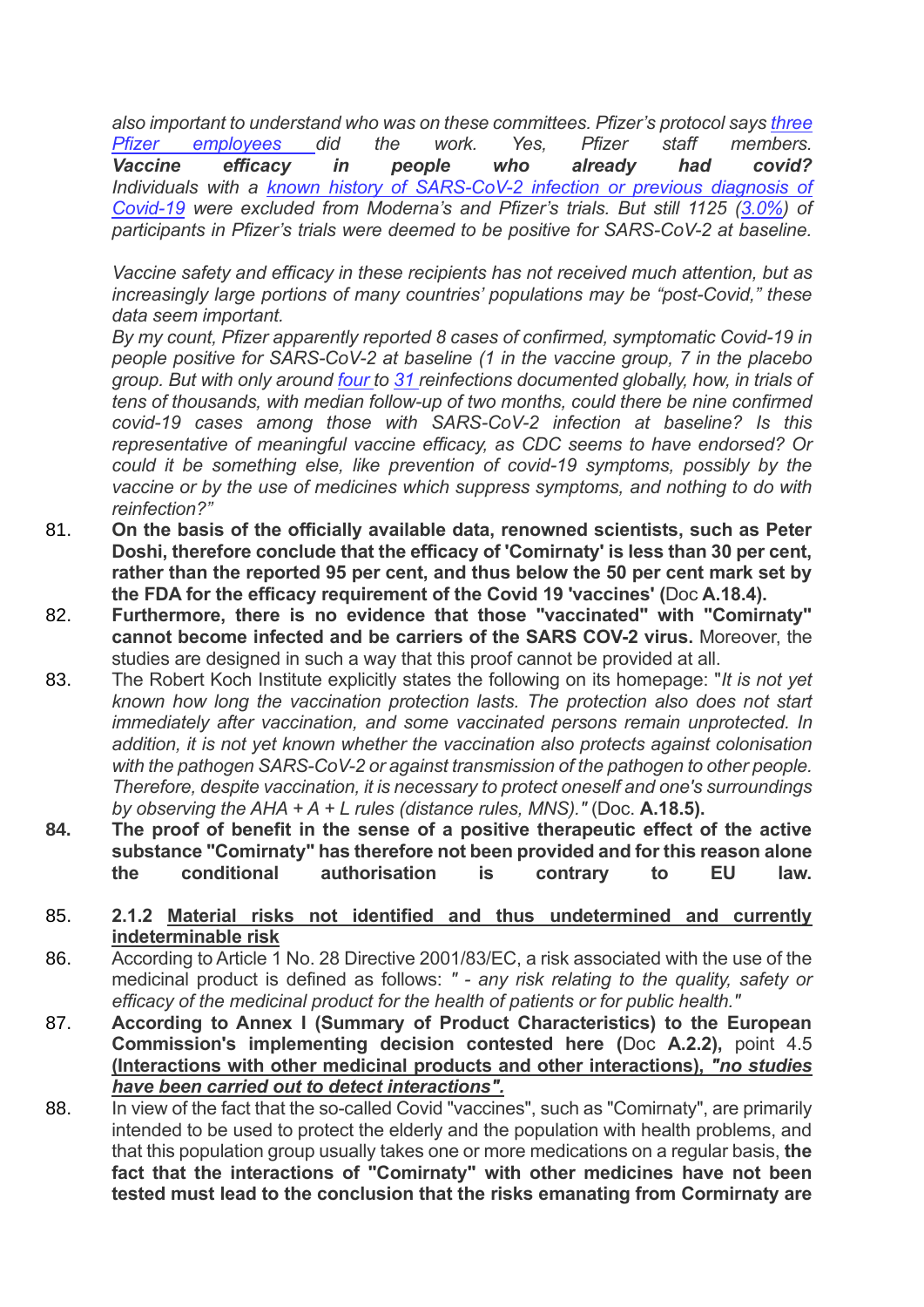**for this reason alone currently in no way ascertainable, let alone assessable and evaluable.**

- 89. This circumstance alone should therefore have led to a rejection of the application for authorisation!
- 90. **2.1.3 Failure to take into account significant risks that would never allow a conditional marketing authorisation for a medicinal product intended for a fundamentally healthy population.**
- 91. Substantial risks associated with the administration of the active ingredient "Comirnaty" were already submitted to the EMA in a petition submitted on 1/12/2020 by Dr. Wolfgang Wodarg and Dr. Mike Yeadon concerning the then imminent approval of "Comirnaty" (Doc. **A.19).**
- Unfortunately, this petition was ignored, as was the warning sent electronically by plaintiffs on 19/12/2020 primarily to the EU Commission and the EMA (Doc. **A.4).**
- 92. From the report by Prof.Dr.rer.nat.Stefan W. Hockertz, toxicologist, immunologist and pharmacologist, European reg. toxicologist (Doc. **A.20)**, the following emerges concerning the disregarded risks of administering the active substance "Comirnaty":
- 93. **"II.It is my professional opinion that the design of the clinical trial and the clinical trial data originating from that trial is inadequate to accurately assess safety and efficacy of BNT162b2.**
- **94. III.It is my professional opinion that the design of the BNT162b2-specific preclinical animal testing studies ad the data originating from those studies is inadequate to accurately assess quality, safety and efficacy of BNT162b2.**
- **95. IV.It is my professional opinion that the risks associated with BNT162b2 far outweigh any potential benefits because: BNT162b2 far outweigh any potential benefits because:**

**a.) BNT162b2 has not been properly tested in animals and humans;**

**b.) It has not been determined if BNT162b2 can stop transmission of the SARS-CoV-2 virus from BNT162b2 recipient to others and infection of BNT162b2 recipient;**

**c.) It cannot be ruled out that BNT162b2 may cause SARS-CoV-2 to evolve into deadlier forms;**

**d.) It cannot be ruled out that BNT162b2 causes disease enhancement (pathogenic priming, antibody dependent enhancement) and other adverse effects on the functioning of the immune system, threats to fertility/pregnancy and other serious injuries and threats to the health of BNT162b2 recipients**; …

**e.) BNT162b2 is not a vaccine as its ability to provide active acquired immunity to a particular infectious disease (COVID-19) has not been proven due to the flawed designs of the human trial and the preclinical animal models. If anything, BNT162 in essence performs like an experimental and unproven therapeutic drug with extremely questionable efficacy, except BNT162 would be taken strictly prophylactically, even by the perfectly healthy, and more than likely carries a significantly higher risk of serious and life-altering injury than a therapeutic drug. Consequently, therapeutic drugs are far superior to BNT162b2. For the avoidance of doubt, the use of the term "vaccine" in connection with a sentence or paragraph that also references BNT162b2 (e. g., ".. or other vaccines") does not change the fact that BNT162bs does not fall under the definition of a vaccine**;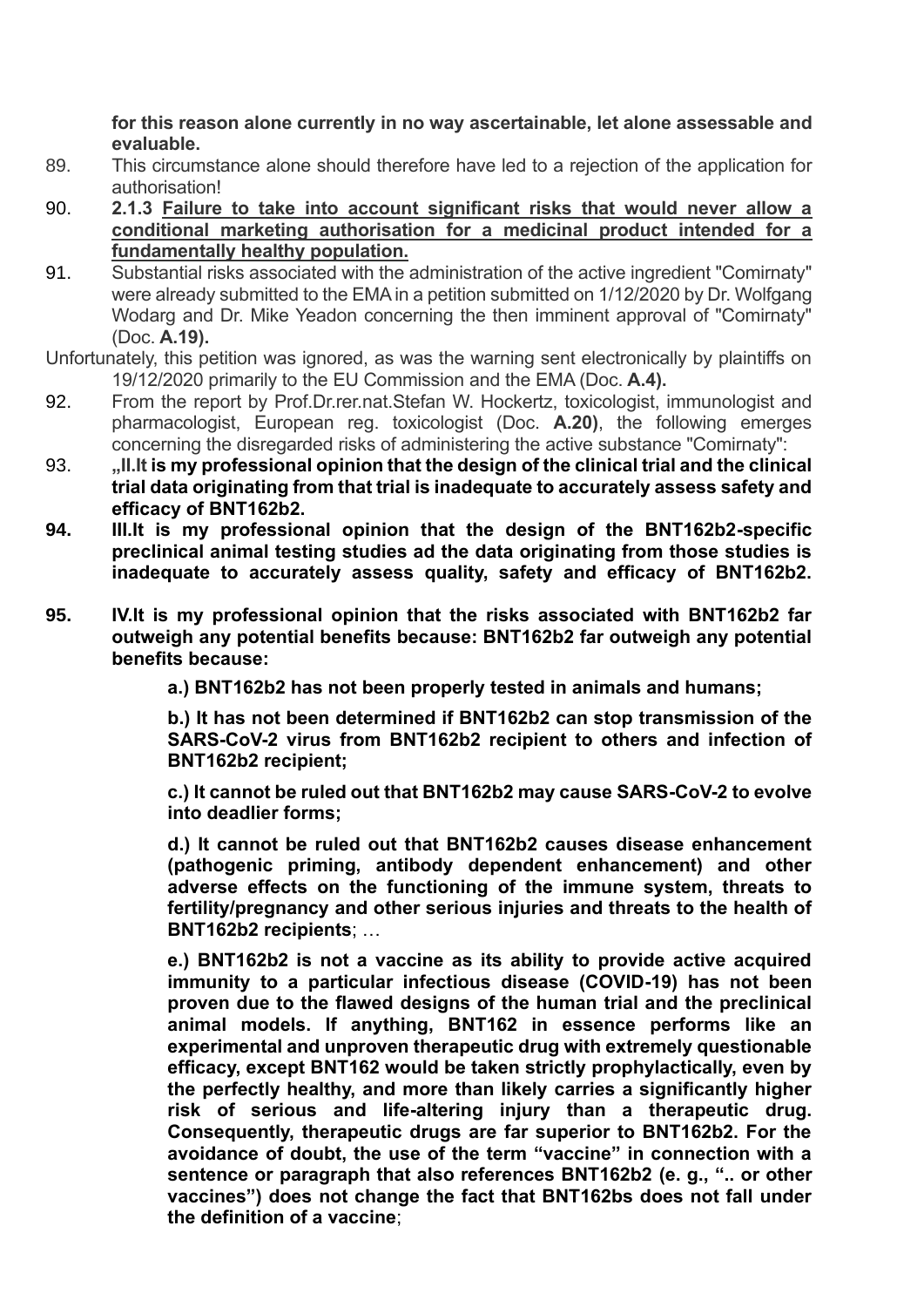- **96. V. It is my professional opinion that the public will suffer irreparable harm if the CMA of "Comirnaty" (BNT162b2) is being upheld, because both governments of EU member states and employers and other stakeholders in the EU have begun recommending BNT162b2 for widespread use. Because BNT162b2 has not been properly tested, important public policy decisions regarding its use are and will be based on misleading evidence. The medical and economic consequences to EU member states and their residents and citizens could hardly be higher.**
- **97. VI. It is my professional opinion that if BNT162b2 remains approved without it being appropriately tested and its efficacy having been accurately being reviewed, then any potential acceptance or mandate of BNT162b2 is likely to be based on inaccurate evidence regarding BNT162b2, namely that it is safe and will reduce COVID-19 disease and deaths….**

#### **98. E. Threats to fertility, pregnancy and lactation**

**99. The design of the clinical trial is not adequate to assess threats to fertility, pregnancy, lactation and breast feeding of infants.**

> I When comparing the information EMA is providing about BNT162b2 to the general public to the one BioNTech is providing for "recipients", one notes interesting omissions relating to fertility, pregnancy and lactation.

> This is the information provided on the EMA webpage regarding threats to pregnancy and breast-feeding:

> "Animal studies do not show any harmful effects in pregnancy, however data on the use of "Comirnaty" during pregnancy are very limited. Although there are no studies on breast-feeding, no risk for breast-feeding is expected."

> And this is the information provided on page 114 (section "Conclusions on the clinical safety") of the EMA's assessment report for Corminaty:

> "Long term safety data, interaction with other vaccines, data on use in pregnancy and other subgroups (e.g. frail subjects, or subjects with pre-existing autoimmune diseases) are missing at this stage."

> It is not clear on what grounds EMA made the determination that "… no risk for breast feeding is expected."

The assessment report further states (page 56):

"The CHMP noted that no data are available on BNT162b2 placental transfer or excretion in milk."

This means that it is unknown whether BNT162b2 (Corminaty) is excreted in human milk. A risk to newborns/infants cannot be ruled out.

The EMA also noted that it is not known if placental transfer/passage of BNT162b2 occurs (see page 50 and page 51 of the report):

"In the DART study, the test substances used were BNT162b1, BNT162b2 and BNT162b3, which were given to female rats twice before the start of mating and twice during gestation at the human clinical dose (30 μg RNA/dosing day). […] No effects on the estrous cycle or fertility index were observed. There was an increase (~2x) of pre-implantation loss (9.77%, compared to control 4.09%) although this was within historical control data range (5.1%-11.5%). Among fetuses (from a total of n=21 dams/litters), there was a very low incidence of gastroschisis, mouth/jaw malformations, right sided aortic arch, and cervical vertebrae abnormalities, although these findings were within historical control data. Regarding skeletal findings, the exposed group had comparable to control group levels of presacral vertebral arches supernumerary lumbar ribs, supernumerary lumbar short ribs, caudal vertebrae number < 5). There were no signs of adverse effects on the postnatal pups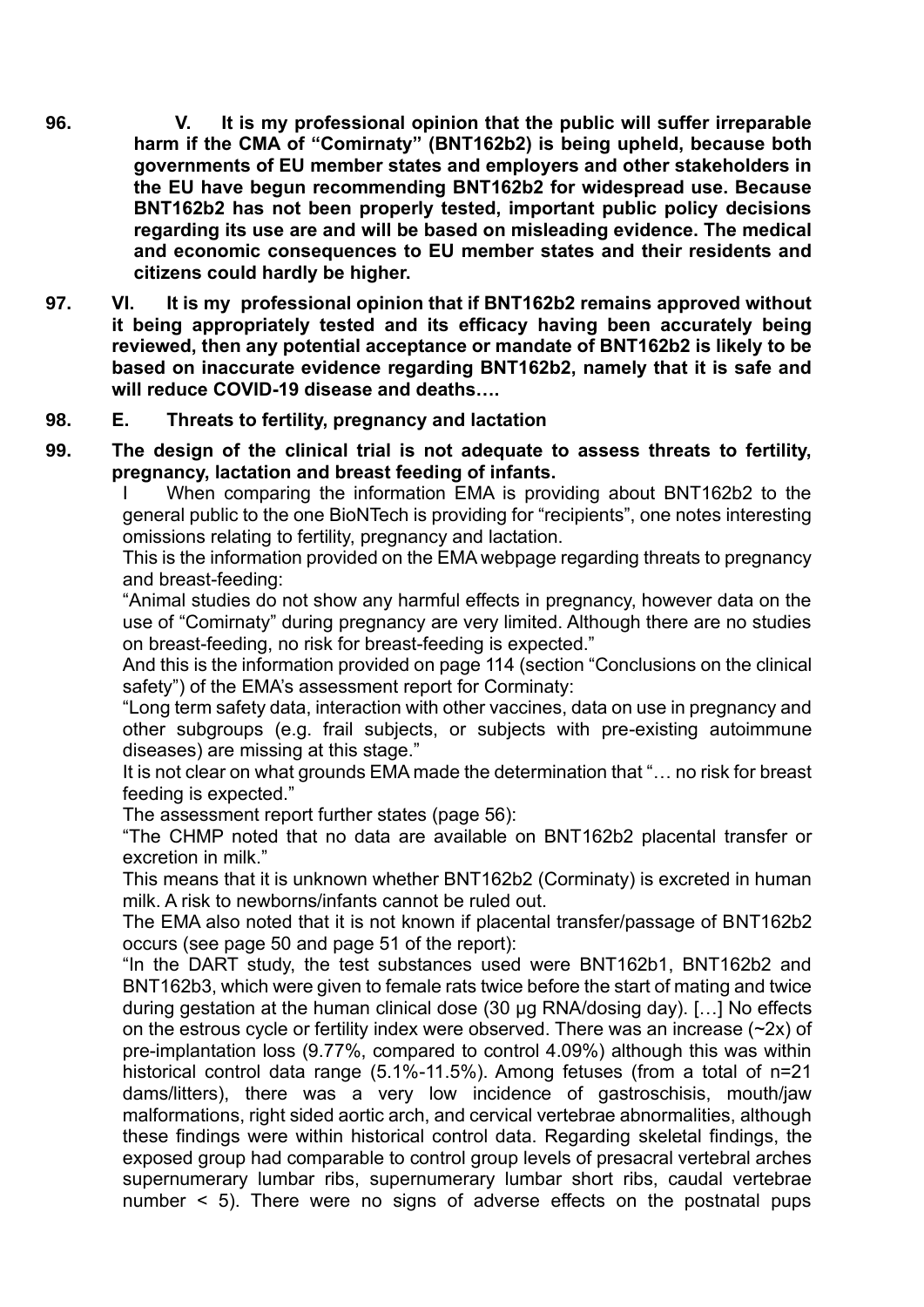(terminated at PND21). It is noted that there is currently no available data on the placental transfer of BNT162b2. This information is reflected in section 5.3 of the SmPC."

The placenta is the interface between mother and fetus. Functions of the placenta include gas exchange, metabolic transfer, hormone secretion, and fetal protection. Nutrient and drug transfer across the placenta are by passive diffusion, facilitated diffusion, active transport, and pinocytosis. Placental drug transfer is dependent on the physical properties of the placental membrane and on the pharmacological properties of the drug.

A transplacental passage of drugs may have detrimental effects on the fetus, including teratogenicity (abnormalities of physiological development) or impairment of fetal growth and development

100. II. **It is unknown whether BNT162b2 has an impact on fertility in human females. BNT162b2 is expected to induce the formation of humoral antibodies against spike proteins of SARS-CoV-2. Syncytin-1, which is derived from human endogenous retroviruses (HERV) and is responsible for the development of a placenta in mammals and humans, is therefore an essential prerequisite for a successful pregnancy. It is also found in homologous form in the spike proteins of SARS viruses. There is no indication whether antibodies against spike proteins of SARS viruses would also act like anti-Syncytin-1 antibodies. However, if this were to be the case this would then also prevent the formation of a placenta which would result in vaccinated women essentially becoming infertile. According to section 10.4.2 of trial protocol, a woman of childbearing potential (WOCBP) is eligible to participate if she is not pregnant or breastfeeding, and is using an acceptable contraceptive method as described in the trial protocol during the intervention period (for a minimum of 28 days after the last dose of study intervention). This means that it could take a relatively long time before a noticeable number of cases of postvaccination infertility could be observed.**

#### **101. F. Antibody Dependent Enhancement (ADE)**

**I.) For BNT162b2 to work, our immune system needs to be stimulated to produce a neutralizing antibody, as opposed to a non-neutralizing antibody. A neutralizing antibody is one that can recognize and bind to some region (epitope) of the virus, and that subsequently results in the virus either not entering or replicating in your cells. A non-neutralizing antibody is one that can bind to the virus, but for some reason, the antibody fails to neutralize the infectivity of the virus. In some viruses, if a person harbors a non-neutralizing antibody to the virus, a subsequent infection by the virus can cause that person to elicit a more severe reaction to the virus due to the presence of the non-neutralizing antibody**.

This is not true for all viruses, only particular ones. **This is called Antibody Dependent Enhancement (ADE), and is a common problem with Dengue Virus, Ebola Virus, HIV, RSV, and the family of coronaviruses.**

And in the same way that viral infections can involve ADE, so can the antibody responses raised by BNT162b2s. In fact, this problem of ADE is a major reason why previous vaccine trials for other coronaviruses failed. Major safety concerns were observed in animal models. If ADE occurs in an individual, their response to the virus can be worse than their response if they had never developed an antibody in the first place. Some of the earlier attempts at a SARS vaccine showed ADE effects in mouse and primate models.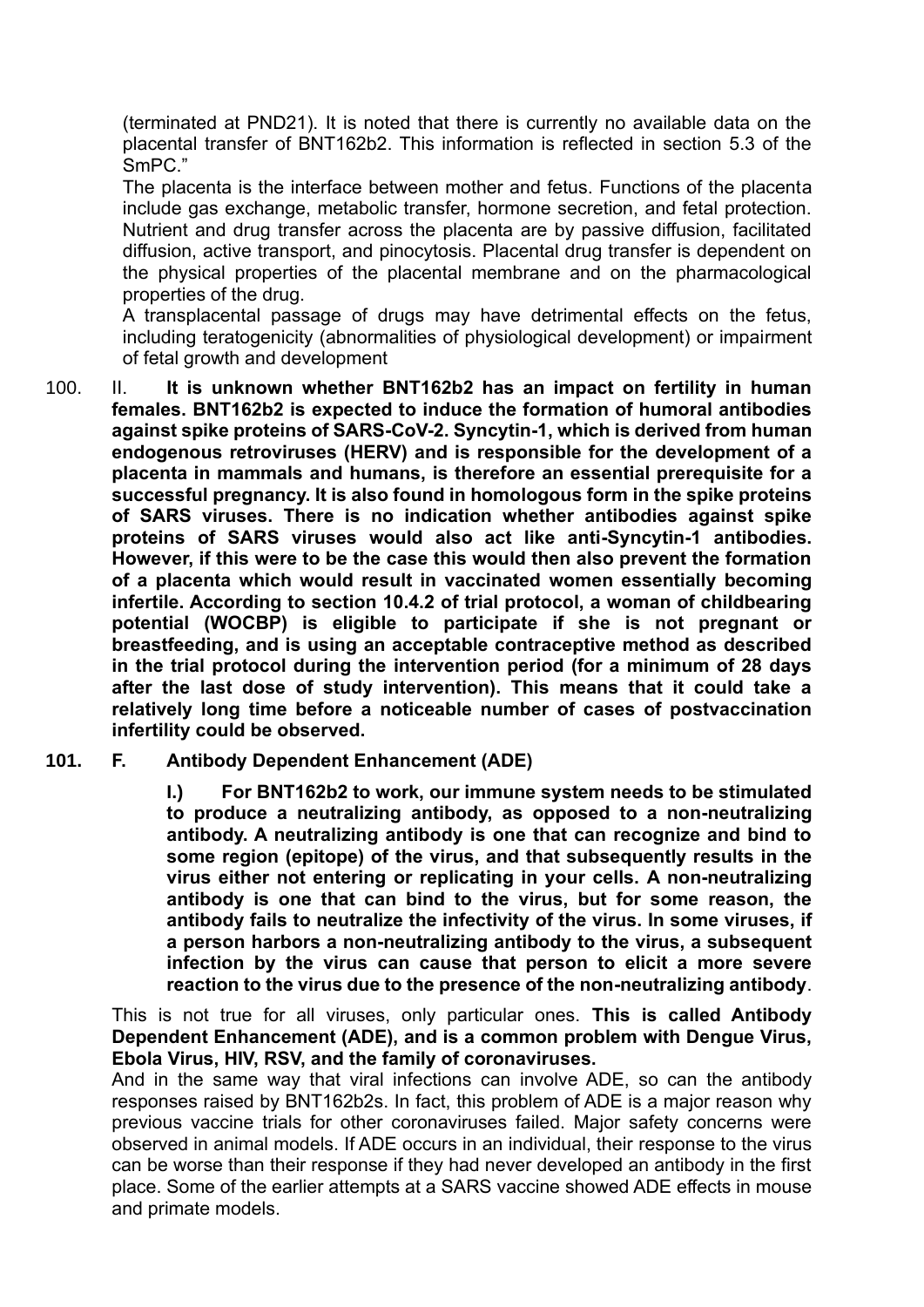102. II. **ADE can cause a hyperinflammatory response, a cytokine storm, and a generally dysregulation of the immune system that allows the virus to cause more damage to our lungs, liver and other organs of our body. In addition, new cell types throughout our body are now susceptible to viral infection due to the additional viral entry pathway. There are many studies that demonstrate that ADE is a persistent problem with coronaviruses in general, and in particular, with SARS-related viruses. ADE has proven to be a serious challenge with, and this is the primary reason many of such vaccines have failed in early in-vitro or animal trials**.

103. III. In the briefing document for the Vaccines and Related Biological Products Advisory Committee Meeting date December 10, 2020, the FDA noted on page 44: "Pfizer submitted a Pharmacovigilance Plan (PVP) to monitor safety concerns that could be associated with Pfizer-BioNTech COVID-19 Vaccine. The Sponsor identified vaccine-associated enhanced disease including vaccine-associated enhanced respiratory disease as an important potential risk." [29] EMA has also acknowledged that the risk of ADE needs to be investigated further: "Any important potential risks that may be specific to vaccination for COVID-19 (e.g. vaccine associated enhanced respiratory disease) should be taken into account. The Applicant has included VAED/VAERD as an important potential risk and will further investigate it in the ongoing pivotal study and a post-authorization safety study."

104. IV. The Vaccines and Related Biological Products Advisory Committee [Briefing](https://www.fda.gov/media/144245/download)  [Document](https://www.fda.gov/media/144245/download) on the vaccine contains disturbing indications that might be a safety signal on pathogenic priming, especially in older adults. [29] Before those are reviewed, there are fundamental issues with the classification of serious adverse events. The first issue is the categorization of "Serious vs. Non-Serious" adverse events in the study and in the report. To a person experiencing neurologic adverse events including Bell's Palsy, neuroinflammatory and thrombotic events, these events are not "non-serious" and can, over time, develop into lifethreatening conditions that require continuous medical intervention and repeated billable office visits for care. The short-term study excludes any means of detecting whether the initial exposure may play a fundamental root cause role in setting up patients for life-long chronic illness. BNT162b2 adverse events themselves seen in the BioNTech clinical trial may be indicative of pathogenic priming, especially since more serious adverse events were seen with the second dose. The second issue is that the design and analysis set-up of the study are biased against finding adverse events.

The report states:

"Among non-serious unsolicited adverse events, there was a numerical imbalance of four cases of Bell's palsy in the vaccine group compared with no cases in the placebo group, though the four cases in the vaccine group do not represent a frequency above that expected in the general population."

The comparison to baseline rates is meaningless because other vaccines are in use in the population. Thus, any risk due to BNT162b2 adds to or multiplies existing risk present in the population from other vaccines.

Among the 18-55 year-old participants, there were 370 solicited serious adverse events (SSAEs) in the vaccinated group and 73 in the unvaccinated. Of the vaccinated, 18% experienced SSAEs; in the placebo group, only 3% did, implying that SSAEs can be expected at a rate five times greater in the vaccinated compared to the unvaccinated.

These included severe fatigue, headache, chills, vomiting, diarrhea, muscle and joint pain. Whether these conditions represent instances of pathogenic priming, identifying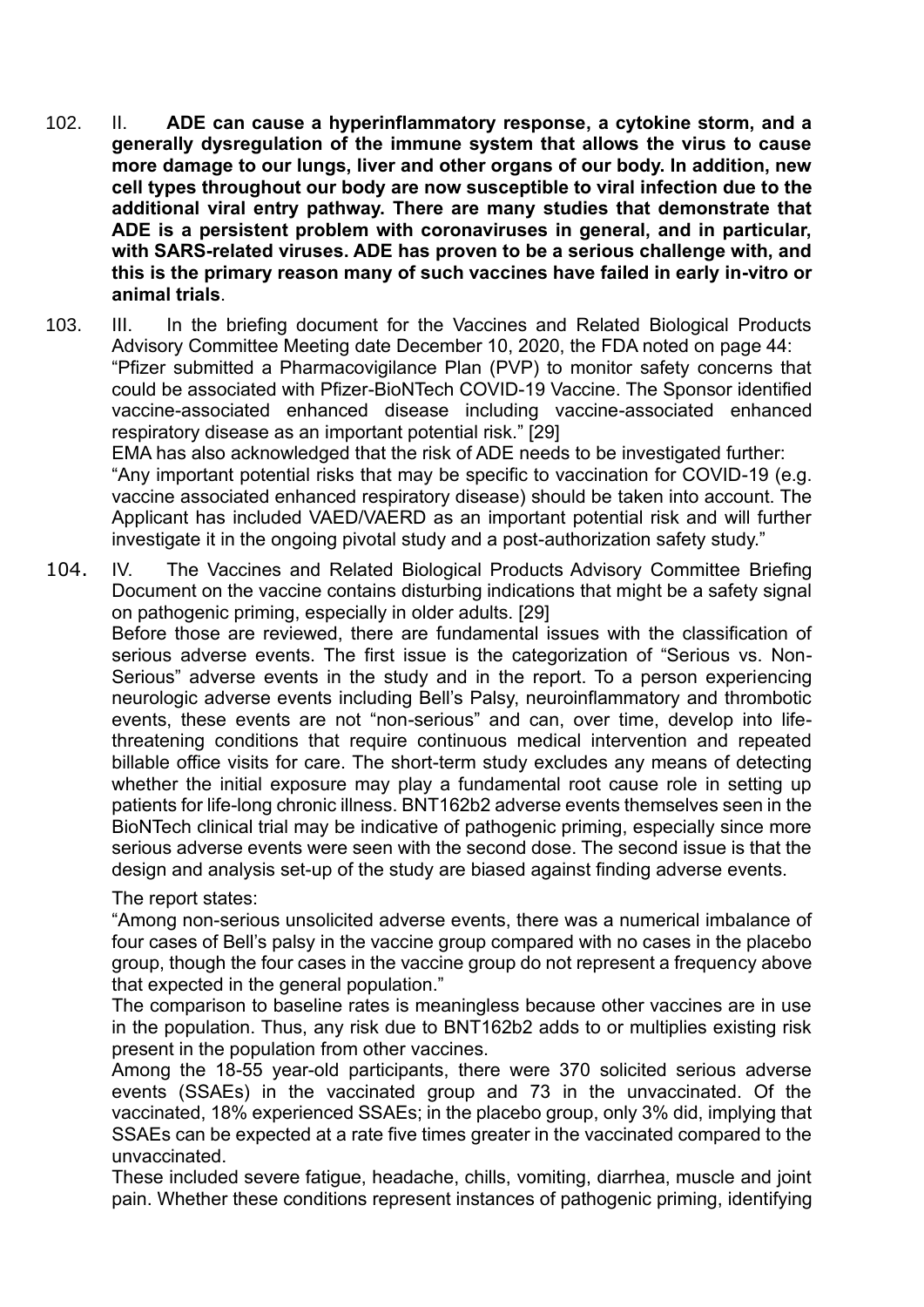individuals who are now at higher risk of serious morbidity and mortality if they become infected with SARS-CoV-2 is unknown, but given past studies, seems likely.

In the over 55 group, which was a smaller group, there were 60 SSAEs in the vaccinated group and 24 in the unvaccinated. Of the vaccinated, 6.5% experienced SAEs, compared to 1.4% in the unvaccinated, implying a 4.46 times increased risk overall of SSAEs due to vaccination.

However, in the older group, the vaccinated group was 10 times more likely to have a SSAE upon receipt of the second BNT162b2 dose than the first dose compared to the 1:1 ratio in the unvaccinated. In the younger group, the vaccinated were only 3.61 times more likely to have second-dose SSAEs than the age-matched placebo group, which had about as many SSAEs in the first and second dose.

The patients in the study reviewed were healthy — and thus the spectrum of adverse events is not representative of those that might occur after BNT162b2 has come to market. In the previous studies in animals that are susceptible to SARS-CoV infection, the first dose was a vaccine, but the second was natural infection, leading to severe injury and often death. In the human trial for BNT162b2, both doses were from BNT162b2, so it is also not reassuring that these adverse events did not include the more serious and deadly conditions that afflicted animals. This human trial did not rule out pathogenic priming in any way.

### **105. V. The study should be extended to long-term follow up, including any further vaccination or exposure to SARS-CoV-2 viral proteins by infection.**

## **106. G. Inadequate preclinical BNT162b2 testing in animals**

107. The preclinical testing of BNT162b2 in animals was inadequate.

The EMA'S CPMP "Note for guidance on preclinical pharmacological and toxicological testing of vaccines" (CPMP/SWP/465) was withdrawn on July 21, 2016 because the EMA had decided to reference the "WHO guidelines on nonclinical evaluation of vaccines" (hereafter referred to as the "WHO guideline").

II BioNTech completed two BNT162b2-specific preclinical 17 day toxicology (repeat-dose toxicity and acute toxicity) studies (no. 38166 and no. 20GR142) in rats. Another toxicology (developmental and reproductive toxicity) study in rats (no. 20256434 DART) is ongoing (preliminary results were made available mid-December 2020). BioNTech also completed one BNT162b2-specific preclinical pharmacology (in vivo immunogenicity and SARS-CoV-2 challenge) study in rhesus macaques.

III The last sentence in section 3.5 of the EMA BNT162b2-specific assessment report ("3.5. Uncertainties and limitations about unfavourable effects") reads as follows:

"The scientific data available at this stage do not raise noticeable concerns regarding immunogenicity or immunotoxicity of the PEG, but current evidence is not definitive."

This lack of evidence alone should have made EMA mandate that BioNTech performs a full set of standard toxicity studies in animals. The standards for such studies are set out in ICH Topic S 8 ("Immunotoxicity Studies for Human Pharmaceuticals"):

"Data from STS should be evaluated for signs of immunotoxic potential. Signs that should be taken into consideration are the following:

- 1) Hematological changes such as leukocytopenia/leukocytosis, granulocytopenia/ granulocytosis, or lymphopenia/ lymphocytosis;
- 2) Alterations in immune system organ weights and/or histology (e.g. changes in thymus, spleen, lymph nodes, and/or bone marrow);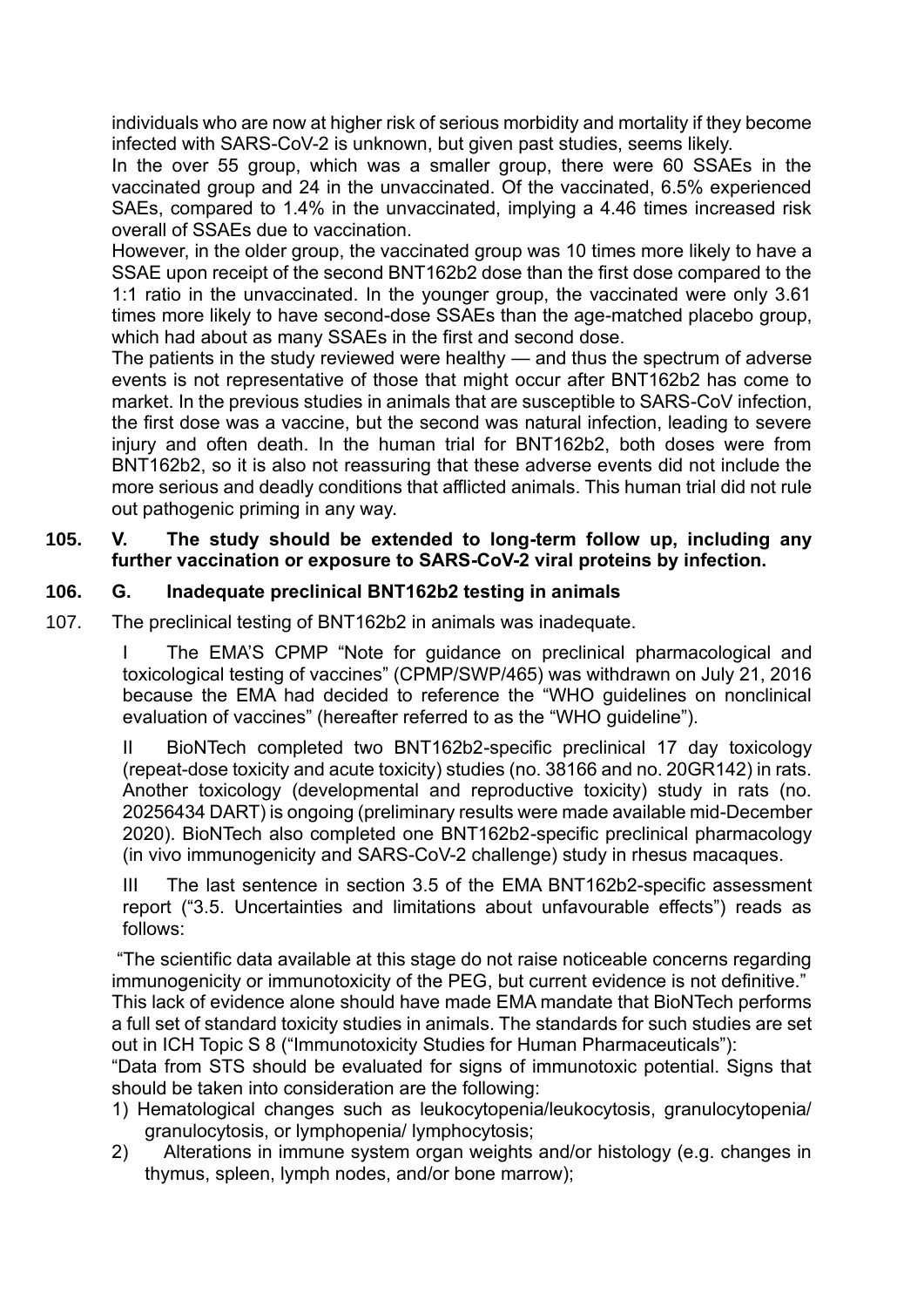- 3) Changes in serum globulins that occur without a plausible explanation, such as effects on the liver or kidney, can be an indication that there are changes in serum immunoglobulins;
- 4) Increased incidence of infections;
- 5) Increased occurrence of tumors can be viewed as a sign of immunosuppression in the absence of other plausible causes such as genotoxicity, hormonal effects, or liver enzyme induction.

Changes in these parameters could reflect immunosuppression or enhanced activation of the immune system. Immunosuppression is usually reflected by reduced values of immune parameters, whereas immunoenhancement is usually reflected by increased values. However, these relationships are not absolute and can be inverted in some cases. Similar to the assessment of risk with toxicities in other organ systems, the assessment of immunotoxicity should include the following:

Statistical and biological significance of the changes,

Severity of the effects,

Dose/exposure relationship, Safety factor above the expected clinical dose,

Treatment duration, Number of species and endpoints affected,

Changes that may occur secondarily to other factors (e.g. stress, see the Appendix, section 1.4), possible cellular targets and/or mechanism of action,

doses which produce these changes in relation to doses which produce other toxicities, and reversibility of effect(s)."

## **108. IV. The animal studies in rats did not meet the standards set out in page 47 of the WHO guideline:**

"A complete gross necropsy should be conducted and tissues collected and preserved, gross lesions should be examined and organ weights recorded […]. Histopathological examinations of tissues should be performed and special attention paid to the immune organs, i.e. lymph nodes (both local and distant from site of administration), thymus, spleen, bone marrow and Peyer's patches or bronchus associated lymphoid tissue, as well as organs that may be expected to be affected as a result of the particular route of administration chosen. Histopathological examinations should always include pivotal organs (e.g. brain, kidneys, liver and reproductive organs) and the site of vaccine administration. The choice of tissues to be examined (ranging from a short list limited to immune and pivotal organs to a full list as provided in the Appendix) will depend on the vaccine in question, and the knowledge and experience obtained from previous nonclinical and clinical testing of the vaccine components. For example, full tissue examination will be required in the case of novel vaccines for which no prior nonclinical and clinical data are available. Therefore, the list of tissues to be tested should be defined on a case-by-case basis, following consultation with the relevant regulatory authority."

Surprisingly, the EMA assessment report (see pages 54 and 55) does not confirm that any histopathological examination of rat brains, kidneys and reproductive organs as well as a necessary full tissue examination required in case of novel BNT162b2s took place.

What is more, while the animal studies in rats apparently studied potential markers of pathogenic priming, it failed to measure one: interleukin-5 (IL-5), which had been found in prior coronavirus studies to be elevated in conjunction with pathogenic priminginduced disease enhancement.

Recalling that animal studies conducted on prior COVID vaccines found pathogenic priming leading to disease enhancement in older animals more than younger animals, older adults may be at highest risk of serious chronic illness due to autoimmunity resulting from BNT162b2-induced pathogenic priming.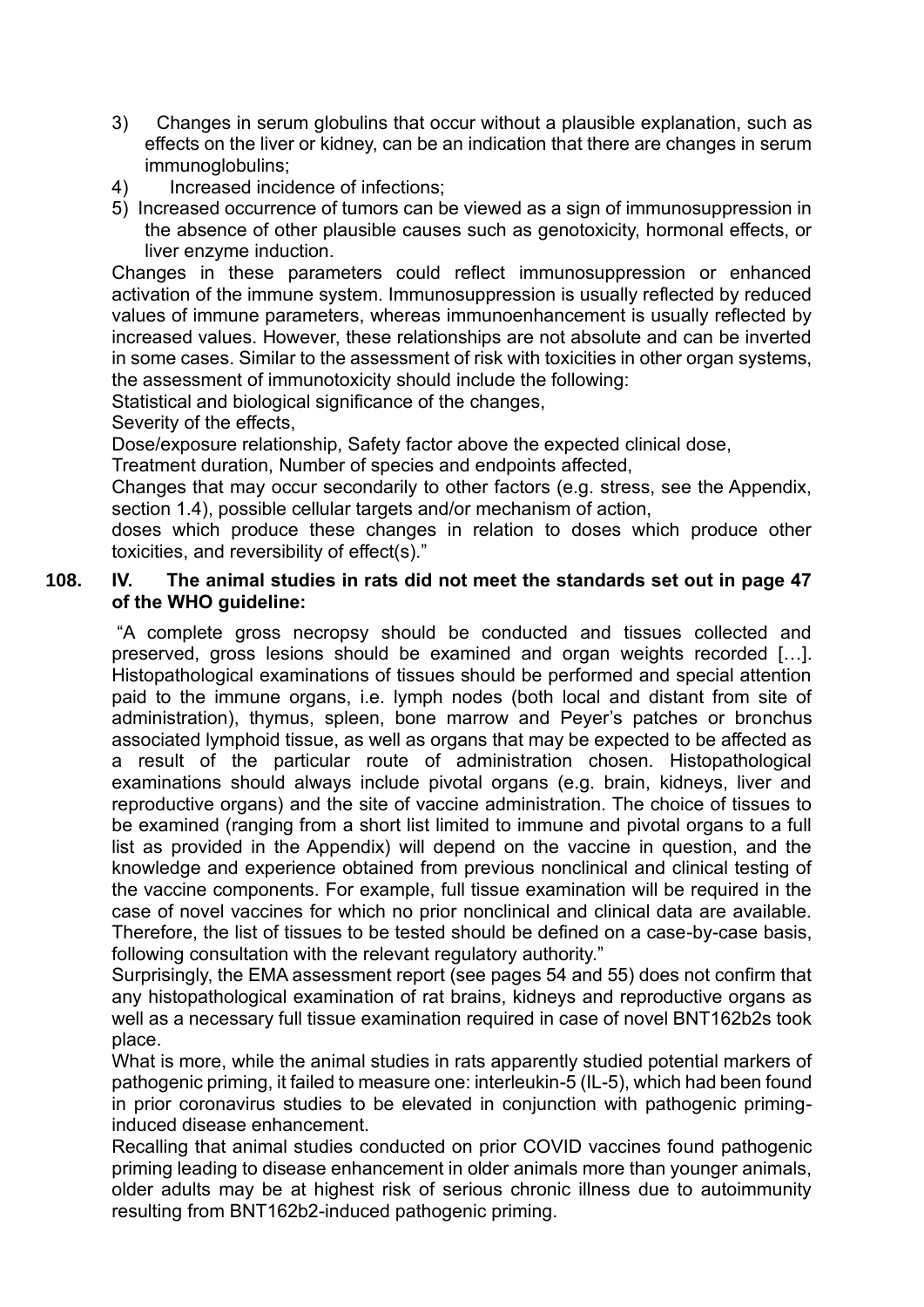Maternal or fetal toxicity in animals has not been properly assessed. Developmental toxicity tests assess the potential of a drug/vaccine to cause harm to the developing fetus. They are conducted in female animals, who are force-fed the substance during their pregnancy and then killed, along with their unborn babies.

For small molecules (most pharmaceutical drugs are small molecules, although some drugs can be proteins), the generally accepted standard for preclinical animal studies to assess developmental and reproductive toxicity (including but not limited t0 embryofetal development [EFD]) is perform the necessary tests in two species (one rodent and one non-rodent).

According to ICH S5 (R3) guideline on reproductive toxicology: Detection of Toxicity to Reproduction for Human Pharmaceuticals, it is usually sufficient to conduct developmental toxicity studies in a single animal species.

"The animal species selected for testing of vaccines (with or without adjuvants) should demonstrate an immune response to the vaccine. The type of developmental toxicity study conducted, and the choice of the animal model, should be justified based on the immune response observed and the ability to administer an appropriate dose. Typically, rabbits, rats, or mice are used in developmental toxicity studies for vaccines. Even though quantitative and qualitative differences can exist in the responses (e.g., in humoral and cellular endpoints) between species, it is usually sufficient to conduct developmental toxicity studies in a single species."

The sometime practice of testing for developmental toxicity in two species arose in the 1960s in the wake of the Thalidomide tragedy. Toxicologists struggled to replicate the characteristic limb defects seen in human babies in several species – that in itself should have rung alarm bells about extrapolation from animal species to humans. They finally achieved replication in a single strain of rabbit (the New Zealand white). Regulatory toxicologists are well aware that animal models of developmental toxicity are poorly predictive of human effects.

Given that until now no mRNA vaccine has ever reached the same stage of development that BNT162b2 did, EMA should have required BioNTech to test for developmental toxicity in two species.

#### **109. V. What is even more surprising is that the EMA did not deem genotoxicity nor carcinogenicity studies in animals to be necessary (see page 55 of the report):**

"No genotoxicity nor carcinogenicity studies have been provided. The components of the vaccine formulation are lipids and RNA that are not expected to have genotoxic potential."

To be safely and efficiently transported in vivo without being degraded in the circulation, and to reach the cytosol across the cellular plasma membrane, mRNA needs a carrier. For BNT162b2, the vehicle of choice are lipid nanoparticles. Complexed with positively-charged lipids, mRNA is more stable and resistant to degradation and forms self-assembled virus-sized particles that can be administered via different routes. This mechanism essentially makes BNT162b2 perform like a nanodrug. Recent attention has been drawn to the toxic potential of nanodrugs since they often exhibit in vitro and in vivo cytotoxicity, oxidative stress, inflammation, and genotoxicity. A better understanding of the pharmacokinetic and safety characteristics of nanodrugs and the limitations of each delivery option is necessary for the further development of efficacious nanodrugs with high therapeutic potential and a wide safety margin.

It is not clear on what science and data the EMA is basing this expectation on. Because the cytotoxicity and genotoxicity depend on the solid lipid nanoparticles composition, more specifically, of the solid lipid and surfactant used in the preparation. Some solid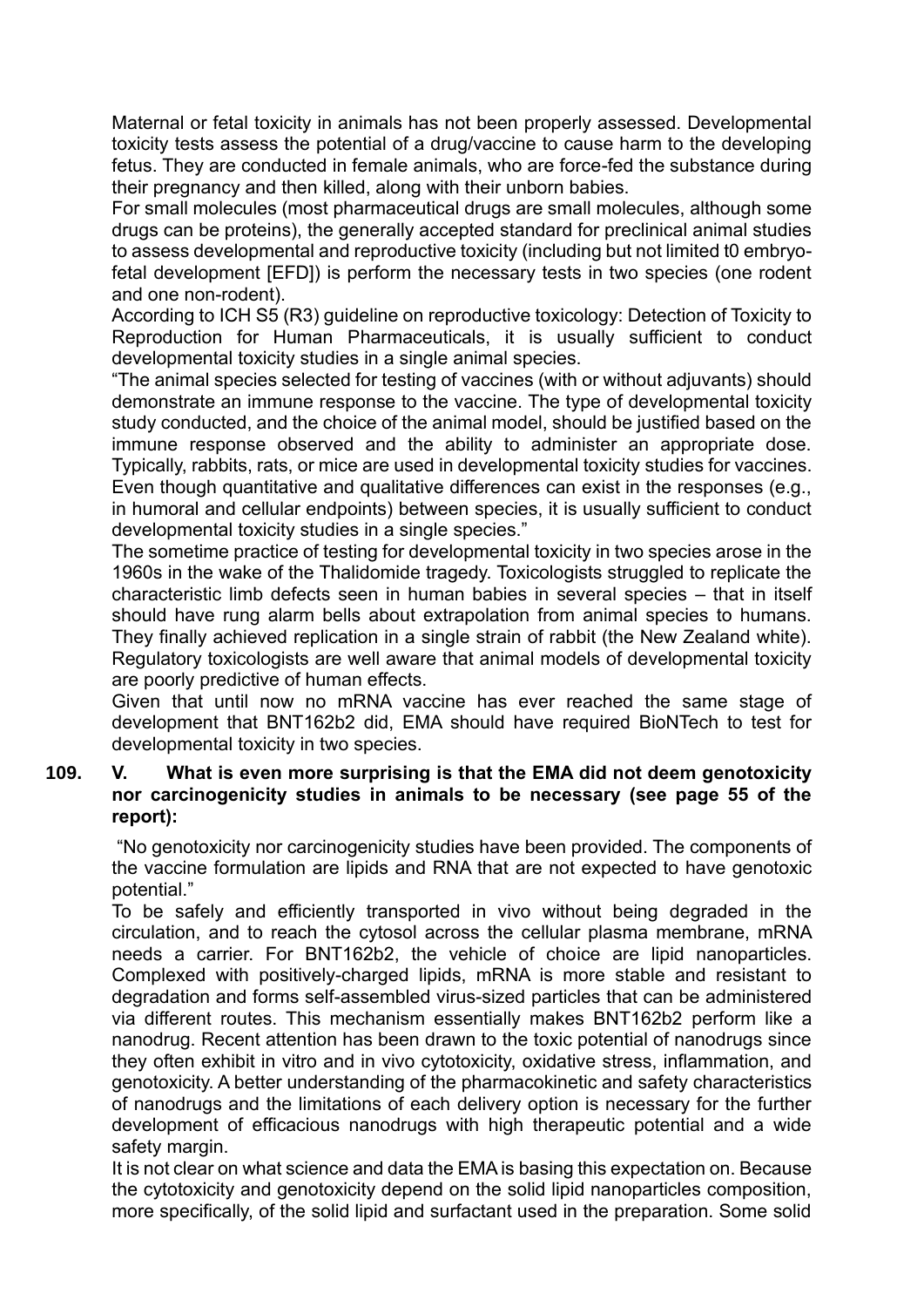lipid or surfactant can increase the cyto- or genotoxic effect of solid lipid nanoparticles indicating that solid lipid nanoparticle composition plays an important role in the cytotoxic and genotoxic effect of these particles.

110. **VI. Since the EMA is deferring to the WHO on the question of which guidelines should be adhered to regarding the preclinical assessment of vaccines, it should have also reviewed and evaluated the animal studies conducted by BioNTech against the WHO guideline specific to the preclinical assessment of DNA and vaccines that applies to RNA/mRNA vaccines in an analogous manner (see page 60 of said guideline)**:

"Similarly, many aspects of the guidelines may be applicable to vaccines based on RNA, although again, different requirements are likely to apply especially for nonclinical safety testing for these types of vaccine."

At the very least, the EMA should have required BioNTech to conduct an adequate genotoxicity assessment specific to the fatty lipid nanoparticle coating around the mRNA (containing polyethylene glycol) that serves as a novel complexing material (see page 79 of said guideline):

"The standard battery of genotoxicity and conventional carcinogenicity studies is not applicable to DNA vaccines. However, genotoxicity studies may be required to address a concern about a specific impurity or novel chemical component, e. g. a complexing material that has not been tested previously."

#### 111. **VII. BioNTech failed to select an appropriately designed animal model for their only BNT162b2-specific preclinical pharmacology (in vivo immunogenicity and SARS-CoV-2 challenge) study that included a SARS-CoV-2 challenge (administration of SARS-CoV-2 in previously immunized non-human primates** [**NHPs**]).

"Six rhesus macaques that had received two immunizations with 100 μg BNT162b2 and three age-matched macaques that had received saline were challenged 55 days after Dose 2 with 1.05 × 1.06 plaque forming units of SARS-CoV-2 (strain USA-WA1/2020), split equally between intranasal and intratracheal routes, as previously described. Three additional non immunized, age-matched rhesus macaques (sentinels) were mock-challenged with cell culture medium. Nasal and oropharyngeal (OP) swabs were collected and bronchoalveolar lavage (BAL) was performed at the times indicated, and samples were tested for SARS-CoV-2 RNA (genomic RNA or subgenomic transcripts) by reverse-transcription quantitative polymerase chain reaction (RT-qPCR; Fig. 4). All personnel performing clinical, radiological, histopathological, or RT-qPCR evaluations were blinded to the group assignments of the macaques."

One of the critical lessons learned from animal models selected for evaluating efficacy of vaccine candidates specific to SARS-CoV-1 was that the challenge virus should be administered at two different time-points, once when postimmunization neutralizing antibody titers are high, and later when neutralizing antibody titers have waned or are low. It also was suggested that viral titers and pathology should be evaluated at two different time points.BioNTech chose to administer the challenge virus SARS-CoV-2 at a single time-point which means that not data is available which could have enabled researchers (and, consequently, the EMA) to compare the effects and outcome of the challenge occurring when postimmunization neutralizing antibody titers are high versus the effect and outcome of the challenge occurring when neutralizing antibody titers have waned or are low.

In selecting animal models for vaccine evaluation, it is important to remember the principle underlying the so called "animal rule", where data from more than one animal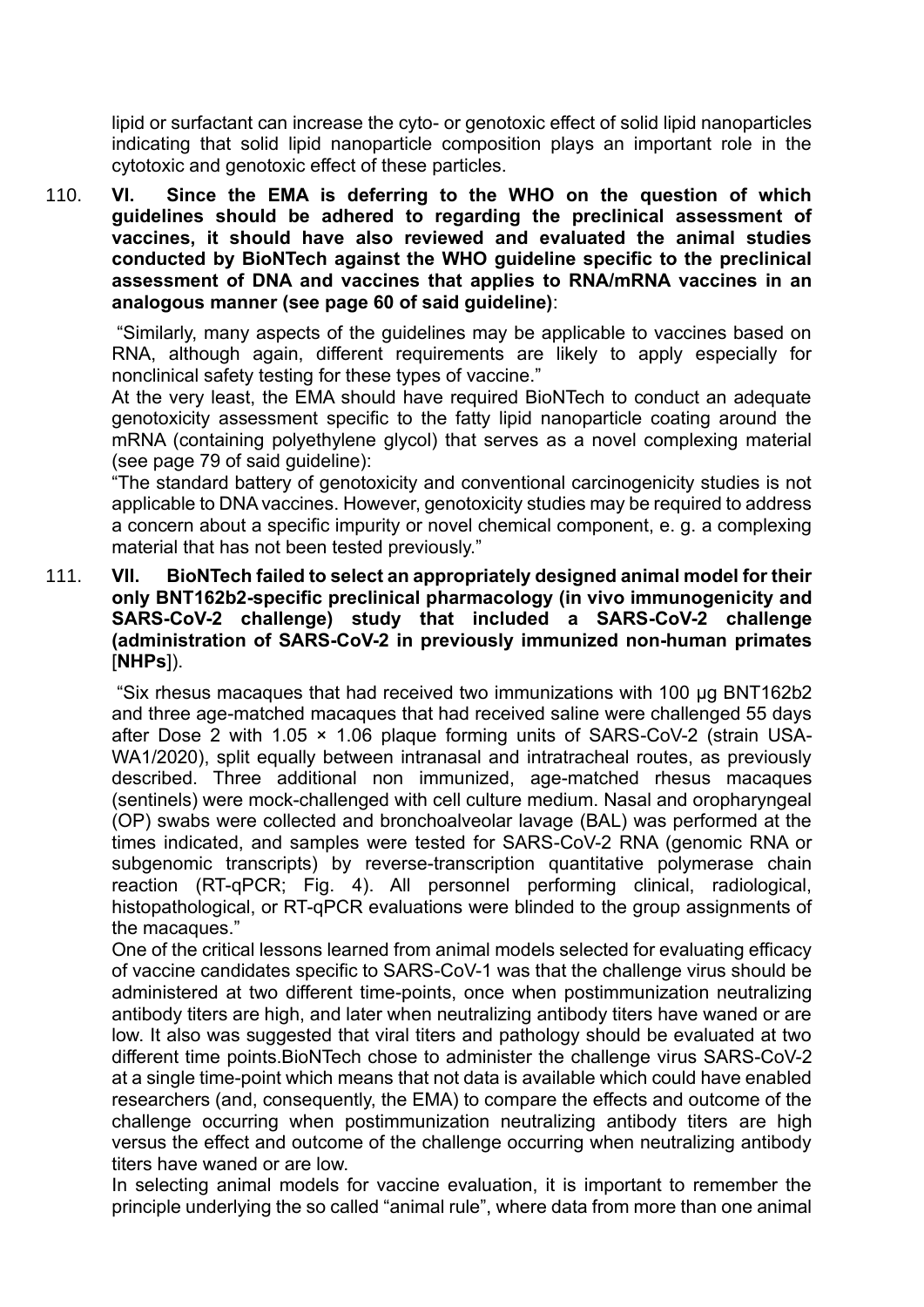species is often required: each animal species should contribute something different to the understanding of disease and protection. At this time, no single animal model seems to offer a direct reproduction of what is seen in humans with SARS-CoV-2. Researchers have determined that the number of NHPs in a given preclinical study needs to be large enough to account for animal-to animal variability: a sample of 4 or 5 animals is not sufficient. [39] BioNTech chose to go with a sample size of immunized 6 NHPs which is clearly not appropriate.

The author (which include BioNTech's CEO Uğur Şahin) of the scientific article describing this study in NHPs emphasized that the animal model they have chosen is infection-specific rather than disease-specific:

"In general, virus-challenged animals showed no clinical signs of significant disease. We conclude that the 2-4 year old male rhesus macaque challenge model is primarily a SARS-CoV-2 infection model and not a COVID-19 disease model."

This critical limitation of the animal model selected for the challenge with SARS-CoV-2 should have caused BioNTech to select at least one more appropriate animal model (e. g., ferrets).

The Friedrich Loeffler Institute (FLI) – the national institute for animal diseases in Germany – has determined as early as April 2020 that animal models with ferrets are the preferred model for SARS-CoV-2 challenge studies in animals.

What is more, , the residues of the tested samples that were classified as positive or negative for SARS-CoV-2 by the RT-qPCR tests allowed as per the protocol for this animal study must be re-tested by nested RT-qPCR and Sanger sequencing method to confirm that the presumptive positive samples in fact contain a unique sequence of SARS-CoV-2 genome. (see rationale provided in sections D. I. 10. above)

## **112. H. Bell's Palsy**

## **Both the EMA and the FDA have acknowledged that the cases of Bell's palsy that have occurred during the clinical trial**

"Although the safety database revealed an imbalance of cases of Bell's palsy (4 in the vaccine group and none in the placebo group), causal relationship is less certain because the number of cases was small and not more frequent than expected in the general population. Further signal detection efforts for these adverse events will be informative with more widespread use of the vaccine."

"Four cases of peripheral facial paralysis were observed in vaccine arm (facial paralysis [n=4 BNT162b2; n=0 placebo] facial paresis [n=0 BNT162b2; n=1 placebo] in total 4/1 whole enrolled trial population, however the case of paresis was not considered for this calculation). Time to onset after injection with BNT162b2 was 3, 9 and 48 days after Dose 2 and 37 days after Dose 1, which suggest a possible association with the vaccination. The two subjects with a time to onset of 3 and 9 nine days had no previous history of Bell´s palsy, both subjects improved with prednisolone and the events were also deemed related to study intervention by the study physician. Taken together, this was considered to indicate there is a reasonable possibility of a causal relation to the vaccine, and to justify inclusion of peripheral facial paralysis (Bell´s palsy) in the SmPC 4.8 with a frequency as 'rare'."

Bell's palsy is a type of facial paralysis that results in a temporary inability to control the facial muscles on the affected side of the face. Symptoms can vary from mild to severe. They may include muscle twitching, weakness, or total loss of the ability to move one, and in rare cases, both sides of the face. Other symptoms include drooping of the eyelid, a change in taste, and pain around the ear. Typically symptoms come on over 48 hours…

#### **113. J. Allergic/anaphylactic reactions to PEG**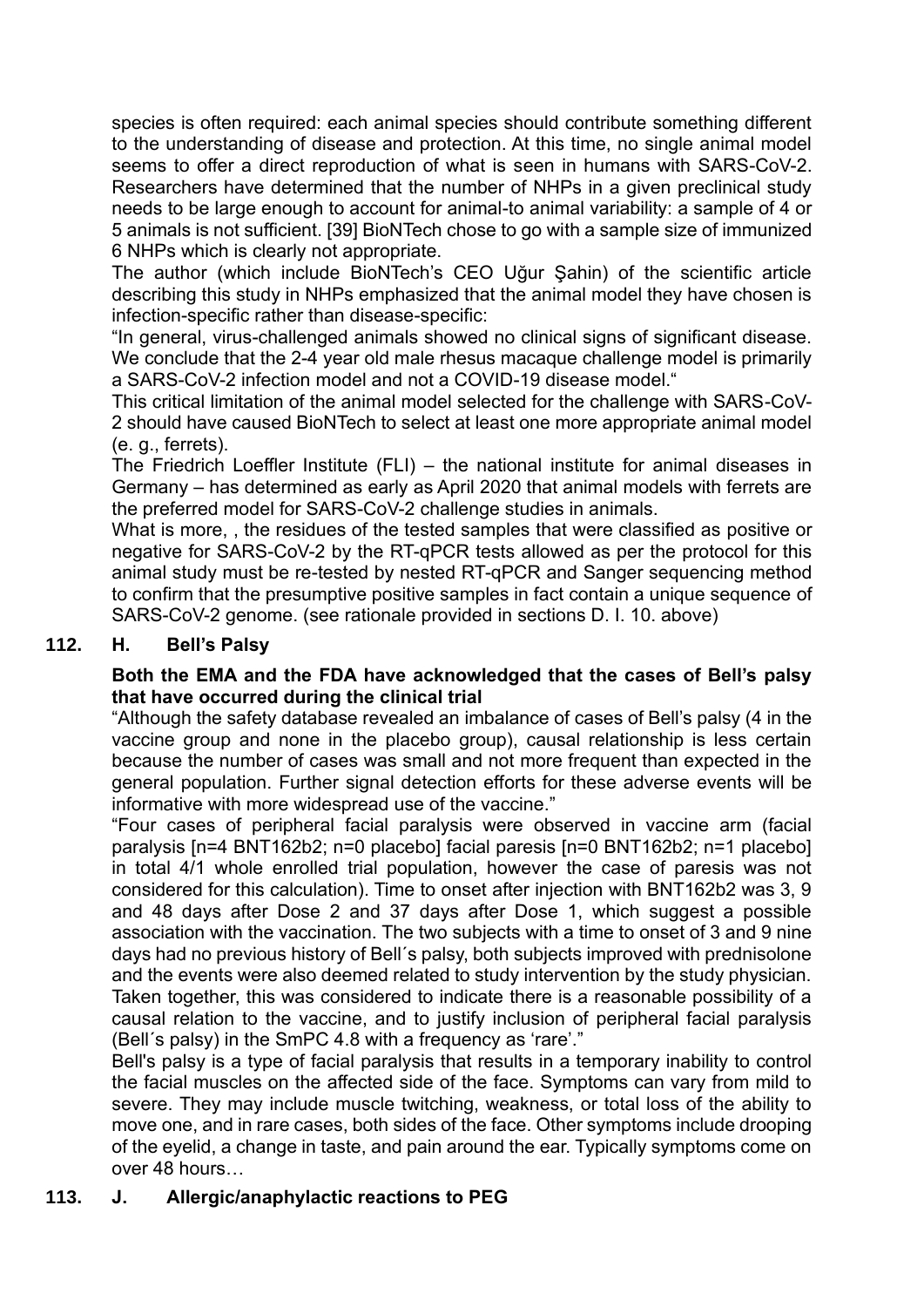**In BNT162b2, polyethylene glycol (PEG) is found in the fatty lipid nanoparticle coating around the mRNA. At least 25 % percent of healthy people make antibodies to PEG and most do not know it, creating a concerning situation where many could have allergic/anaphylactic, potentially deadly, reactions to PEG-containing BNT162b2. [45] PEG antibodies may also reduce BNT162b2 effectiveness. Potential BNT162b2 recipients need to be pre-screened and monitored for anti-PEG.**

In its recent vaccine safety monitoring report, the German Paul-Ehrlich-Institut suspects PEG to be the cause of multiple anaphylactic (serious allergic) reactions.

**114. K. Deaths throughout the world after receipt of the BioNTech BNT162b2** Norway already weeks ago expressed increasing concern about the safety of BNT162b2 on elderly people with serious underlying health conditions after raising an estimate of the number who died after receiving inoculations to 29. [49]

The death of a Florida physician who developed an unusual blood disorder shortly after he received BNT162b2 is one of the first fatal cases being investigated. [50]

**Until February 13, 2021 in the EU a total of 54.715 cases, of which a total of 879 death reports after receipt of BNT162b2 had been submitted to the Eudra Vigilance – European database of suspected adverse drug reaction reports (**[http://www.adrreports.eu/de/search subst.html](http://www.adrreports.eu/de/search%20subst.html)**).**

**115. In another scientific assessment** (Doc. **A.21), Prof. Dr.rer.nat. Stefan Hockertz, stated the following about the danger posed by cationic lipids:**

## **Cationic lipids**

a.) 30-50% in the LNP at Biontech

b.) Extremely toxic to cells due to positive charge; interacts with negative molecules in lipids, DNA, proteins.

c.) Ignoring numerous publications on toxicity of cationic lipids, shown both in cell cultures and in vivo in animal models.

The release of cationic lipids into the cytoplasm of the cell leads to interactions with other cell molecules e.g. the lipid membrane of the mitochondria (energy power plants)  $\Rightarrow$  leads to damage  $\Rightarrow$  leads to a production of oxygen radicals (=ROS = highly reactive oxygen compounds, e.g. superoxide=O2-, hydrogen peroxide H2O2; hydroxyl groups OH- ).

ROS are always formed due to metabolism in the presence of oxygen in small amounts produced by the cells during energy production - cells have mechanism of balance/elimination through production of antioxidants and uptake by the cells of antioxidants from food.

If too much ROS is released => damage to the cell (oxidative stress)

d.) Changes/oxidises amino acids in proteins => changes folding => loss of function of proteins, enzymes

e.) Promotes cytokine release

f.) Attacks cell structures such as membranes; alters/oxidises unsaturated free fatty acids (lipid peroxidation) => loss of membrane integrity => permeability => breakdown of ion balance e.g. calcium concentrations => functionality of proteins suspended g.) Attacks DNA and RNA, e.g. DNA breaks; often irreversible as repair

mechanisms fail/overload Massive oxidative stress => diseases, cancer and cell death (apoptosis, necrosis).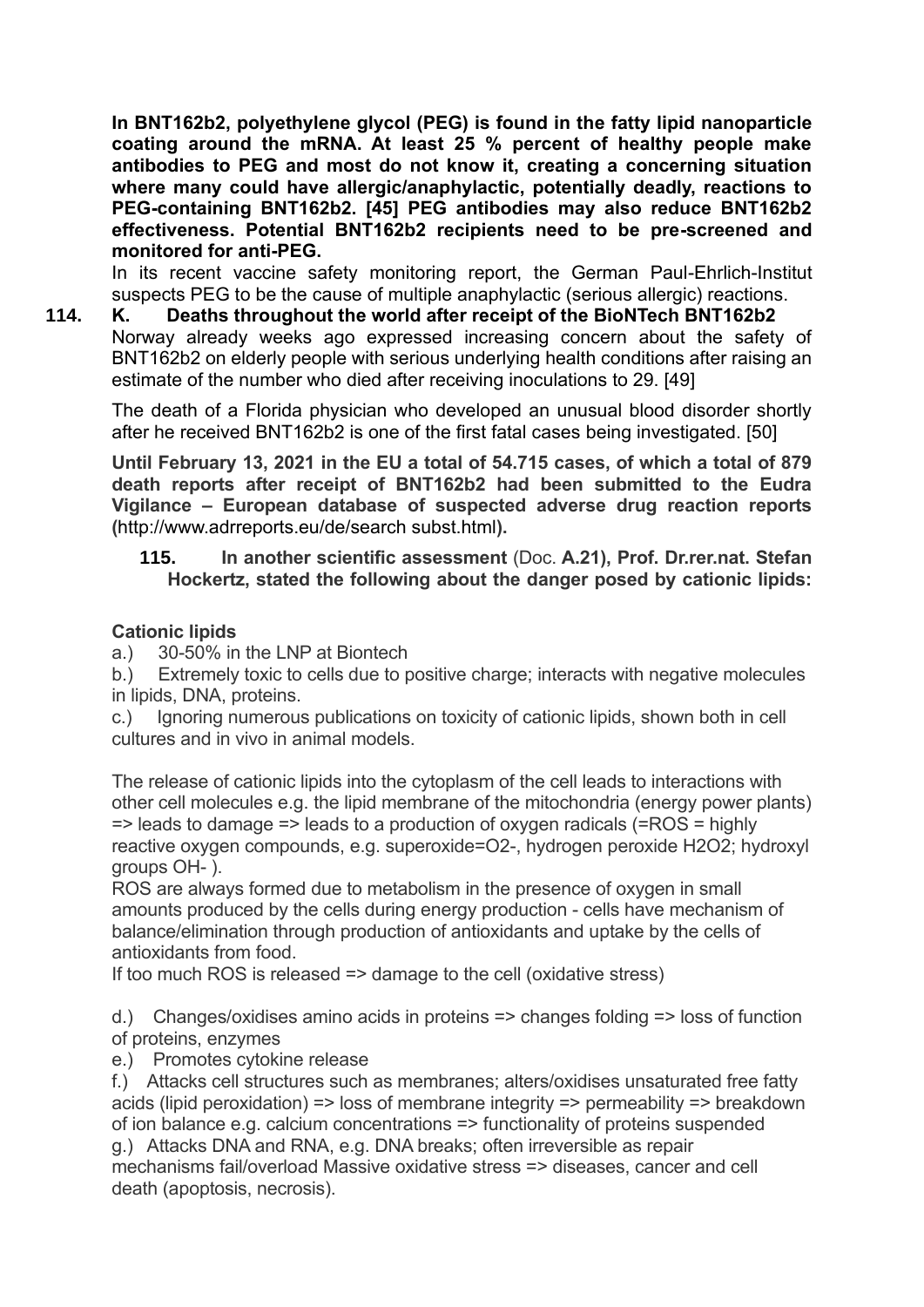**Technique: great technique if toxicity were gone; scientists are working on it, e.g. edaravone (scavenges oxygen radicals and reduces oxidative stress (clinical phase published 2019).**

## **116. LNP in cancer therapy:**

Chemotherapeutic and radiotherapeutic agents in cancer therapy are used to intentionally cause increased oxidative stress by generating ROS to kill the cancer cells.

The new LNP technique with cationic lipids is intentionally used in cancer therapy to generate exactly these ROS molecules to kill the cancer cells.

Targeting of cancer cells possible because they have different specific protein amounts on the cell surface than healthy cells; targeting via e.g. transferrin, folic acid Publications known:

Prolonged LNP uptake via the lungs => increased DNA breaks =>lung diseases and lung cancer.

LNP uptake in the spleen: DNA breaks

LNP in blood: thrombosis and haemolysis (dissolution of red blood cells => oxygen deficiency)

## **With reference to open assessment report (BioNTech):**

**117. Distribution of LNP in the body:**

A) Various publications where the LNP in the body was followed in vivo or the tissues were analysed post-mortem.

B) The results of these publications were similar to those of BioNtech in the public assessment report (even if all raw data are not published). C) Depending on the way the LNP is introduced into the body (IM=intramuscular),

IV=intravenous, epidermal, via inhalation etc) one sees similar dispersions

D) BioNtech: Study on rats and mice

- **LNP** with mRNA for luciferase via **IM (spreading of lipids in the body)**

- Lipids were radioactively labelled + luciferase mRNA

- Detection in many tissues already **after 15 min** => very fast spreading

a.) Most LNP were detectable at the injection site.

b.) Plasma

 c.) Liver 22% of LNP; (with IV injection 60% of cationic lipid dose; 20% of PEGylated lipid dose)

d.) Spleen 1.1%

e.) Adrenal gland 0.1%

f.) Both reproductive organs (ovaries 0.1%)

-No information available on spread to other organs **LNP** with mRNA for luciferase **via IV (degradation of lipids based on LC-MS/MS)**

Plasma: detectable for cationic lipid approx. 12 days; PEGylated lipid 6 days Because PEG degradation partly via excretion: PEGyl lipid 50% via excretion; cation lipid 1% via excretion (i.e. complete degradation in the cells)

Liver: half-life for cation lipid 3 weeks (total time to elimination to 5% = 4-6 weeks; halflife for PEGylated lipid peak 1 week).

No information on testing other organs *except liver, plasma, urine, stool/All under Pharmokinetics p.45 to 46 (middle); all in open assessment report for Biontech).*

LNP with mRNA for luciferase via IM (degradation of luciferase mRNA, only 2ug RNA injected, via in vivo bioluminescence = weak sensitivity).

Detection at injection site in muscle: peak 6h; still visible after 9 days (publication 2016: Luc 35 days still visible)

In the liver: peak 6h; gone after 2 days

*Note: 2ug are less than in humans with 2x 30ug; stability of mRNA of luciferase and*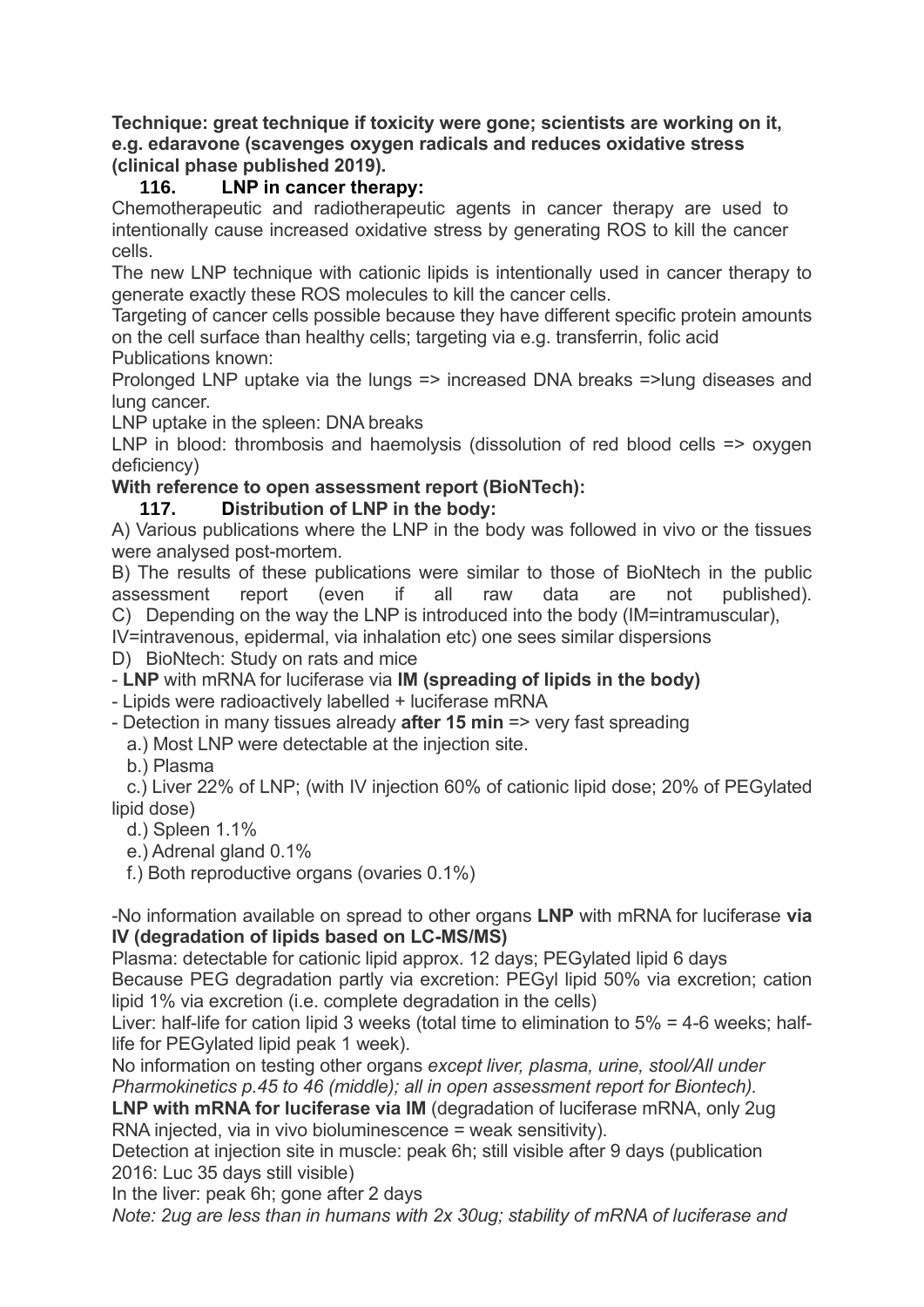*spike protein may be different(All under Pharmokinetics p.46 to 47 (middle), all in open assessment report for Biontech)*

## **118. Summary:**

## 1. Muscle

(a.) Most LNP remain in the muscle at the injection site when injected IM. (b.) Gene expression can be detected within a few hrs and still after 9 days (luciferase RNA 2ug)

2. Plasma:

(c.) lipid detectable virtually immediately and rapidly taken up by cells (only 1% left in plasma after 24hrs; cation lipid no longer detectable after 12 days

3. Liver:

d.) LNP Large proportion 20-60% goes into liver (depending on injection method).

e.) LNP detectable there after 15min

f.) Cation lipids detectable for at least 6 weeks; luciferase activity detectable for 2 days

➔ very rapid transport and uptake and long residence time of LNP in the body (note: point d) personal assessment)

## 119. EMA: Question to the applicant how long the cationic lipid is in the body in humans?

Applicant refers to publication by Mahmood et al, 2010 (*Note: did not find in database*): Based on the understanding of the process for half-lives and redistribution of LNPs from tissues, a similar half-life and time to 95% elimination in humans of the BioNtech vaccine is expected as in the publication, as lipids are similar. For the cationic lipid, the half-life is about 20-30 days in humans and **4-5 months** for 95%elimination.

The EMA Committee itself says that it is a long terminal half-life (Note: p. 53 "If this is the case for ALC-0315 we may expect a half-life approximating 20-30 days in human for ALC-0315 and **4-5 months** for 95% elimination of the lipid (Mahmood et al, 2010)."

120. **No pharmacokinetics were done with the original vaccine.** Note: The vaccine used was not the one now being given to the population, only the lipid envelope is like the vaccine but a different mRNA. The spike protein mRNA may have a different residence time in the body as the one tested (luciferase).

## 121. **Pre-clinic data: (no raw data available, descriptive only).**

- IM injection, 30ug, 3x, at 1 week intervals /day 1, day 8, day 15), autopsy on day 17 or day 36 (3 weeks recovery).

- Rats showed immune response

- a.) enlargement of lymph nodes and spleen with increasing cell counts
- b.) Increased production of lymphocytes (B, T) in bone marrow
- c.) Production of neutralising AK

d.) Increased number of circulating white blood cells in the blood (neutrophils, monocytes,eosinophils, basophils)

e.) Cytokine release

- Body temperature +1°

- Body weight decreased although food intake remained the same

=> *Note: Rodents lose weight when exposed to severe stress. ….*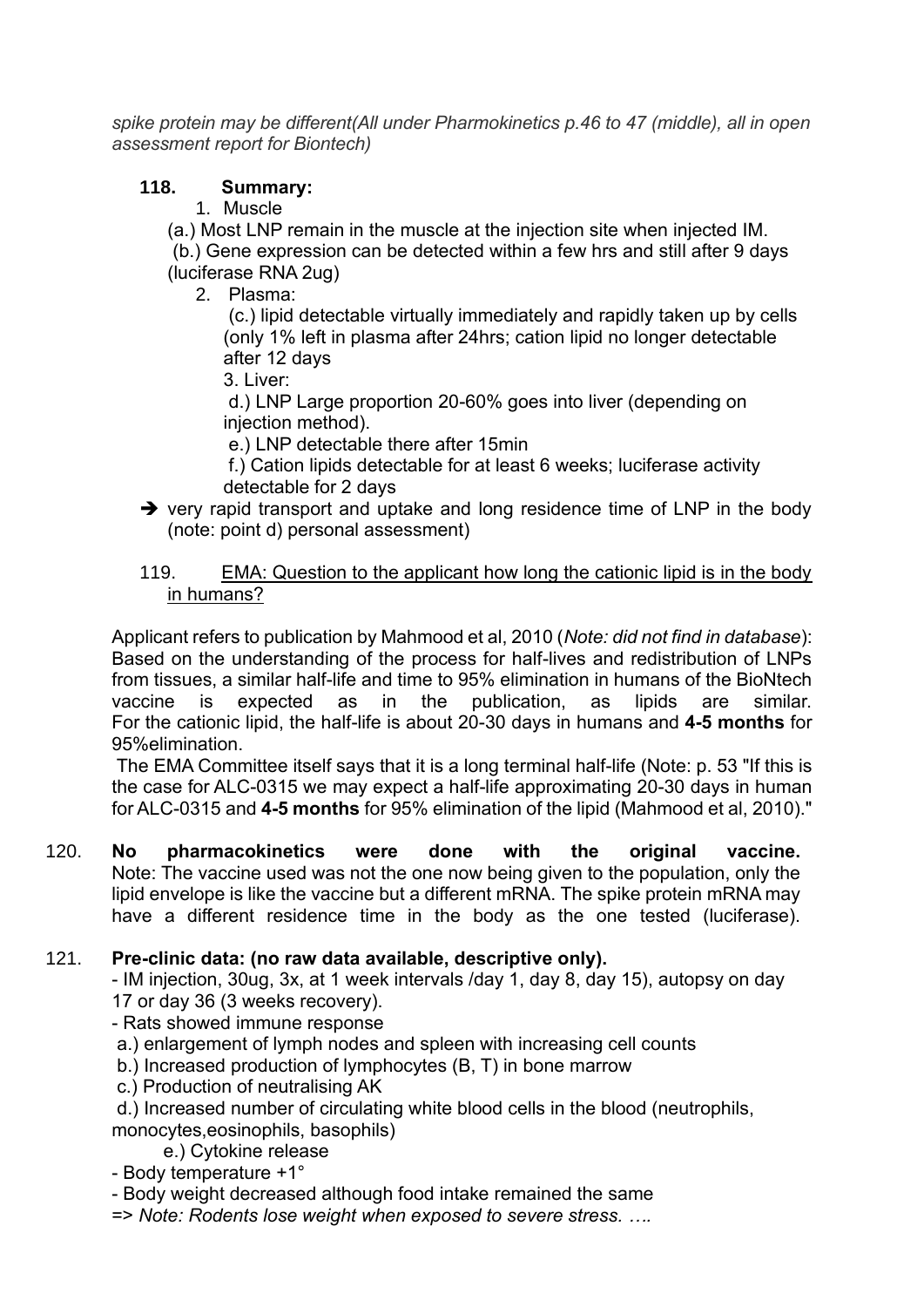### 122. **Damage to the muscle:**

a.) *swelling, oedema, redness*

b.) *Myofibre degeneration, fibrosis, sclerosis and incrustations accompanied by subcutaneous inflammation and spread of this inflammation to adjacent tissues and epidermal hyperplasia.*

Subcutaneous inflammation = subcutaneous - lowest skin layer of 3 = fat layer with nerves and blood vessels; during inflammation fat cells die, releasing fatty acids => further inflammatory stimulus, leads to sclerosis (= hardening of the tissue due to an increase in connective tissue= fibrosis) and incrustations (storage of salts in a necrotic tissue); necrotic = tissue dies Myofibre degeneration = death of the cells of the muscle fibres

Consequence: Functional limitation

epidermal hyperplasia = increased cell division of the epidermis (top layer of skin)

Can also be recognised by blood parameters:

 a.) 71x increase in alpha-2 macroglobulin - part of the immune response due to inflammation.

 b.) 39x increase in alpha-1 acid glycoprotein (AGP) - increased due to injury to tissues from inflammation or infection

 c.) 2.5x increase in fibrinogen - indication of inflammation of blood vessels, task of blood clotting

*Note: What about elderly people in homes who take anticoagulants? Can the injured blood vessels be repaired at all or risk of haemorrhage? …*

## 123. **Damage to the liver**

*Hepatocellular periportal vacuolisation on autopsy day 17.*

Hepatocellular = concerning the inside of the liver cells

Periportal = the liver cells located near the portal vein = entrance of blood into the liver.

Vacuolisation = BioNtech has not investigated what causes this; however, BioNtech guesses correctly = cation. Lipid is responsible; it is known in science that there are various reasons for vacuolisation such as ion imbalance

(*Note: cationic lipids cause ion imbalance*) => increase in osmotic pressure in the cell as water flows into the cell (to compensate) => formation of vacuoles; cell tries to get rid of the cationic lipids from the cytosol, which does not work; hence the encapsulation in vacuoles => cell malfunction and cell death; BioNtech says vacuolisation was reversible; (*Note: the liver cells that died were replaced by healthy new cells). What happens in people with liver diseases such as hepatitis, cirrhosis, etc.? Can lead to organ failure*)....

Supported by blood parameters:

Increase in GGT enzyme: has various causes, e.g. liver cell damage due to drugs or poison; due to the death of liver cells, GGT is released into the blood in increased concentration.

Increase in AST (aspartate aminotransferase = for amino acid metabolism = transferring nitrogenous groups from one amino acid to another); occurs in liver inflammation and in heart damage

Increase in ALP (alkaline phosphatase; metabolic enzyme); produced in the bones, liver and 1-2 other organs; increase indicates liver inflammation and bone disease Drop in albumin to globulin ratio (measurement of serum protein shifts); a drop indicates severe liver damage, as well as inflammation, digestive disorders due to reduced enzymes in the bile acid or exocrine part of the pancreas (fat and protein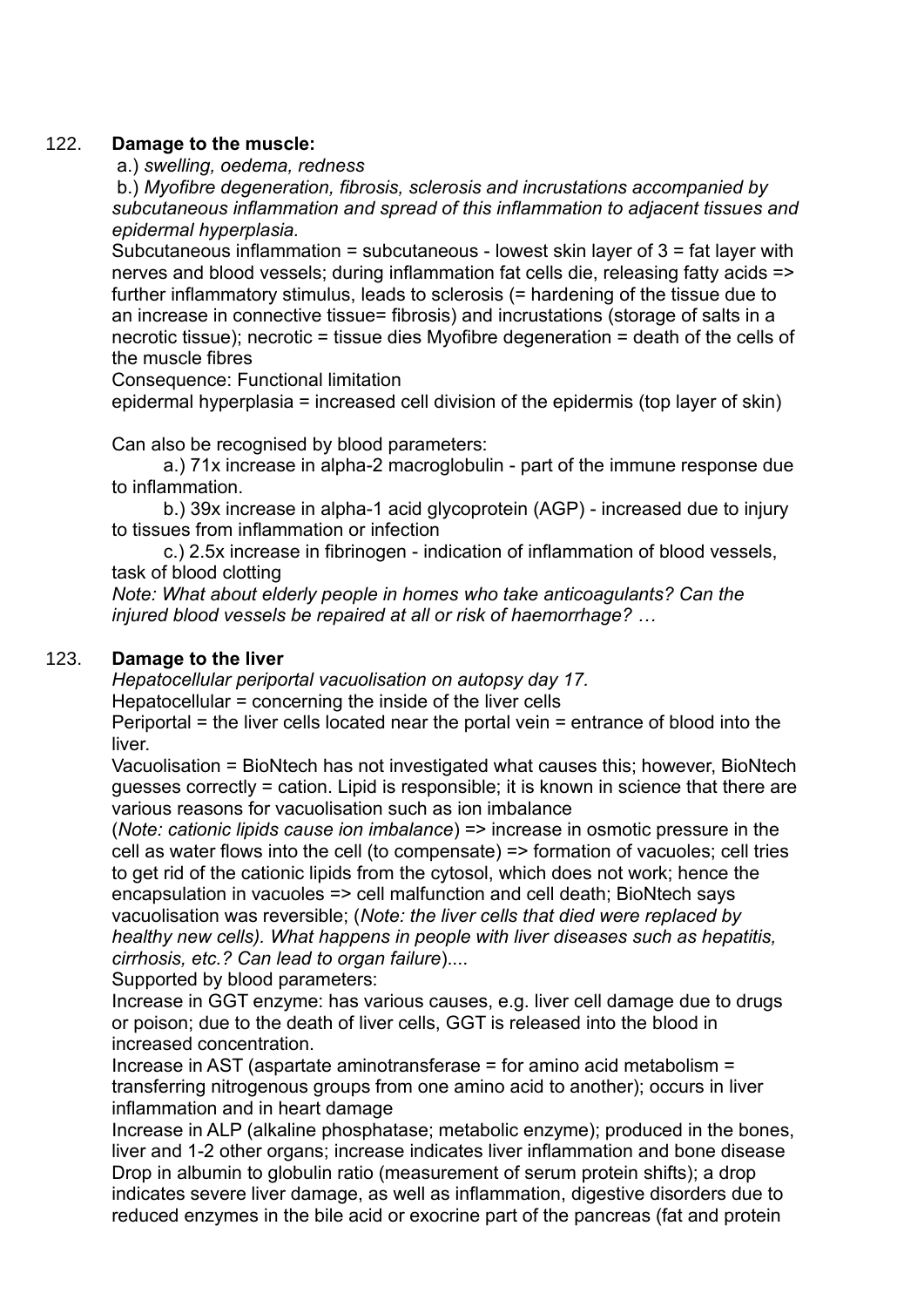splitting) and/or protein losing nephropathy (= protein loss via stool and urine) ....

*Note: Why is the liver damaged in particular - Why does the LNP go exactly there?*

*-Liver: function breakdown of cholesterol -LNP has up to 50% cholesterol => bind lipoproteins like ApoE -Liver possesses vast numbers of ApoE receptors (LDL-R, LRP1, VLDL-R etc.) -Particularly strong uptake of LNP from the bloodstream via ApoE receptors in the liver; LNP accumulate there; concentration too high => then the liver cells diedepends on the degree of fitness of the liver; persons with already impaired liver function are likely to be particularly susceptible to liver damage after vaccination …*

124. *Inflammation of the perineural tissue of the sciatic nerve and surrounding bones on day 17.*

-Strongest nerve in the body

*-Note: What about paralysis?*

-p.49: " Also, there was inflammation of the perineural tissue of the sciatic nerve and surrounding bone in most rats at d17."

125. *Inflammation in extra-capsular tissues of joints day 17. Note: What about arthritis patients?*

p. 49: "A novel finding at 30ug was minimal extra-capsular inflammation in the joints at d17."

No raw data with animal numbers available.

Moderate to severe reduction of **red blood cells** and **reticulocytes** (precursors of red blood cells) = **severe haemolysis** observed.

And also decrease of red blood cell parameters like HGB (haemoglobin) and HCT (haematocrit = proportion of red blood cells in the volume of blood)

*Note: Meaning => oxygen saturation in the blood must have gone down (no information about this described)*

Increase in AGP (glycoprotein): marker for inflammation and marker for haemolysis; P. 50: *"Haematology:* At 30ug BNT162b2 V9 and 100ug BNT162b2 V8, there was a moderate to strong reduction of reticulocytes (48-74%, not specified for V9) coupled to lowered red cell mass parameters (RBC, HGB, and HCT). " p. 50: "Clinical pathology: A very strong but reversible increase (>100%) in proinflammatory acute phase proteins in the blood (A1AGP = AGP, A2M) was seen with both 30ug BNT162b2 V9 and 100ug BNT162b2 V8."

P. 54: "There was also a general increase in immune cells (LUC, neutrophils, eosinophils, basophils) and a decrease in red blood cell parameters (reticulocytes, RGB, HGB, HCT)."

- *Note: AGP reduces haemolysis-induced oxidative stress in red blood cells; red blood cells are particularly susceptible to oxidative stress as they carry oxygenladen haemoglobin; the exchange of oxygen with the environment generates free radicals which the cell normally scavenges to avoid excessive oxidative stress; if oxidative stress is increased by the uptake of the cation lipids of LNP, it may not be able to be compensated for and LNP may be depleted. If the oxidative stress is increased by the uptake of the cation lipids of the LNP, it may no longer be compensated for and the red blood cells die as a result of the oxidative stress (haemolysis) => increase in AGP.*

*During vaccination: measure oxygen content in the blood => dangerous for groups of people with e.g. heart diseases; risk of heart attacks due to oxygen deficiency; all organs are undersupplied with oxygen => aggravation of pre-existing diseases*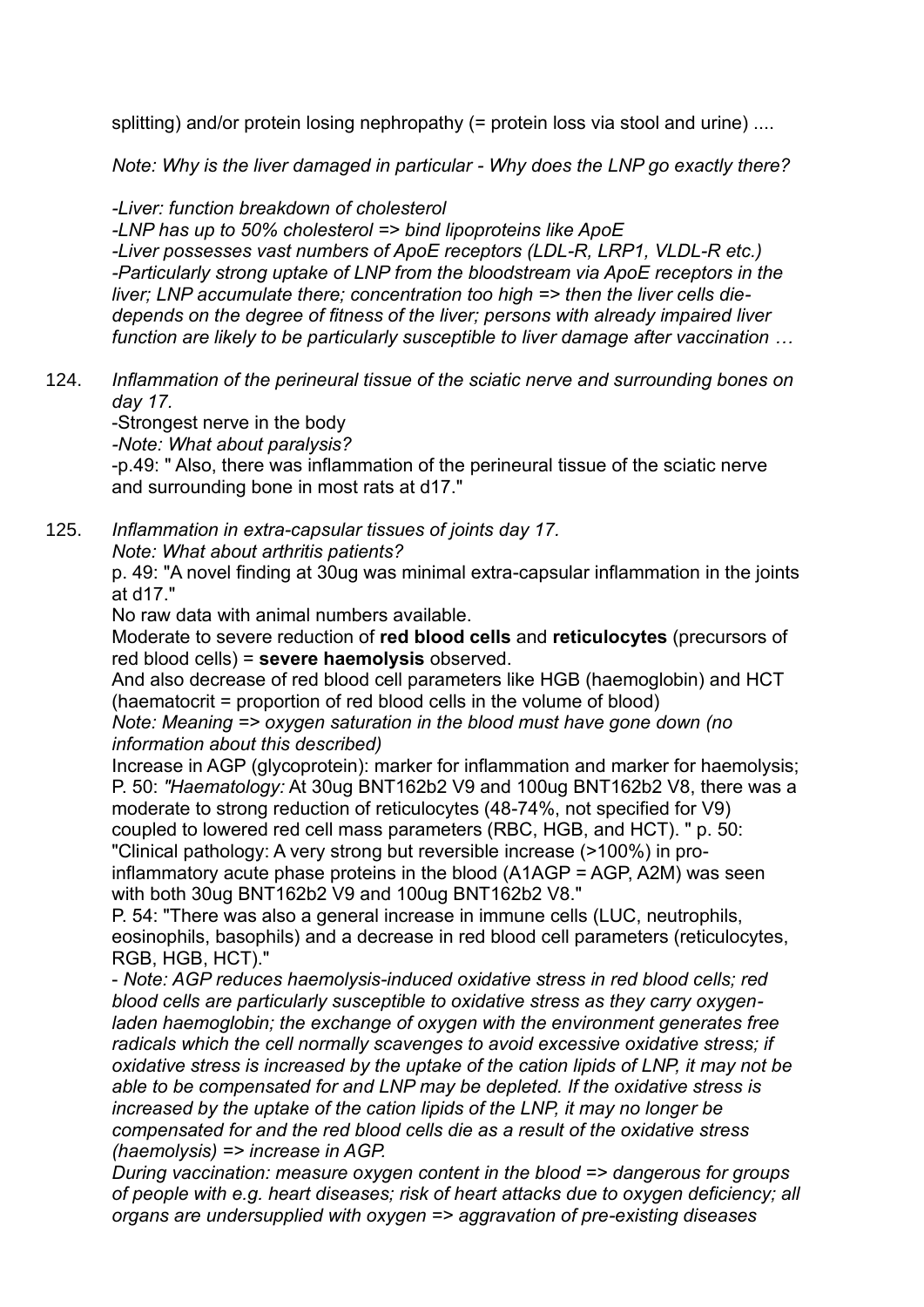*Erythrocytes are preferably taken as a test model for research on oxidative stress, as they react very sensitively to it.*

*Widely known among experts, e.g.: Publication* 

2014 (Red blood cell oxidative stress impairs oxygen delivery and induces red blood cell aging);

*1996 (oxidative stress in erythrocytes);* 

2020 (Toxicological profile of lipid-based nanostructures: are they considered as completely safe nanocarriers?) "Oxidative stress is one of the major mechanisms underlying cytotoxicity which results in nanomaterial-induced injury as an early event (Garbuzenko et al. 2009; Choi et al. 2010)."

**126. No discussion of possible further consequences of the damage, no discussion of the consequences of the altered blood parameters, especially in relation to the use of the vaccine in humans with certain pre-existing conditions.**

**All these parameters were not analysed in the human clinical trials! Much of this could have been done (e.g. complete blood tests; muscle biopsies, oxygen saturation etc.).**

**There were no pharmacokinetic studies (residence time of lipids in plasma, excretion etc.).**

**Only study done e.g. clinic 1 in humans - lymphocyte count: observation of lymphopenia:** reduction of lymphocytes (B and T cells) by half within 1-3 days; normalisation after one week => no explanation provided. *Quote "had no associated clinical effect".*

*Note: Was observed in 1-2 other publications after vaccination, but no explanation here either. However, there is also at least one publication that observed an increase in lymphocytes after vaccination. Obviously it is not clear whether the loss of lymphocytes is only due to a redistribution of cells from the blood into the tissue or whether the cation lipids destroy them. Should be investigated.*

- 127. *Reproductive toxicity:* (DART study with the vaccine).'
	- *-* Female rats twice before the onset of mating and twice during pregnancy with the clinical human dose (30 μg RNA/dose day)
	- intramuscularly (IM) 21 and 14 days before the onset of mating and then on gestation day 9 and 20 (4 doses in total).
	- SARS-CoV-2 neutralising antibody titres were found in the majority of females just before mating, in most females and foetuses at the end of gestation and in most offspring at the end of lactation.
	- No effects on the female cycle or fertility index were observed. There was a 2-fold increase in preimplantation loss = within the range of historical control data.
	- Among the fetuses (n=21), there was a very low incidence of gastroschisis (developmental disorder of the anterior abdominal wall), oral/jaw malformations, right aortic arch and cervical vertebral anomalies = all findings within the range of historical control data
	- There was no evidence of adverse effects on the skeleton

## **Quote: "It should be noted that there are currently no data on placental transmission of BNT162b2.***"*

*Note: Insufficiently studied*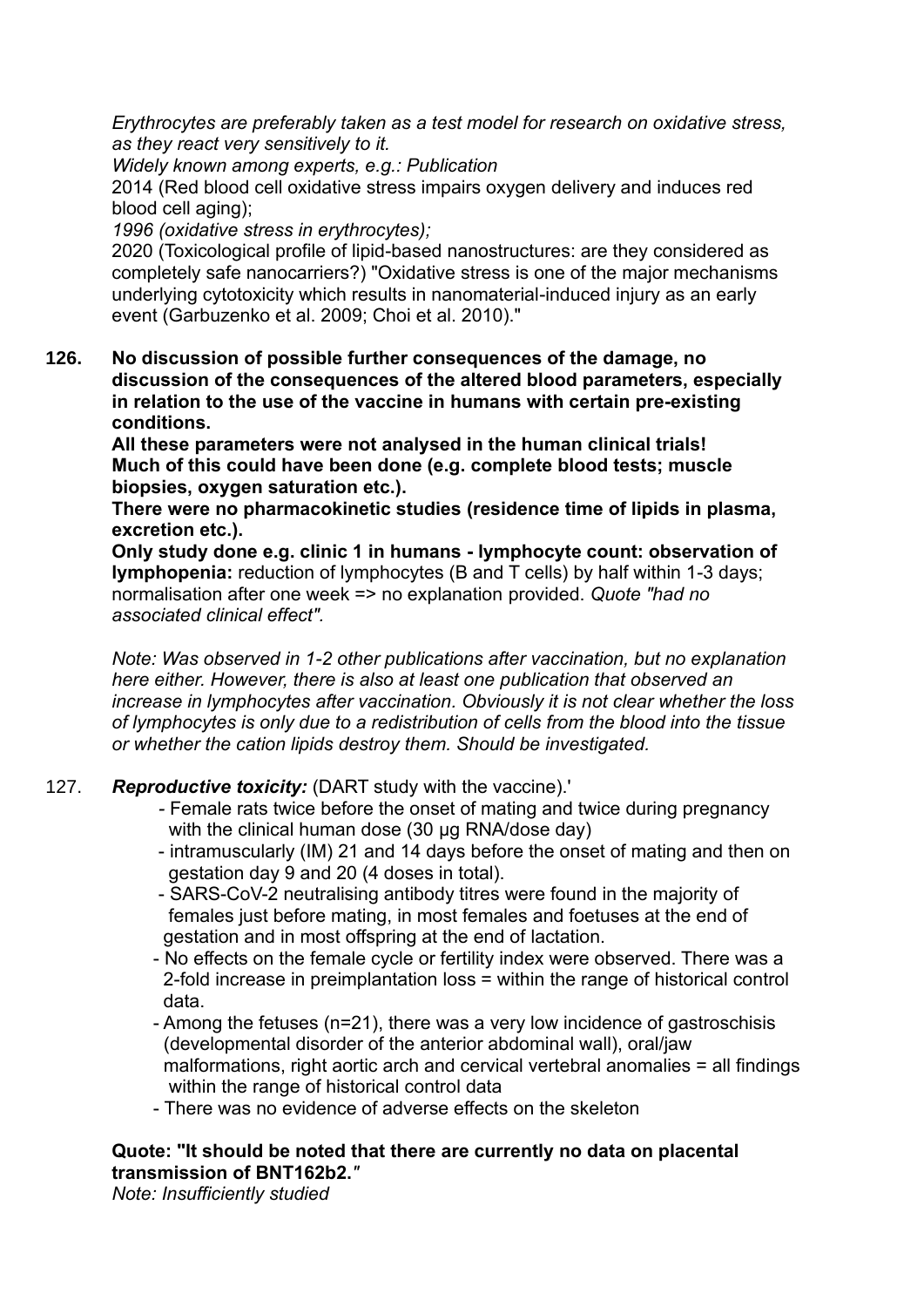## **128. Eco-toxicity and Environmental Risk Analysis (ERA)**

Quote: "As the active substance is a vaccine product (which is also based on naturally degradable mRNA and lipids), no ERA is considered necessary." *Note: I do not see it that way*

 *a* **We briefly become a GMO***; in the lab, anything that has had contact with genetically modified cells must be properly destroyed/autoclaved;*

 *b Vaccine manufacturers have not studied whether gene-modified cells, the artificial lipids or the vaccine are directly excreted from the body and thus enter the environment;*

 *c They have shown that both lipids studied are excreted from the body of rats (PEGylated up to 50%) => enter the sewer system No discussion of this*

 *p. 51:* "As the active substance is a vaccine product (which additionally is based on naturally degradable mRNA and lipids), no ERA is considered necessary."

# **129. The possibility of overcoming the blood-brain barrier was not mentioned.**

*Note: Extremely dangerous! Nerve cells are very sensitive and die immediately, even at very low stress (show no tolerance). Possible explanation for the occurrence of facial nerve palsy in vaccinated individuals. Either the facial nerve is directly inflamed or the surrounding area is inflamed, causing swelling in the brain and pressure on the nerve. The nerve is then pressed against the bones, where it squeezes through. This can cause facial paralysis until the nerve is exposed again.*

*E.g. publication from 2017 (ApoE-modified solid lipid nanoparticles: A feasible strategy to cross the blood-brain barrier).*

*Has also been proven with Moderna (Moderna has the same technique with similar lipids of the same properties).*

130. **No study has been done on genotoxicity (damage to genetic material that could lead to mutations and cancer)**. Justification Quote (p. 50) "This is acceptable as the components of the vaccine formulation are lipids and RNA which are not expected to have genotoxic potential.The risk assessment carried out by the applicant shows that the risk of genotoxicity related to these adjuvants (lipids) is very low based on literature data".

Note: ad reality: **there are several studies showing that LNPs can enter all organs and cation lipids cause oxidative stress. There have been numerous studies for over 20 years explaining in detail that oxidative stress leads to DNA damage and is causative in the development of cancer.**

## **131. PEGylated lipid:**

**- PEG triggers hypersensitivity /allergic reaction to anaphylactic shock.**

Leads to rapid elimination of LNP by means of previously formed antibodies against PEG from the blood => vaccination failed, as no spike protein is formed

Publication 2006: if one has already been in contact with PEG, antibodies against PEG may have been formed; the amount of PEG at first contact does not matter; one forms AK or not; once AK (IgG) are in the blood, the amount of PEG at second contact determines how bad the immune reaction becomes

Publication 2006: Hypersensitivity and Loss of Disease Site Targeting Caused by Antibody Responses to PEGylated Liposomes

- **132. Point 5: no discussion of possible long-term consequences e.g. autoimmune diseases**
	- 1. molecular mimicry (Dr. Wodarg, Syncytium)
	- 2. increased production of autoantigens through massive cell damage by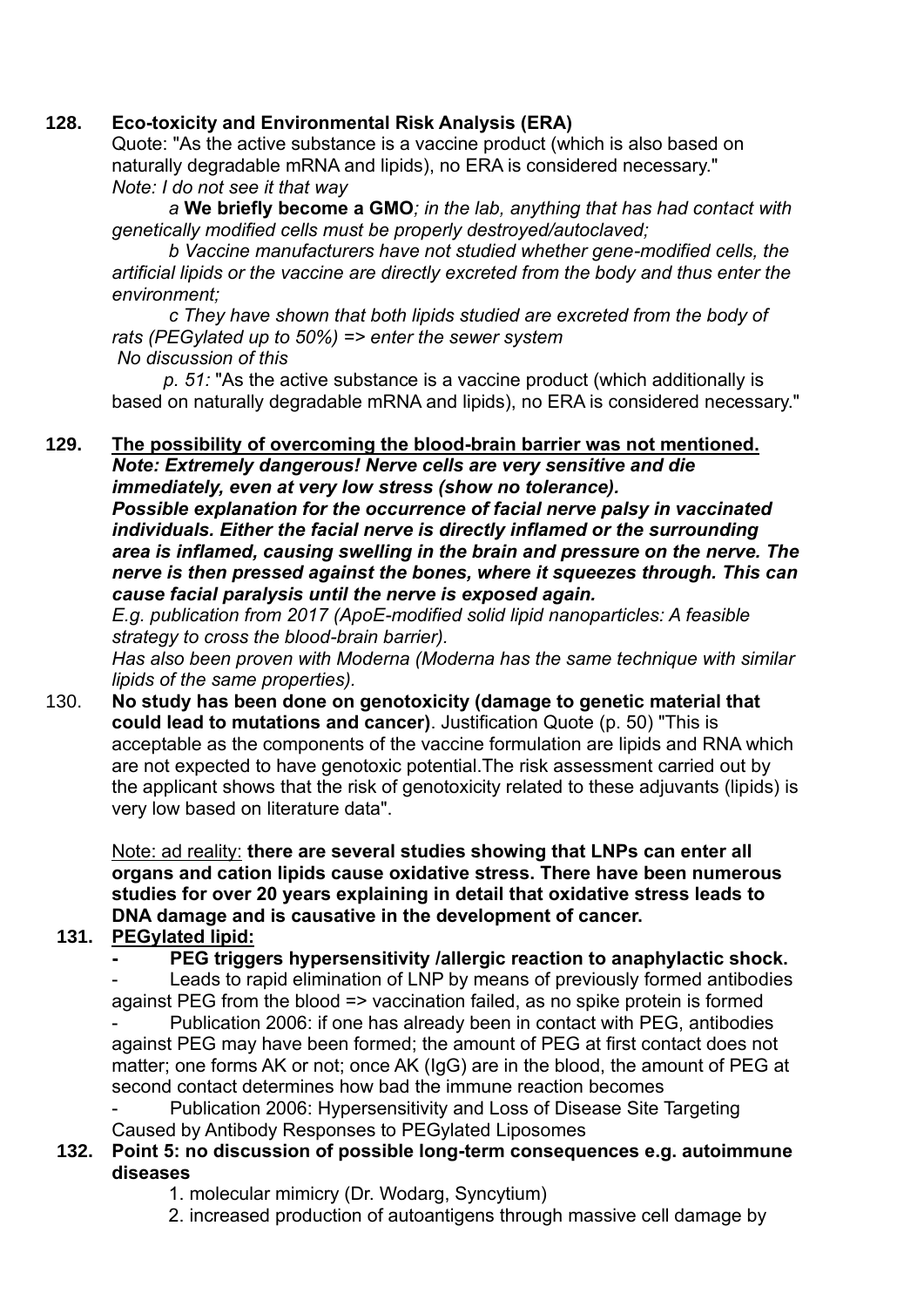catio lipids and elimination of cells with spike proteins by the immune system.

133. Autoantigens formed by apoptosis => immune system must break down cell remnants => in case of overload (e.g. too much cell damage and apoptosis or immunosuppressed people or people vulnerable to autoimmune diseases) the cleansing command does not run smoothly => accumulation of autoantigens in the body => leads to chronically excessive type I interferon release (further heats up immune response) => suddenly the autoantigens are no longer cleared away, but the formation of autoantibodies against these autoantigens is initiated; and activation of autoreactive cytotoxic T cells => T cells and autoantibodies lead to further damage of tissues => if autoantibody levels decrease, tissues may recover, if not, **autoimmune disease may be established.**

## Publications:

2019, DNA damage response and oxidative stress in systemic autoimmunity.

2018, extracellular DNA and autoimmune disease

2018, apoptotic cell-derived extracellular vesicles

 2021 oxidative stress and lipid mediators modulate immune cell functions in autoimmune diseases".

- 134. The **risks pointed out by the expert are serious**, and it is in no way comprehensible how the European Medicines Agency (EMA) could give a recommendation for the conditional approval of "Comirnaty" against the background that this substance is to be used on the entire population and is currently already being used! **This grossly violates the precautionary principle enshrined in EU law, the fundamental right of EU citizens to physical integrity (Art. 3 EU Charter) as well as the obligation of the Union to guarantee the highest standard of safety in health care (Art. 168 TFEU).**
- 135. **2.2 Invalidity due to non-existence of the requirement under Article 4 (1) b) of Regulation (EC) No 507/2006 - applicant unlikely to be able to provide the comprehensive clinical data.**
- 136. According to Article 4(1)(b) of Regulation (EC) No 507/2006, a conditional marketing authorisation can only be granted if the applicant is expected to be able to provide the comprehensive clinical data.
- 137. The applicant for authorisation of "Comirnaty" is not expected to be able to submit comprehensive clinical data for the following reasons:
- 138. 1.) As already stated above under point 2.1.1, **the studies on "Comirnaty" are designed by the applicant in such a way that it cannot be understood whether "Comirnaty" prevents further infectivity or not.** Peter Doshi writes in the article published by him in the British Mediclal Journal (BMJ) on 4 January 2021: "... *trials not designed to assess whether the vaccines can interrupt viral transmission* **...".** (Doc. **A.18.3**).

This means that **the study designed by the applicant cannot provide comprehensive clinical data on the essential point of efficacy. For this reason alone, the condition for conditional authorisation set out in Article 4 (1) b) is not met!**

139.  $\overline{2}$ .) In view of the fact that "Comirnaty" is in fact a substance that acts like a "gene therapy medicinal product", but **the authorisation procedure applied and the studies conducted do not comply with the special provisions for so-called "advanced therapies" (Art. 4(1)(b)), the applicant has not submitted comprehensive clinical data. "(Commission Directive 2009/120/EC of 14/09/2009 and Regulation (EC) No 1394/2007 of 13/11/2007 on advanced therapy medicinal products), the applicant will by definition not provide the comprehensive clinical data for a medicinal product that in fact acts like a**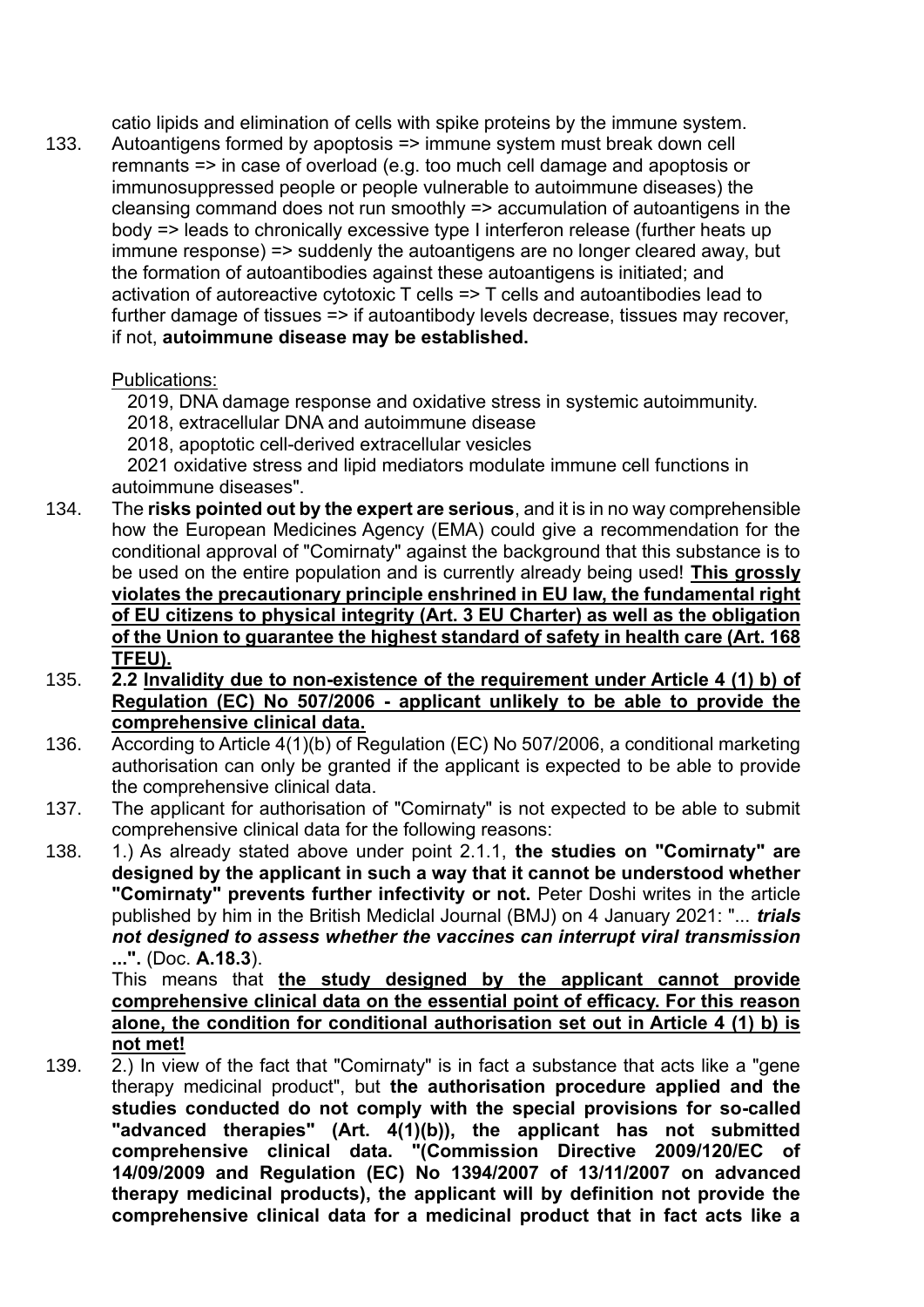## **"gene therapy medicinal product".**

- 140. The implementing decision contested here is therefore also unlawful on these grounds alone and therefore null and void. 141.
- 141. 2.3 **Nullity due to the non-existence of the requirement according to Regulation (EC) No. 507/2006 - Article 4 (1) c) - non-existence of a medical supply gap that can be closed by the authorised medicinal product**
- 142. It is obvious how for almost a year now it has been made difficult for treating physicians to use drugs that have long been on the market and have achieved very good results in the treatment of Covid 19 patients (if used correctly - e.g. not overdosed and not used in contraindications, e.g. favism, as was the case with Hydroxychloroquine due to a fatal internationally allegedly erroneously issued indication).
- 143. As already explained above, Italian family doctors, for example, had to go all the way to the last instance of administrative jurisdiction in order to obtain confirmation, based on evidence of very good therapeutic successes, that they were allowed to use Hydroxychloroquine on sick people in the early stages, contrary to the prohibition of the use of this drug, which was not comprehensible by the Italian Medicines Agency until the execution of the judgement (Doc. **A.9 -** Consiglio di Stato - Council of State - Rome Judgment No. 0970/2020 of 11.12.2020).
- 144. In their fight against the low-cost Hydroxychloroquine (doc. **A.22.1**) which has also proven effective in the early treatment of high-risk patients thanks to its antiinflammatory and antithrombotic properties - opponents published a fabricated study in the Lancet (the Surgisphere scandal - doc. **A.22 .2)** and conducted toxic overdose studies in intensive care patients (the "SOLIDARITY" and "RECOVERY" studies - Doc **A.22.3**).
- 145. But the drug "Ivermectin", which was highly successful in Covid-19, is very difficult to overdose and, unlike HCQ, it works as prophylaxis against infections and even in ICU patients.

Dozens of studies and several metastudies have already established that the inexpensive Ivermectin is highly effective against covid (Doc. **A.22.4**).

According to recent studies in several countries, the antiparasitic drug Ivermectin - a WHO essential drug - achieves up to 98% risk reduction (Doc. **A.22.5**) in covid-19 in pre-exposure prophylaxis and up to 91% in early treatment. A recent study in France found a 100% reduction in severe and fatal covid disease (Doc **A.22.6**) even in highrisk nursing home patients with an average age of 90 years.

In addition, an analysis just published in the International Journal of Antimicrobial Agents found that African countries using Ivermectin as prophylaxis against parasites have a much lower (Doc **A.22.7**) - even near zero - incidence of covid compared to other African and non-African countries.

The very high reported efficacy of the low-cost Ivermectin against SARS-like coronavirus infections, compared to the very modest and fundamentally questionable efficacy and the absolutely intangible and assessable risks of "Comirnaty", is clear evidence that "Comirnaty", unlike Ivermectin, is not suitable to close a medical care gap.

146. In this context, the specific question arises: **why is Ivermectin not widely used in the EU?**

Based on the above findings, the US Front-Line Covid-19 Critical Care Alliance (FLCCC), for example, recommends Ivermectin for Covid-19 prophylaxis and early treatment (Doc. **A.22.8**).

**147. Apart from the fact that there are drugs that have been shown to treat covid-19 patients very well and that, as in the case of Ivermectin, can even be used prophylactically, it is also evident that EU Member State governments,**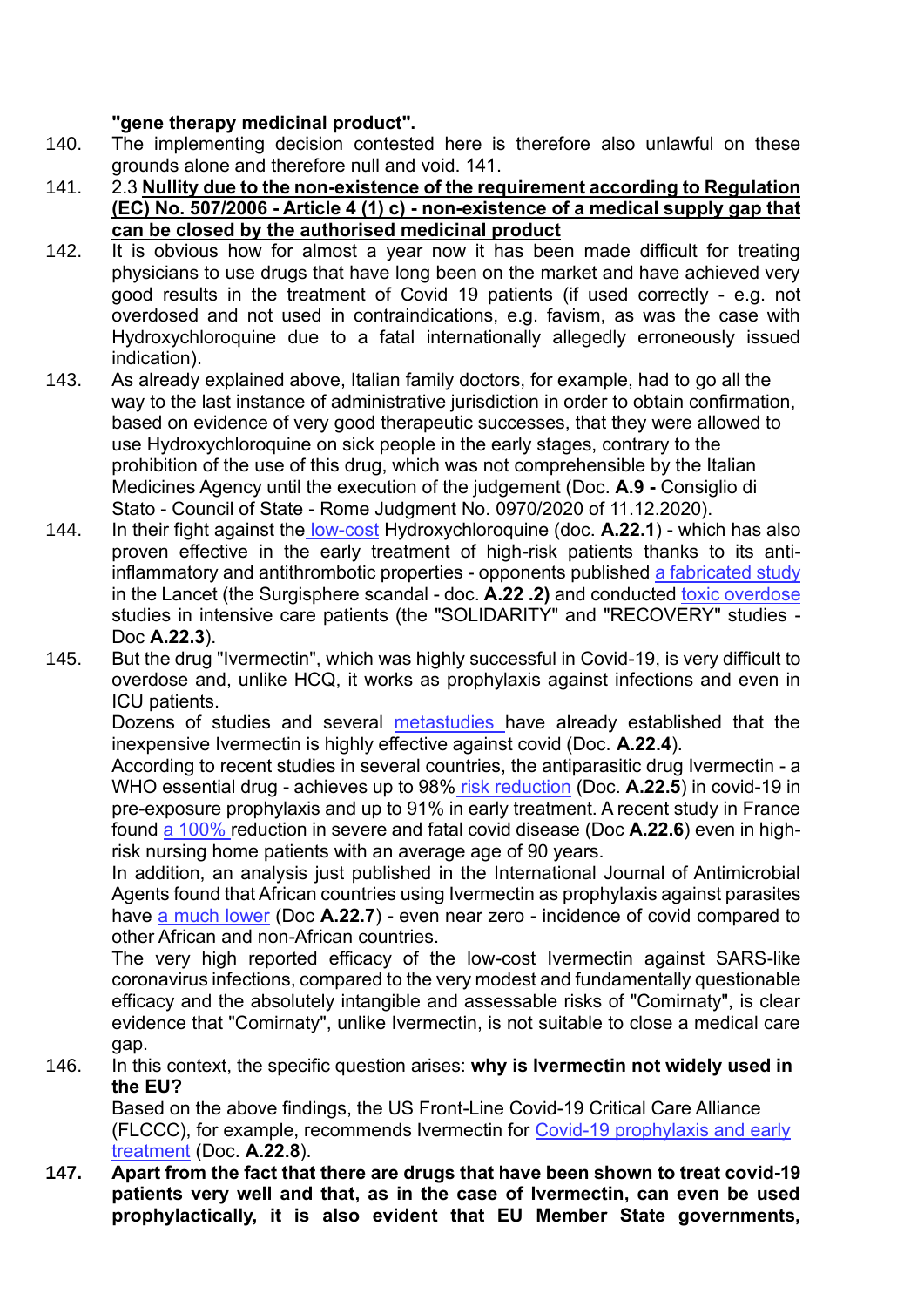**including the European Commission, show no interest in recommending or promoting the use of other very inexpensive but effective substances to the population. Vitamin D is one of them.**

In a Spanish randomised controlled trial (RCT - **Doc. A.22.9**), high-dose vitamin D (100,000 IU) reduced the risk of intensive care by 96%.

In a study (Doc. **A.22.10)** in a French nursing home, an 89% reduction in mortality was found in residents who received high-dose vitamin D just before or during covid 19 disease.

A large Israeli study (Doc **A.22.11**) found a strong association between vitamin D deficiency and Covid 19 disease severity.

A 2017 meta-study (Doc. **A.22.12**.) found a positive effect of vitamin D on respiratory infections.

148. The use of zinc in combination with HCQ, for example, is equally successful.

US physicians reported (Doc. **A.22.13.**) an 84% decrease in hospital admissions, a 45% decrease in mortality in already hospitalised patients and an improvement in patients' condition within 8 to 12 hours based on early treatment with zinc in addition to HCQ.

A Spanish study (Doc **A.22.14**) found that low plasma zinc levels (below 50mcg/dl) increased the risk of in-hospital death in covid patients by 130%.

- **149. While European countries and the USA continue their aggressive military rollout of experimental, expensive and dangerous agents declared as vaccines but de facto functioning like gene therapy, India has developed an "amazingly" effective and safe COVID-19 treatment KIT that costs as little as \$2.65 per person and has helped put the nation's case and death rates into "steep decline".**
- 150. FLCCC has developed a treatment protocol (Doc **A.22.8**) that includes Ivermectin, which the group claims has resulted in up to 83% lower COVID-19 death rates than average in hospitals that have used it.

**However, the Food and Drug Administration (FDA) in the US has for months denied emergency approval of Ivermectin for the treatment of coronavirus on the grounds that "further testing is needed". In Europe, the drug is largely ignored.**

151. In contrast, India has adopted the treatment protocol specified by FLCCC and now manufactures this product under the brand name "Ziverdo Kit", and it costs only about \$2.65 per person.

Although the U.S. National Institutes of Health (NIH) does not recommend treatment for SARS-COV-2 sufferers "unless the patient is hospitalised and requires oxygen", India has started treating coronavirus patients early, including the use of hydroxychloroquine (HCQ).

Dr Makarand Paranjpe and his wife, both 77-year-old Indian doctors, fully recovered from the COVID-19 virus last November with early treatment, reports TrialSiteNews (TSN - Doc **A.22.15**). She took Hydroxychloroquine and he took Ivermectin.

*"We know that without any treatment, the virus enters the cells and multiplies," Paranjpe said. "This can cause diseases that become much more severe. Stopping that replication as early as possible is the simple function of these low-cost, safe treatments."*

**Last March, as debates raged in the US over the merits of HCQ, India had already recommended it in its national guidelines, reiterating that it "should be used as early in the disease course as possible...and avoided in patients with severe disease."**

Following the discovery of ivermectin's effectiveness in treating the virus in June and subsequent extensive testing, the country's largest state, Uttar Pradesh (UP)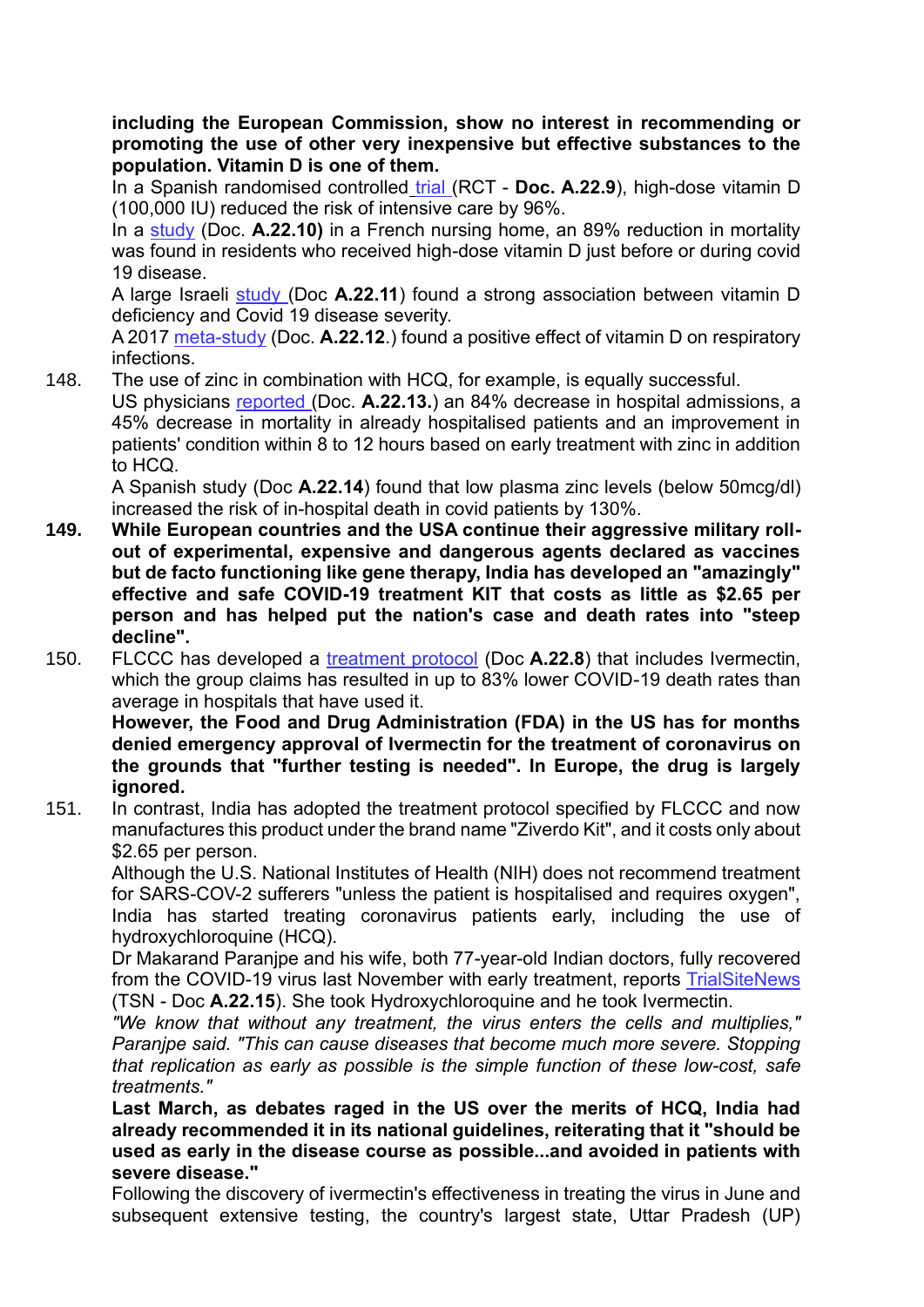(population 230 million), announced in August (Doc **A.22.16**) that it was replacing its HCQ protocol with Ivermectin for the prevention and treatment of COVID-19.

"By the end of 2020, Uttar Pradesh - which distributed free Ivermectin for home care - had the second lowest mortality rate in India, at 0.26 per 100,000 population in December. Only the state of Bihar, with a population of 128 million, was lower, and Ivermectin is recommended there too," writes TSN's Mary Beth Pfeiffer.

Dr Anil K. Chaurasia, a physician in UP, confirms that **from mid-September onwards, "a marked decline in COVID cases and deaths was observed in India ... [and the] steep decline in cases and deaths is still continuing."**

- **152. The same results apply to neighbouring Bangladesh, one of the most densely populated nations in the world, where doctors also use home ivermectin therapy, and they have an even lower mortality rate, ranking 128th in the world. 153. Ivermectin also successful in other countries**
	- **FLCCC cited similar results in Peru, Argentina, Brazil and several other South American countries demonstrating the effectiveness of Ivermectin.**

In its written testimony before the US Senate committee, for example, an FLCCC representative told the committee that in Peru "the peak of deaths occurred at the time distribution began" of ivermectin, which the country had approved for COVID-19 treatment in late spring. **Every Peruvian state experienced a "rapid and sustained decline in both case numbers and patient death rates" when ivermectin was circulated,** the FLCCC representative said.

**Despite this new and comprehensive evidence, however, the US and EU steadfastly reject ivermectin as a means of combating coronavirus and instead continue to rely on high-risk experimental "vaccines", such as "Comirnaty", which have a very modest positive effect, if any, and in effect act like a "gene therapy drug", should never have been approved in a fast-track procedure!**

Ivermectin has recently also been approved in Slovakia for the treatment of coronavirus patients in hospitals and can be obtained with a prescription from the pharmacy.

With this step, the Ministry fulfilled the demand of the Association of Slovak Anaesthetists, reported the daily Denník N. (Doc. **A.22.17**).

- 154. Ivermectin is also demanded in other countries and in some cases already used.Prof. Paul R. Vogt, Clinic Director of the University Hospital Zurich and visiting professor at a university in Wuhan, had called for an emergency approval of Ivermectin in an urgent appeal to the Swiss Federal Council at the end of December (Doc. **A.22.18**). At least in such a way that people who want it can have regular access to the drug: In Italy, a doctors' group that has already had to fight for the right to use hydroxychloroquine for the treatment of Covid 19 patients in court up to the last instance (Doc. **A.9**) has long since called on the Italian health authorities to approve ivermectin. To date, Italy, like other EU countries, continues, for reasons that are objectively (if one wants to assume the well-being of the population as the goal) incomprehensible, to prefer experimental genetic engineering-based active substances that are extremely questionable in their use and highly dangerous (which, contrary to their mode of action, are declared as "vaccines"), rather than the use of medicines that have gone through proper approval procedures and whose modest side effects have long been known.
- **155. India has been using the highly effective ivermectin very successfully and refuses to approve the experimental genetic engineering based "vaccine" "Comirnaty".**

BioNTech/Pfizer had applied to the Indian authorities for approval of their COVID-19 mRNA vaccine. Due to safety concerns and question marks regarding the efficacy of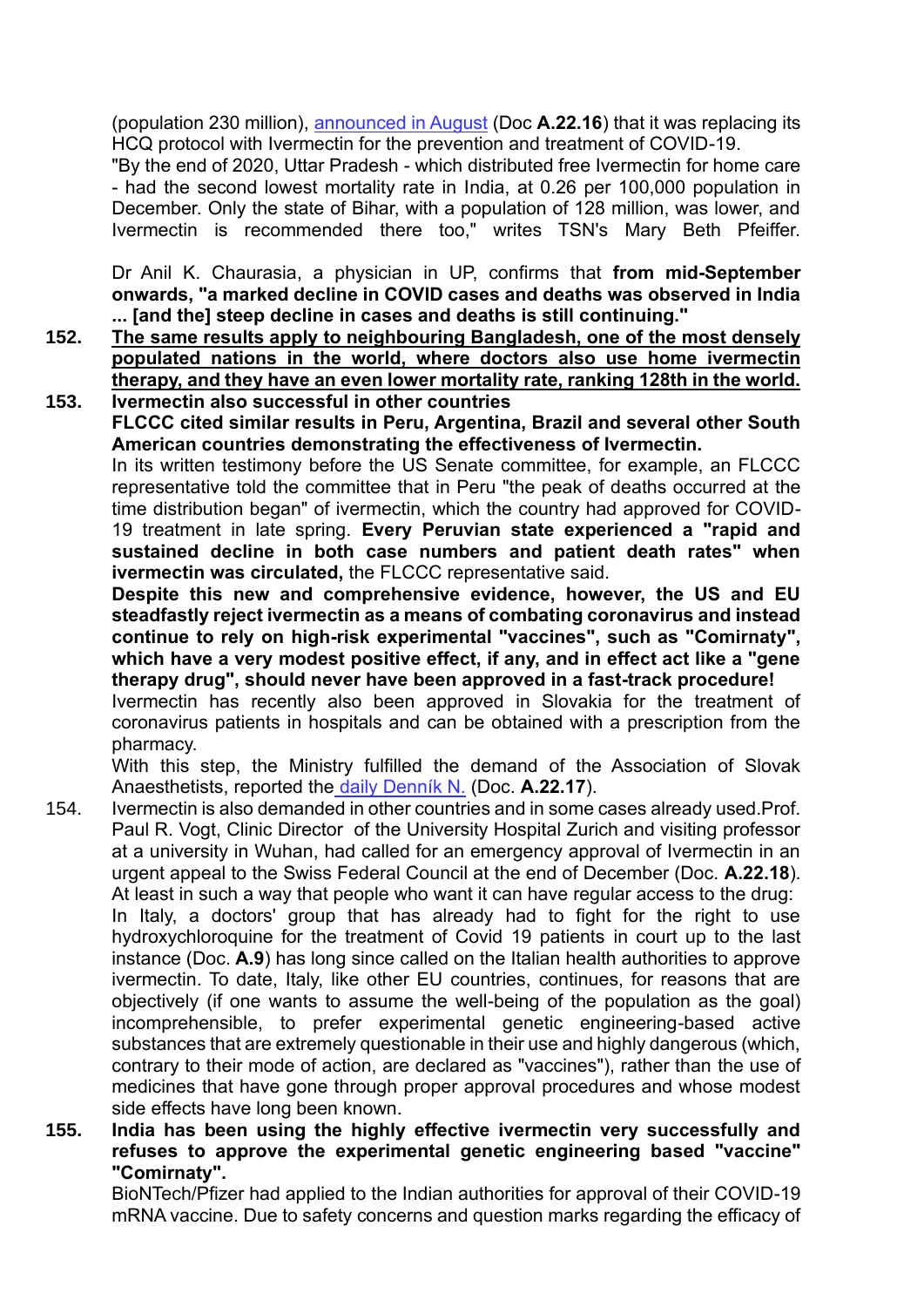the vaccine, approval has been denied. Therefore, BioNTech/Pfizer have withdrawn their application for approval, as reported by Deutsche Welle citing AP/reuters (Doc, **A. 23.1**).

The Indian authority reports on BioNTEch/Pfizer's presentation to obtain emergency approval for the COVID-19 mRNA vaccine BNT162b for the Indian market. The authority notes that - after market approval (so-called post-marketing phase) in other countries - paralysis, anaphylaxis and other adverse reactions have occurred, for which the causality with the vaccine is currently being investigated. The Indian committee criticised BioNTech for not submitting a plan to generate safety and immunogenicity data in the Indian population. After extensive consultations, according to the minutes, the committee did not recommend granting approval for the emergency use in India at that time (Doc. **A.23.2**).

According to the Deutsche Welle report, the Indian regulatory authority had criticised the lack of immunogenicity studies for the vaccine. Immunogenicity is the property of a substance to trigger an immune system response, known as an immune response, in the animal or human body.

- 156. 2.4 **Invalidity for failure to meet the condition laid down in Regulation (EC) No 507/2006 - Article 4 (1) d) - failure to demonstrate the benefit to public health of making the medicinal product immediately available on the market, outweighing the risk due to the lack of additional data.**
- 157. Based on what has already been stated and documented above, the risk due to the lack of additional data far outweighs the de facto non-existent public health benefit of the immediate availability of "Comirnaty" on the market. **This substance should never have been authorised in the procedure chosen for this purpose in view of the missing preconditions and must be withdrawn from the market immediately.**
- **158. 3 Invalidity for infringement of Regulation (EC) No 1394/2007 of the European Parliament and of the Council of 13 November 2007, Directive 2001/83/EC of the European Parliament and of the Council of 6 November 2001 on the Community code relating to medicinal products for human use, and Regulation (EC) No 726/2004 of the European Parliament and of the Council of 31 March 2004 laying down Community procedures for the authorisation and supervision of medicinal products for human use**
- **159. 3.1 Violation of the EU legal provisions for the authorisation of "advanced therapy medicinal products**
- 160. According to Directive 2001/83/EC Art. 1 point 4, vaccines are active substances used to induce active immunity, or active substances used to induce passive immunity.
- 161. The aim of active vaccination is to build up long-term effective protection. For this purpose, killed or even only fragments of the pathogens or weakened pathogens that can no longer cause a serious illness themselves are administered. The body is thus fooled into thinking it has an infection and reacts by producing antibodies and socalled memory cells. If one is infected with the real pathogen in the future, these can quickly become active and fight off the disease. 162.
- 162. For some diseases, it is possible to build up rapid protection through passive immunisation. This can be necessary if a person is currently in contact with a pathogen and there is no sufficient vaccination protection against this disease. For this, however, one must realise that one has been infected.

In passive vaccination, concentrates of antibodies are injected, which usually come from people who are immune to the disease, e.g. through vaccination. In contrast to active vaccination, passive vaccination offers immediate protection, which, however,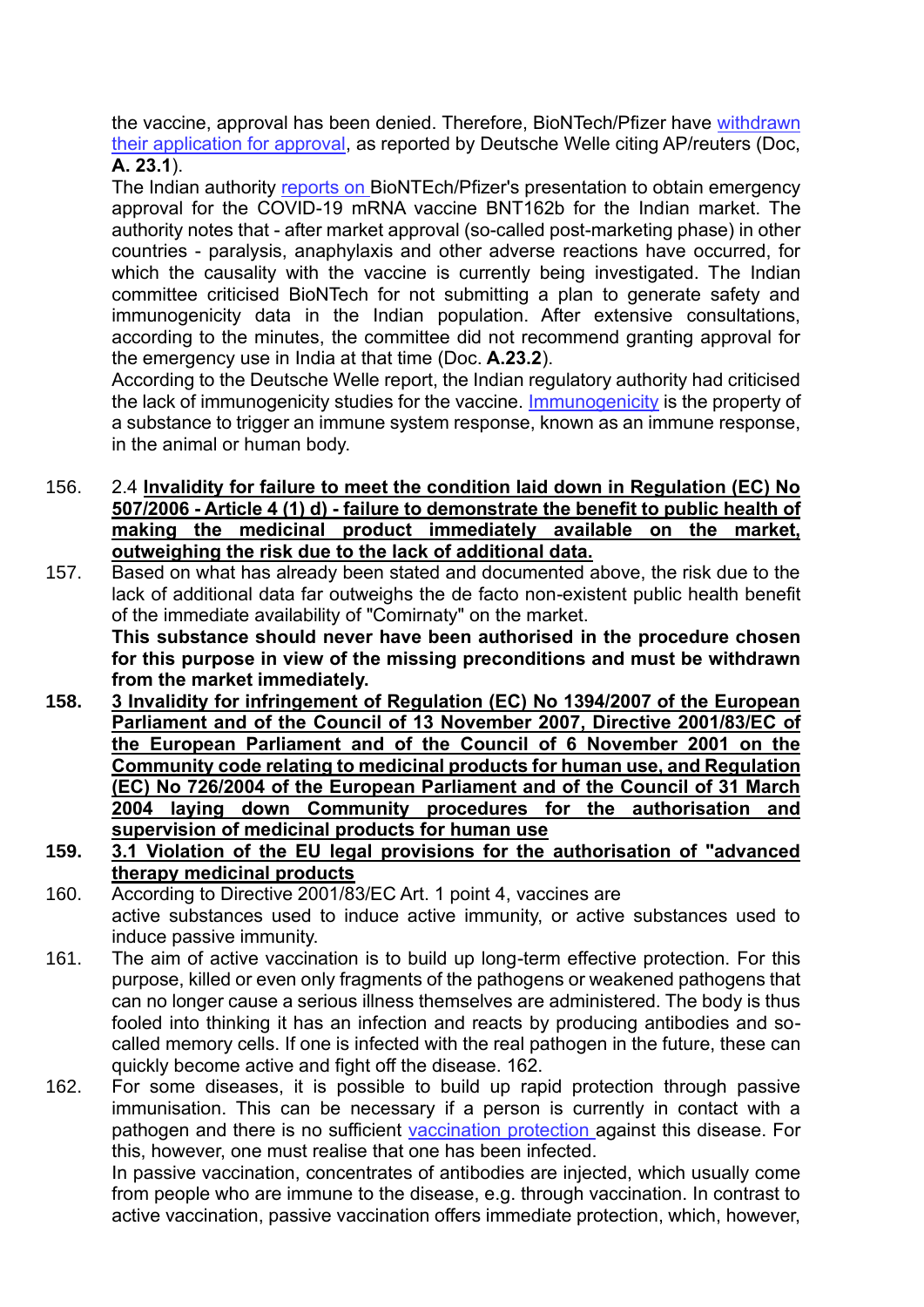only lasts for a short time - about three months.

- 163. Annex I to the implementing decision challenged here (Doc. **A.2.2**) states literally on page 4: *"The duration of the protective effect of the vaccine is not known, as it is still being determined in ongoing clinical trials".*
- **164. "Comirnaty" has been proven to lead neither directly nor successfully to active immunisation.**

The Robert Koch Institute explicitly states the following on its hompage: *"How long the vaccination protection lasts is currently not known. Protection also does not start immediately after vaccination, and some vaccinated persons remain unprotected. In addition, it is not yet known whether the vaccination also protects against colonisation with the pathogen SARS-CoV-2 or against transmission of the pathogen to other people. Therefore, despite vaccination, it is necessary to protect oneself and one's surroundings by observing the AHA + A + L rules (distance rules, MNS).*" (Doc. **A.18.5**).

**There is no evidence of active immunisation for "Comirnaty", and the objective of passive immunisation is also not present.**

**"Comirnaty" as an mRNA cannot directly trigger an immune response. However, such a direct immune response is an obligatory function for vaccines. "Comirnaty" is a classical prodrug, i.e. the precursor of a drug, which must first be metabolised by the body's own functions - in this case protein biosynthesis - into the hoped-for functioning drug. This process is known and described for therapeutic drugs (prodrug), but not for vaccines (the term "provaccine" is unknown). This fact that "Comirnaty" requires endogenous activation also rules out the possibility that this gene therapy drug is a vaccine. It is a gene therapy drug that is supposed to have immunostimulatory effects in order to alleviate severe consequences of infections caused by coronaviruses. The alleviation of disease symptoms are clearly functions attributed to medicines (including prophylactic), not vaccines.**

- **165. Accordingly, the active ingredient "Comirnaty" clearly does not fall under the term "vaccine" as defined in Directive 2001/83/EC of the European Parliament and of the Council of 6 November 2001 on the Community code relating to medicinal products for human use.**
- 166. **In fact, the active substance "Comirnaty" corresponds to the definition of a "gene therapy medicinal product" as set out in Annex I, Part IV (Advanced therapy medicinal products), point 2.1. of Directive 2001/83/EC**. Gene therapy medicinal product means a biological medicinal product which has the following characteristics: (a) it contains an active substance which contains or consists of a recombinant nucleic acid used in or administered to human beings for the purpose of regulating, repairing, replacing, adding to or removing a nucleic acid sequence (b) its therapeutic, prophylactic or diagnostic effect is directly related to the recombinant nucleic acid sequence it contains or to the product resulting from the expression of that sequence.

**"Comirnaty" works exactly according to this principle. The active substance "Comirnaty" should therefore have been subject to the specific requirements laid down in Part IV of Annex I for "advanced therapy medicinal products". This has not been done.**

167. For this reason, the European Commission's implementing decision contested here (together with subsequent amendments and integrations) is grossly unlawful and void as a matter of law, because there is a breach of the rights conferred by Regulation (EC) No 1394/2007 of the European Parliament and of the Council of 13 November 2007 on advanced therapy medicinal products and amending Directive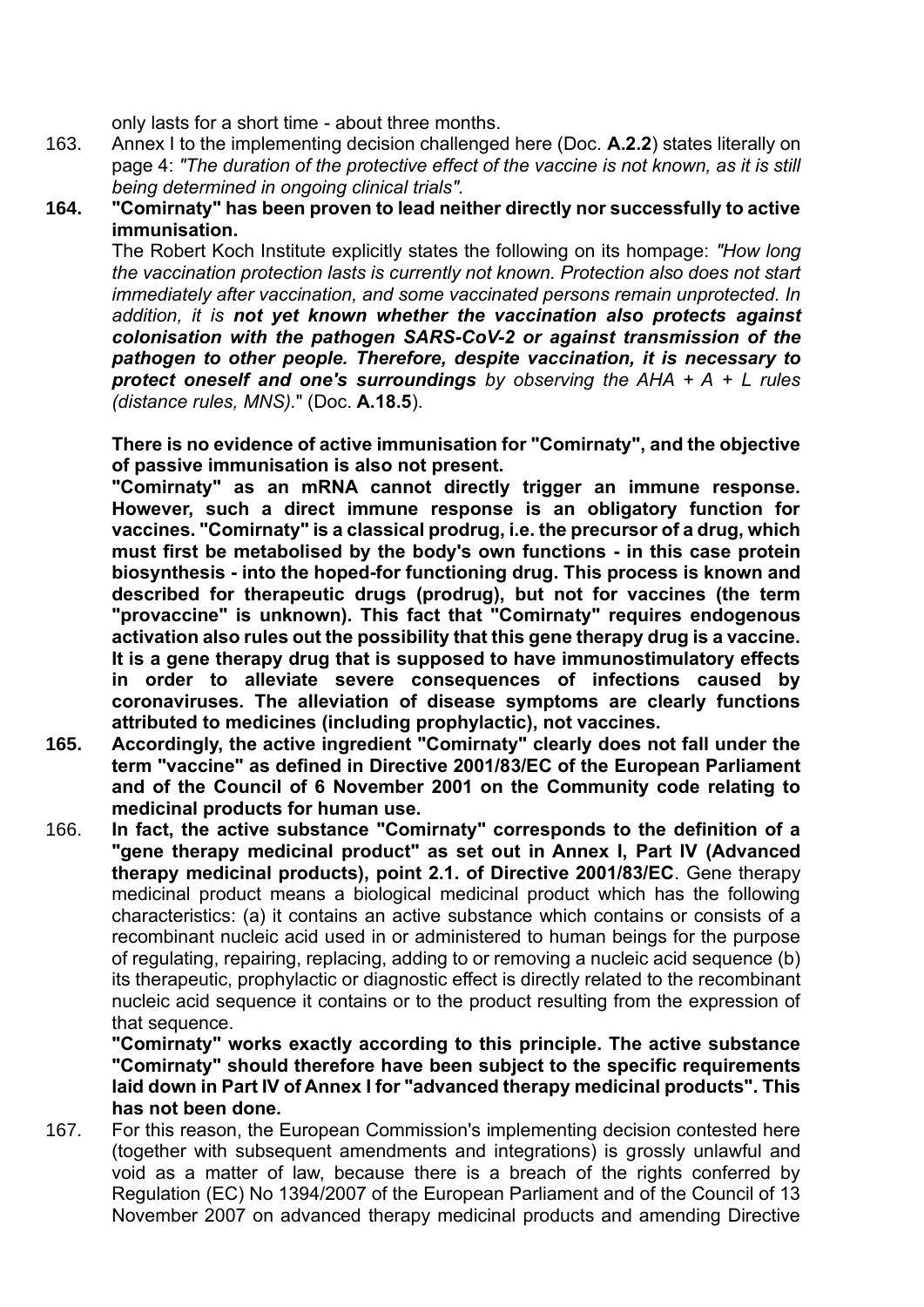2001/83/EC and Regulation (EC) No 726/2004 of the European Parliament and of the Council of 31 March 2004 establishing a Community code relating to medicinal products for human use and Regulation (EC) No 726/2004 of the European Parliament and of the Council of 31 March 2004 establishing a Community code relating to medicinal products for human use. 726/2004 in Directive 2001/83/EC on the Community code relating to medicinal products for human use and in Regulation (EC) No 726/2004 of the European Parliament and of the Council of 31 March 2004 laying down Community procedures for the authorisation and supervision of medicinal products for human use.

- 168. **3.2 Invalidity due to the identified "potential important risks" and "missing information" according to the risk management plan without appropriate risk minimisation measures and incorrect risk presentation concerning the summary of product characteristics and package leaflet.**
- 169. **Annex I concerning the summary of product characteristics and Article 3 in conjunction with Annex III concerning the package leaflet of the contested implementing decision contradict the content of the risk management plan of 21/12/2020** (Doc. **A. 24) which contains the relevant changes of the PRAC**  *rolling review* **report of 18/12/2020 compared to the marketing authorisation application and which, according to Annex II lit. D of the contested implementing decision, constitutes the "conditions or restrictions for the effective use of the medicinal product".**
- 170. According to Article 9(4)(c) of Regulation (EC) 726/2004, details of any recommended measures to be included in the risk management system in order to ensure the safe use of the medicinal product are an integral part of the positive opinion of the Agency and thus of the marketing authorisation. These recommended changes as a consequence of the PRAC rolling review report of 18.12.2020 constitute an indispensable condition of the marketing authorisation concerning the effective use of the medicinal product.
- **171. The risk management plan of 21/12/2020, which contains the relevant amendments of the PRAC** *rolling review* **report of 18/12/2020 compared to the original risk management plan submitted by the applicant and which, according to Annex II lit. d) of the contested implementing decision, constitutes the "conditions or restrictions for the effective use of the medicinal product", contains ineffective risk minimisation measures, inter alia, within the meaning of Article 11(1)(c) of Regulation EC 520/2012.**
- **172. In particular, with regard to "Vaccine-associated enhanced disease (VAED) including Vaccine-associated enhanced respiratory disease (VAERD)", no further risk minimisation measure was identified according to Table 30, and it was not requested to include this risk as an important potential risk in the summary of product characteristics and thus also in the package leaflet according to Table 31/33.**
- 173. **With regard to the missing information concerning persons with fragile health status, in particular comorbidities (e.g. chronic obstructive pulmonary disease (COPD), diabetes, chronic neurological disease, cardiovascular disorders), information was provided in the summary of product characteristics according to Table 30 as a standardised risk minimisation measure. However, this is not found as a corresponding warning of "missing" information in Annex I. Rather, a positive reference is found. Rather, a positive reference is found in the context of individuals with co-morbidities:** *'There were no significant clinical differences in the overall efficacy of the vaccine in participants at risk for severe COVID-19, including those with one or more co-morbidities that increase the risk for severe COVID-19 (e.g., asthma, body mass-30 kg/m2, chronic lung disease,*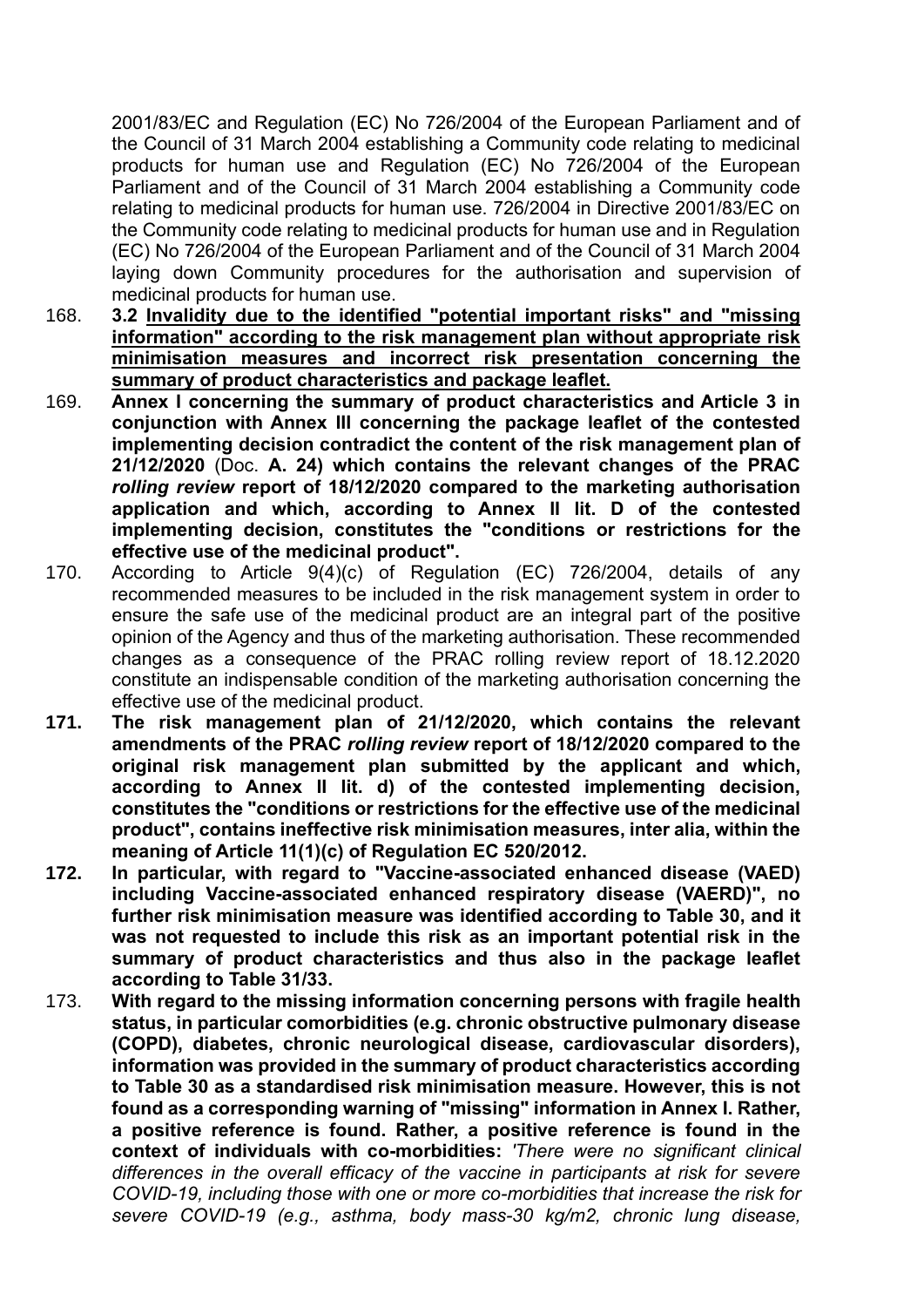*diabetes mellitus, hypertension)*", Appendix I, p 8. **Table 2 below shows that the group of people 75+years, was only 774 subjects. Explicit information on the lack of data on persons with fragile health status is completely missing and thus contradicts the RMP.**

- **174. The lack of long-term safety data according to Table 30 was also not included in the summary of product characteristics as a risk minimisation measure according to the risk management plan.**
- 175. According to **Art. 9(1)(c) of Regulation (EC) No 726/2004** and **Art. 62 of Directive 2001/83/EC**, the **characteristics of the medicinal product, in particular the associated risks or information on groups of persons for which the medicinal product is not recommended**, must be correctly included and the package leaflet must comply with this.
- **176. According to Article 11(4.4) of Directive 2001/83/EC,** the summary of product characteristics shall include the special warnings and precautions for use **and, in the case of immunological medicinal products, any special precautions to be taken by persons handling immunological medicinal products and by persons administering these medicinal products to patients, as well as any precautions to be taken by the patient.**
- 177. According to **Art. 11 point 4.5. of Directive 2001/83 EC**, the summary of product characteristics must contain **the drug and other interactions.**
- **178.** According to **Art. 59(1)(c) of Directive 2001/83/EC, the package leaflet shall be drawn up in accordance with the summary of product characteristics** and shall contain the following list **of information which must be known before the medicinal product is taken: (i) contra-indications, (ii) appropriate precautions for use, (iii) interactions with other medicinal products and other interactions which may affect the action of the medicinal product, (iv) special warnings.**
- **179. The so-called** *"missing information"* **identified in the updated Risk Management Report (RMP) of 21/12/2020 following the PRAC rolling review report of 18/12/2020 would necessarily have had to be included in the marketing authorisation dossier (see annexes to the implementing decision contested here) in accordance with the aforementioned legal basis.**
- 180. **This applies in particular to Table 31, p. 98 RMP iVm PAR p. 115 (summary of RMP safety concerns, missing information)** (Doc. **A. 24**).
- 181. **In particular, the "important potential risk" VAERD should have been included in the package leaflet, as well as all other missing information (persons with fragile health status, etc.)** *"II.A List of Important Risks and Missing Information*

*Important risks of Comirnaty are risks that need special risk management activities to further investigate or minimise the risk, so that the medicinal product can be safely administered.*

*Important risks can be regarded as identified or potential. Identified risks are concerns for which there is sufficient proof of a link with the use of Comirnaty. Potential risks are concerns for which an association with the use of this medicine is possible based on available data, but this association has not been established yet and needs further evaluation. Missing information refers to information on the safety of the medicinal product that is currently missing and needs to be collected (e.g. on the long-term use of the medicine).*

*Table 31. List of Important Risks and Missing Information*

*Important identified risks Anaphylaxis*

*Important potential risks Vaccine-associated enhanced disease (VAED) including Vaccine associated enhanced respiratory disease (VAERD) Missing information Use in pregnancy and while breast feeding*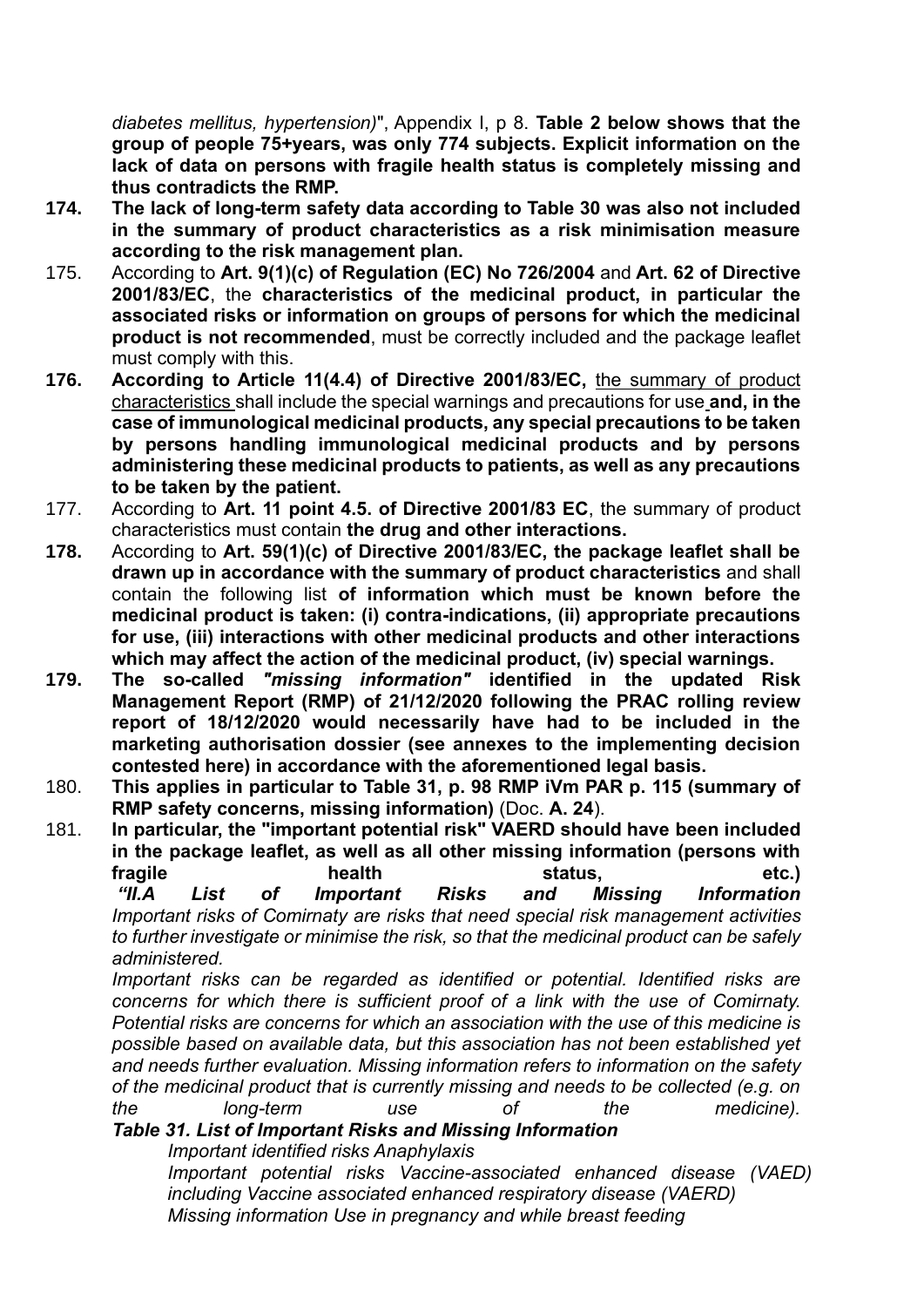*Use in immunocompromised patients Use in frail patients with co-morbidities (e.g. chronic obstructive pulmonary disease (COPD), diabetes, chronic neurological disease, cardiovascular disorders) Use in patients with autoimmune or inflammatory disorders Interaction with other vaccines*

*Long term safety data.*

182. A look at the package leaflet shows that the EU regulation has clearly been violated.

- 183. As already mentioned, Annex I to the contested implementing decision explicitly states: *"4.5 No studies have been conducted to assess interactions. The concomitant administration of Comirnaty with other vaccines has not been studied."* For this reason, too, the implementing decision contested here is contrary to Eu law.
- **184. 3.3 Invalidity due to violation of the EMA's own criteria for monitoring a "pandemic medicinal product" with enormous exposure figures in the short term.**
- 185. According to Annex II, E Specific obligation to complete post-authorisation measures under "special conditions" (p. 17 and 18) to the implementing decision contested here, **the marketing authorisation holder is obliged to file the clinical study report for the randomised, placebo-controlled, observer-blind study for the purpose of confirming the efficacy and safety of Comirnaty only in December 2023!This deadline is clearly outside a valid assessment period for review in terms of efficacy and safety etc. at the time of extension.** It is also absolutely inadmissible that safety reports on a medicinal product with short-term enormous exposure figures do not have to be submitted until 6 months after approval.
- 186. With regard to manufacturing conditions concerning the active substance and batch release, and essential safety aspects, Annex II to the contested implementing decision provides for the submission of periodic safety update reports (PSURs) in accordance with Directive 2001/83/EC, for the first time 6 months after authorisation.
- 187. In this context, the authorisation of the pre-pandemic influenza vaccine Aflunov should be mentioned. In this regard, the EMA has requested a tighter submission of safety reports:
- 188. *"During a pandemic situation, the frequency of submission of periodic safety update reports (PSURs), as specified in Article 24 of Regulation 726/2004/EC, is not sufficient for monitoring the safety of a pandemic vaccine where high numbers of exposures are expected within a short period of time. Such a situation requires a rapid display of drug safety information, which is of utmost importance for the risk-benefit balance in a pandemic. The immediate assessment of cumulative safety information, taking into account the extent of exposure, will be crucial for regulatory decisions and for the protection of the population to be vaccinated. Furthermore, during a pandemic, the resources needed for a thorough assessment of PSURs in the format set out in Book Volume 9a of the Rules Governing Medicinal Products in the European Union may not be sufficient for rapid identification of new safety issues. "1[1] The EMA itself confirms that the PSURs are not sufficient for the rapid identification of new safety issues."2[1]*

#### **189. Thus, the EMA itself confirms the view that the submission of the PSUR of pandemic vaccines as gene therapy medicinal products after 6 months is too**

<sup>2</sup>*[1] Aflunov, Produktinformation,Implementing Decision Annex I, Product Information, [https://ec.europa.eu/health/documents/communityregister/2020/20200625148560/anx](https://ec.europa.eu/health/documents/community-register/2020/20200625148560/anx_148560_de.pdf) [\\_148560\\_de.pdf](https://ec.europa.eu/health/documents/community-register/2020/20200625148560/anx_148560_de.pdf)*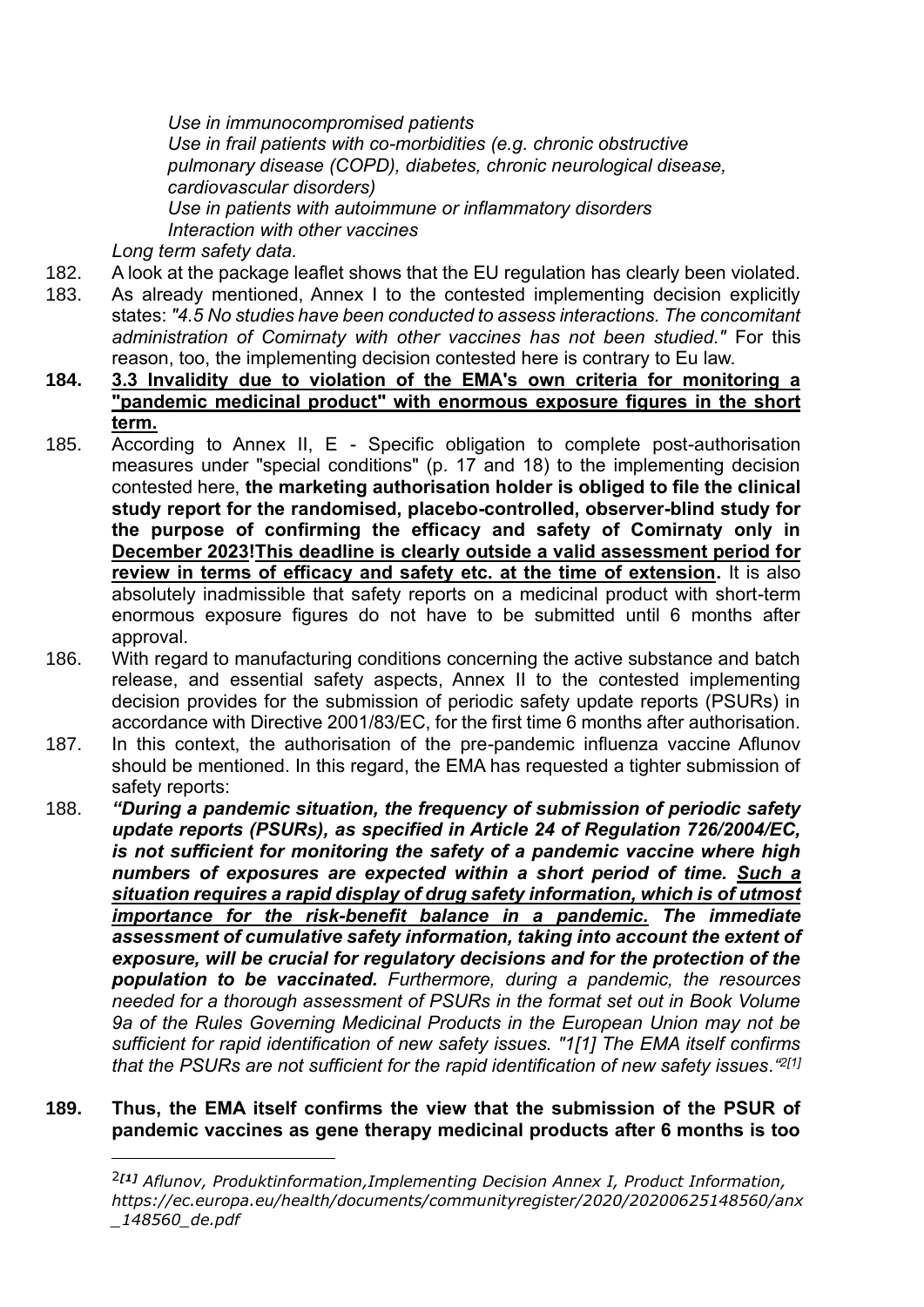### **late, which also follows from the wording of Article 107c(2)(b), which stipulates an obligation to submit the PSUR "at least" 6 months after the placing on the market.**

- 190. For the safe and effective use of Comirnaty, there is an obligation for the marketing authorisation holder to carry out the necessary pharmacovigilance activities and measures described in the agreed risk management plan and set out in Module 1.8.2 of the marketing authorisation, as well as any future agreed updates to the RMP.
- 191. The actual "special conditions" (according to Art. 14a(4) of Regulation 726/2004) concern specific obligations to complete product and manufacturing quality of the active substance to be verified within the first 6 months and, with regard to **confirmation of efficacy and safety**, the submission of the final clinical study report for the randomised, placebo-controlled, observer-blind **study C4591001 by December 2023.**
- **192. The health-threatening problem lies in the proof of efficacy and safety to be provided by the marketing authorisation holder, which is only to be provided 2 years after marketing authorisation, although an annual review is to take place according to the implementation decision. This results in an irresolvable contradiction, which calls into question the legality of this condition and thus the authorisation itself.**
- **193. (4) Invalidity of the contested implementing decision on the grounds of gross violation of Articles 168 and 169 TFEU and Articles 3, 35 and 38 EU Charter.**
- **194.** On the basis of the facts and circumstances set out above and documented in this application, it is obvious that the implementing decision of the EU Commission challenged here violates the principles enshrined in Article 168 TFEU (Public Health) of the EU legislator. **The EU legislator has guaranteed EU citizens that a high level of health protection is to be ensured in the definition and implementation of all Union policies and activities.**
- 195. Union action should be directed towards improving public health, **preventing human illness and diseases, and obviating sources of danger to physical and mental health.**

**The EU must take measures to set high standards of quality and safety for medicinal products and medical devices.** The European Commission has grossly violated all of these obligations entered into in Article 168 TFEU with the implementing decision contested here and concretely puts the applicants in a situation that endangers their health.

- 196. **Article 3 of the EU Charter (right to the integrity of the person)** guarantees every person in the EU the following: **(1) Everyone has the right to physical and mental integrity. (2) In the context of medicine and biology, the following must be respected in particular: the free informed consent of the person concerned, in accordance with the modalities established by law, ..., the prohibition of using the human body and parts thereof as such for the purpose of profit,**
- 197. **Article 35 of the EU Charter (health protection)** guarantees every person present in the EU that **a high level of human health protection shall be ensured in the definition and implementation of all Union policies and activities.**
- 198. In **Art. 169 TFEU (consumer protection),** consumers are guaranteed that, in order to ensure a high level of consumer protection, the EU shall contribute to **protecting the health and safety of consumers** and to **promoting their right to information.**
- 199. And according to Art. 38 EU Charter (Consumer Protection), the Union's policies shall constitute a high level of consumer protection.
- 200. On the basis of the foregoing, it is obvious that the EU Commission has also grossly violated the applicants' fundamental right to consumer protection and the obligations laid down in Article 169 TFEU, which also apply to the Commission in particular, with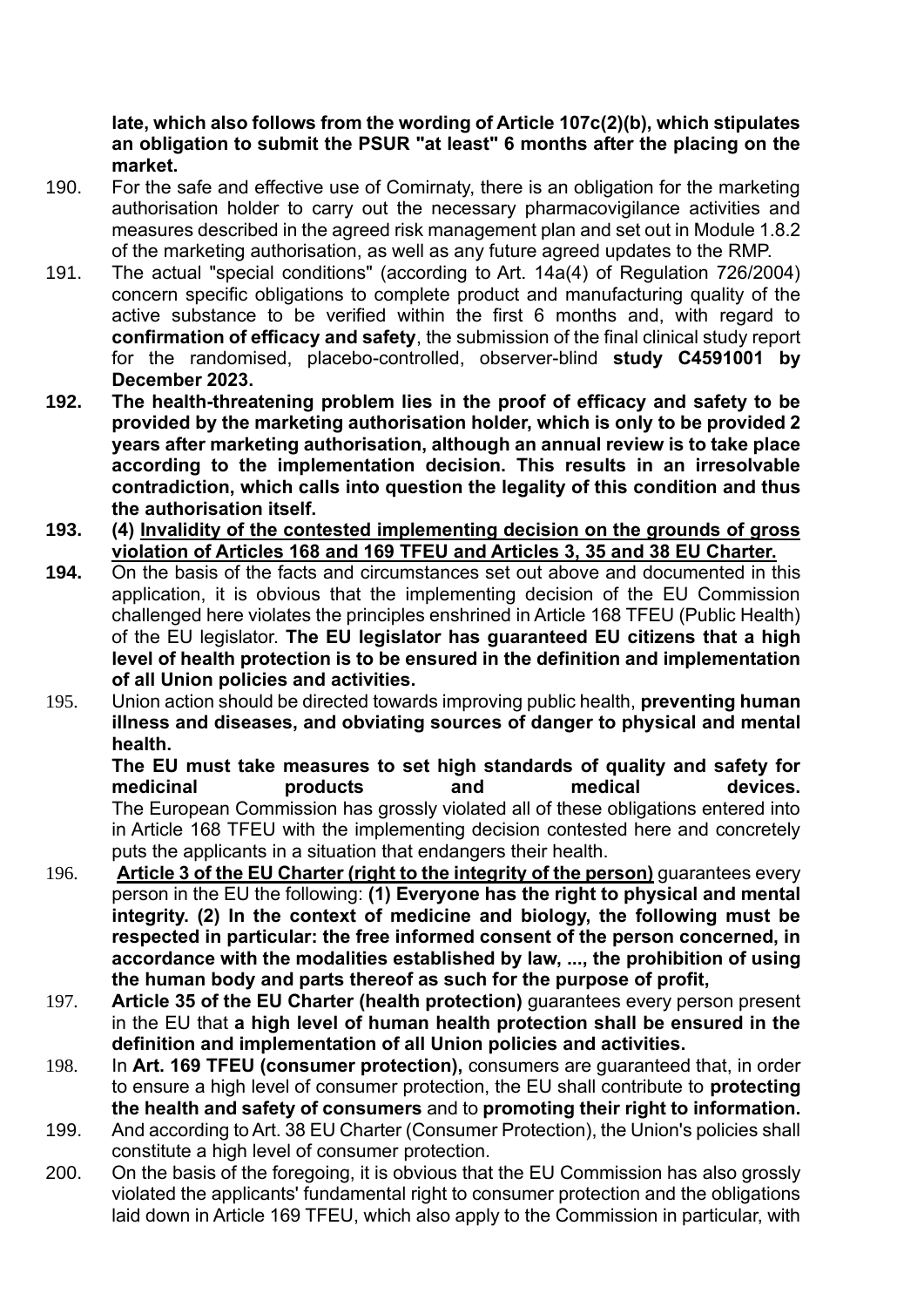```
the implementing decision challenged here.
```
- 
- 201. The above-mentioned applicants therefore request that this honourable European Court, on the basis of the multiple gross violations of applicable EU law cited above, which affect the applicants directly and personally, declare the implementing decision contested here, together with subsequent integrations and amendments, to be null and void.



Bolzano, 16 February, 2021 Attorney Renate Holzeisen

The following documents are deposited:

- **A1** EMA Assessment report Comirnaty Procedure No. EMEA/H/C005735/0000 of 21/12/2020; p. 1 to 141 of the annexes; paragraph 1; (colour print)
- **A2** p. 142 of the annexes
- **A2.1** European Commission, Implementing Decision of 21/12/2020 granting a conditional marketing authorisation for the medicinal product for human use 'Comirnaty-COVID-19 mRNA vaccine (nucleoside modified)' in accordance with Regulation (EC) No 726/2004 of the European Parliament and of the Council; pp. 143 to 146 of the Annexes; paragraph 2;
- **A2.2** Annexes I, II, III and IV to Implementing Decision C(2020) 9598(final); pp. 147 to 180 of the Annexes; paragraph 3;
- **A2.3** European Commission, Implementing Decision of 08/01/2021 amending the conditional marketing authorisation granted by Decision C(2020) 9598(final) for the medicinal product for human use 'Comirnaty - COVID-19 mRNA vaccine (nucleoside modified)'; pp.181 to 219 of the Annexes; paragraph 4;
- **A2.4** European Commission, Implementing Decision of 02/02/2021 concerning the variation to the conditional marketing authorisation granted by Decision C(2020) 9898 (final) for the medicinal product for human use 'Comirnaty - COVID-19 mRNA vaccine (nucleoside modified)'; pp.220 to 258 of the Annexes; paragr.5;
- **A3** p. 259 of the appendices (colour print)
- **A3.1** Alto Adige, online edition of the Italian-language daily newspaper, article" infettivologo Galli: "Perseguire legalmente medici e intermiei no vax in Alto Adige" published on 13/01/2021; pp. 260 to 263 of the attachments; paragr. 10;
- **A3.2.** Email message from the Coordinating Care Manager of the South Tyrolean Ambulance Service published on January 2020; pp. 264 to 267 of the Annexes; paragraph 10;
- **A3.3.** Email message from the Medical Director of the Bolzano Sanitary District dated 24/12/2020 about the start of the "vaccination" of Comirnaty; pp. 268 to 269 of the Annexes; paragraph 11;
- **A3.4.** Covid "vaccination plan" Italy of 7/12/2020; pp. 270 to 296 of the annexes; paragraph 11;
- **A3.5.** Email communication from those responsible for Merano Hospital (Autonomous Province of Bolzano - Italy) to hospital staff of 07/01/2021; pp. 297 to 298 of the annexes; paragraph 11;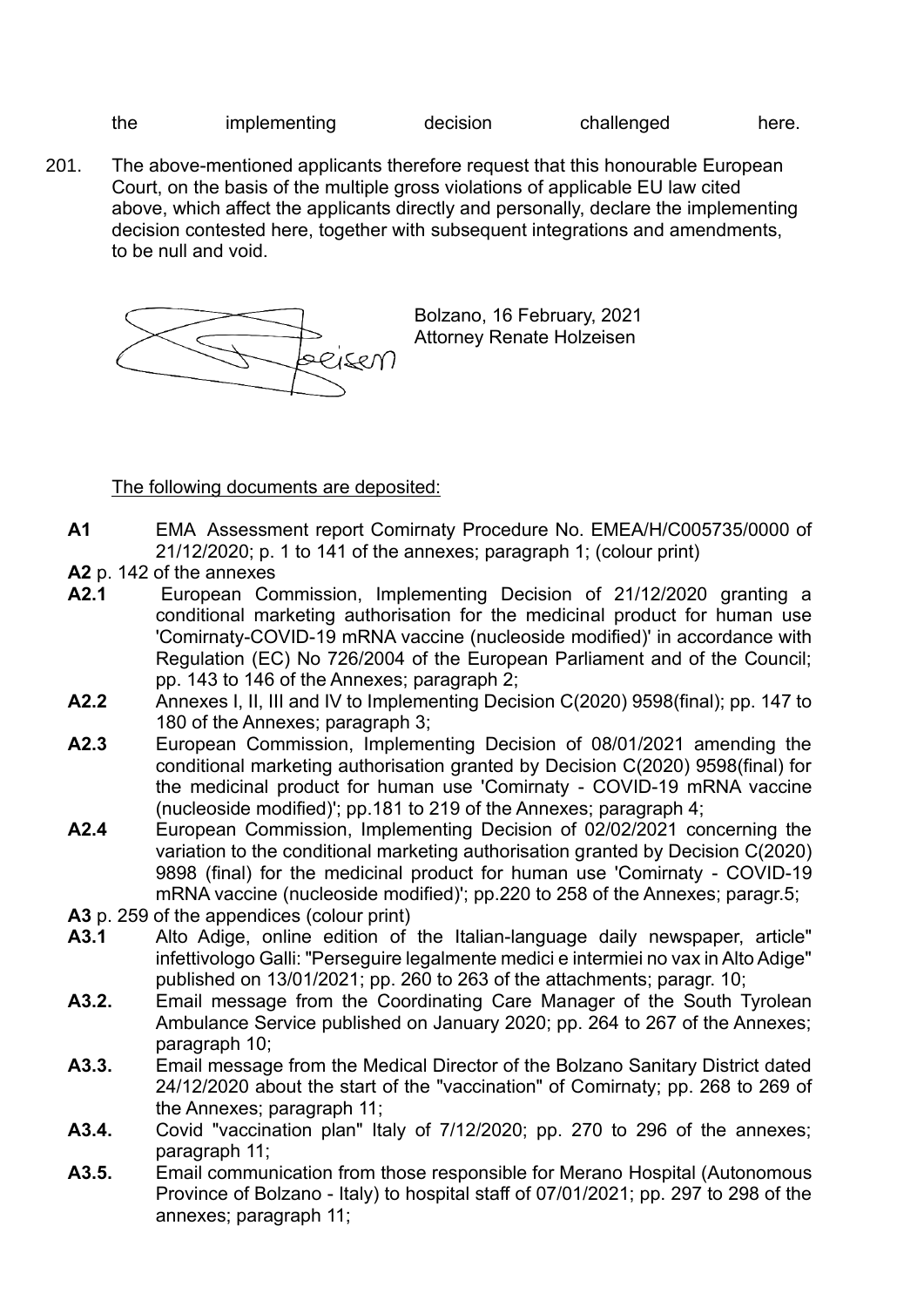- **A3.6.** Communication from the persons in charge of the Heinrich von Rottenburg Kaltern old people's home to the staff, dated 25/1/2021; pp. 299 to 300 of the annexes; paragraph 11;
- **A3.7**. Email from the Medical and Dental Association of Bolzano to doctors with vaccination request, dated 15/01/2021; pp. 301 to 302 of the annexes; paragraph 11;
- **A3.8.** AssoCareNews.it, article published 04/01/2021 regarding a geriatric nurse who was forced to have the Covid vaccination against her will: "Cristina, OSS: "mi hanno costretta al vaccino, mi hanno minacciata"; pp.303 to 307 of the annexes; paragraph 12;
- **A3.9** Nurse Times, article published 08/01/2021 regarding the threat of dismissal of 19 elderly care workers for refusing the Comirnaty "vaccination"; pp.308 to 312 of the Appendices; paragraph 12;
- **A4** RA DDr. Renate Holzeisen, warning letter of 19/12/2020 to EU Commission, EMA and others; "; pp. 313 to 387 of the a annexes; paragraph 16; (colour print)
- **A5** EU Vaccine Strategy Extract from the EU Commission's website of 11/02/2021; pp. 388 to 404 of the Appendices; paragraph 18;
- **A6** MedRixiv The infection fatality rate of COVID-19 inferred from seroprevalence data, John P.A. Ioannidis, May 2020; pp. 405 to 415 of the appendices; paragraph 29;
- **A7** Bulletin of the World Health Organization: Type: Research Article ID:BLT.20.265892 - Infection fatality rate of COVID-19 inferred from seroprevalence data, John P.A. Ioannidis, 14/10/2020; pp. 416 to 453 of the appendices; paragraph 29; (colour print)
- **A8** LaVerità, article on interview with new president of the Italian Medicines Agency announcing guidelines for GPs on home therapy for Covid 19 patients, "Via libera agli anticorpi monoclonali e alle linee guida per curarsi a casa", 03/02/2021; pp. 454 to 455 of attachments; paragraph 30;
- **A9** Consiglio di Stato, Rome Council of State Judgment No. 09070/2020, dated 1/12/2020; pp. 456 to 492 of the Annexes; paragraph 30;
- **A10** p. 493 of the annexes
- **A10.1** WHO, Bulletin, 30/01/2020 WHO Director-General's statement on IHR emergency Committee on Novel Coronavirus (2019-nCoV); pp. 494 to 498 of the Annexes; paragraph 34;
- **A10.2** WHO, Bulletin, 30/01/2020 Statement on the second meeting of the International Health Regulations (2005) Emergency Committee regarding the outbreak of novel coronavirus (2019-nCoV); pp. 499 to 507 of the Annexes; paragraph 36;
- **A11** p. 508 of the annexes (colour print)
- **A11.1** WHO, 17/01/2020, Interim guidance Laboratory testing for 2019 novel coronavirus (2019-nCoV) in suspected human cases; pp. 509 to 515 of the Annexes; paragraph 37;
- **A11.2** Christian Drosten, Diagnostic detection of Wuhan coronavirus 2019 by real-time RT-PCR; pp. 516 to 528 of the Annexes; paragraph 37;
- **A11.3** WHO, Summary table of available protocols; pp. 529 to 609 of the appendices; paragraph 37;
- **A11.4** Eurosurveillance, Detection of 2019 novel coronavirus (2019-nCoV) by real-time RT-PCR; pp. 610 to 618 of the Annexes; paragraph 37;
- **A12** p. 619 of the appendices
- **A12.1** WHO, Bulletin, 14/12/2020 WHO Information Notice for IVD Users;
- **A12.2**. WHO, Bulletin, 30/01/2020 –WHO Information Notice for IVD Users 2020/05; pp. 625 to 628 of the appendices; paragraph 46;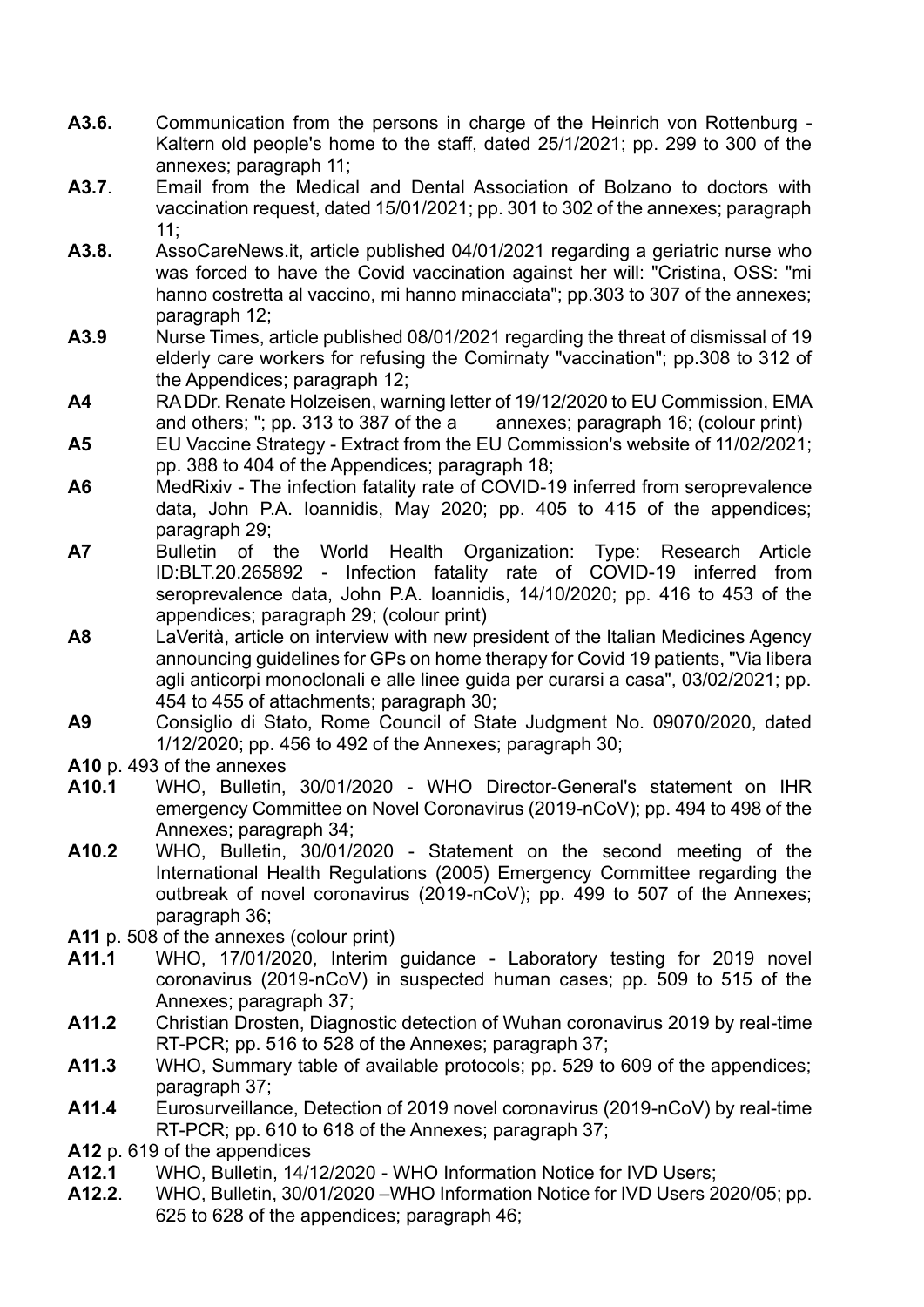- **A13** p. 629 of the appendices
- **A13.1.** The New York Times Your Coronosvirus Test is Positive. Maybe It Shouldn't Be, 29/08/2020; pp.630 to 634 of the appendices; paragraph 47;
- **A13.2.** Times of India Covid-19 test reports must also state cycle threshold value: Doctors, 06/09/2020; pp. 635 to 637 of the appendices; paragraph 47 ;
- **A14** Nature communications Post-lockdown SARS-CoV-2 nucleic acid screening in nearly ten million residents of Wuhan, China; pp.638 to 645 of the appendices; paragraph 48; (colour print)
- **A15** pp. 646 of the appendices; (colour print)
- **A15.1.** Tribunal da Relacao de Lisboa, Conclusao, 11/11/2020; pp. 647 to 681 of the appendices; paragraph 50;
- **A15.2.** Infectious Desease Society of America, Rita Jaafar und andere, Correlation Between 3790 Quantitative Polymerase Chain Reaction-Positives Samples, pp.682to 684 of the appendices; paragraph 50;
- **A15.3.** The Lancet, Elena Surkova und andere, False positive COVID-19 results: hidden problems and costs, 29/09/2020; pp. 685 to 687 of the appendices; paragraph 50;
- **A15.4.** Tumori Journal, Giovanni Apalone und andere, Unexpected detection of SARS-CoV-2 antibodies in the prepandemic period in Italy, 11/11/2020; pp. 688 to 694 of the appendices; paragraph 51;
- **A15.5.** Istat Istituto Nazionale di Statistica Impact of the Covid-19 Epidemic on the total mortality of the resident population in the first quarter of 2020; pp. 695 to 698 of the appendices; paragraph 52;
- **A16** p. 699 of the appendices; (colour print)
- **A16.1.** Retraction request letter to Eurosurveillance + Review report Corman-Drosten et al. Eurosurveillance 2020, Dr. Peter Borger et al., 27/11/2020; pp.700 to 729 of the appendices; paragraph 55 ;
- **A16.2.** Corman-Drosten Review Report, Addendum, last update 11/01/2021; pp.730 to 789 of the appendices; paragraph 60;
- **A16.3.** Eurosurveillance, Response to retraction request and allegations of misconduct and scientific laws, 04/02/2021; pp. 790 to 802 of the appendices; paragraph 60;
- **A16.4.** South Tyrolean Medical Service and Azienda Provinciale per i Servizi Sanitari Provincia Autonoma di Bolzano, letters dated 26/11/2020 and 25/11/2020; pp. 803 to 810 of the Annexes; paragraph 61;
- **A16.5.** Doctors' Group, Requests for disclosure of PCR test data, Province of South Tyrol and Province of Trento. dated 27/10/2020 and 26/10/2020; pp. 811 to 822 of the annexes; paragraph 61;
- **A17** WHO, Bulletin, Statement on the fifth meeting of the International Health Regulations (2005) Emergency Committee regarding the coronavirus disease (COVID-19) pandemic, 30/10/2020; pp. 823 to 830 of the annexes; paragraph 64;
- **A18** p. 831 of the annexes;
- **A18.1.** CNN Health Live TV Pfizer and BioNTech say final analysis shows coronavirus vaccine is 95% effective with no safety concerns; pp. 832 to 834 of the annexes; paragraph 80 ;
- **A18.2.** BMJ, Peter Doshi: Pfizer and Moderna's "95%effective" vaccines let's be cautios and first see the full data, 2671172020; pp. 835 to 839 of the annexes; paragr.80;
- **A18.3.** BMJ, Peter Doshi: Pfizer and Moderna's "95% effective" vaccines we need more details and the raw data; pp.840 to 845 of the annexes; paragraph 80 ;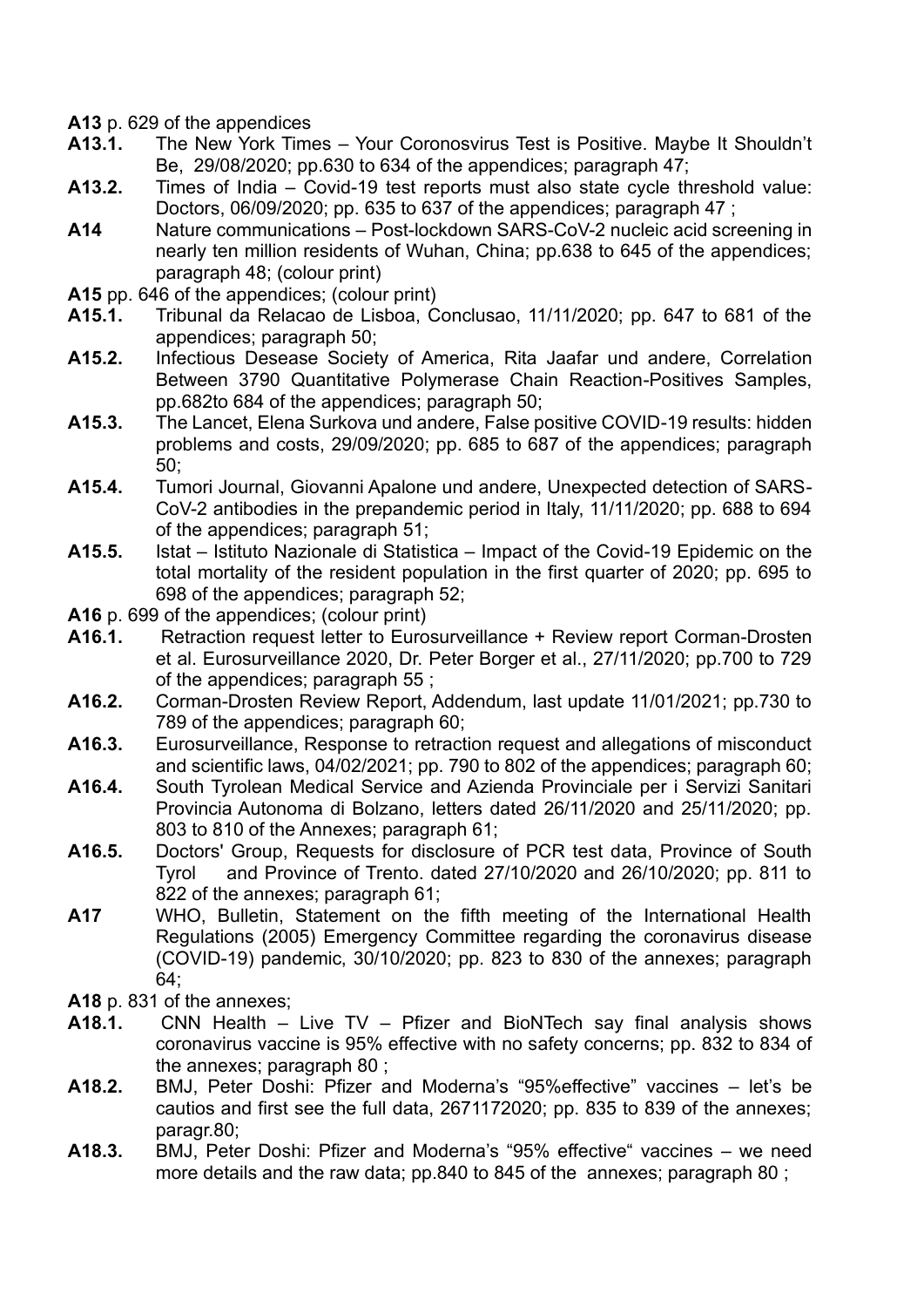- **A18.4.** U.S. Department of Health and Humand Services, FDA, June 2020, Development and Licensure of Vaccines to Prevent COVID-19 – Guidance for Industry; pp.846 to 870 of the annexes; paragraph 81;
- **A18.5.** Robert Koch Institute COVID-19 and Vaccination: Answers to frequently asked questions, p. 20/21 pp. 871 to 873 of the annexes; paragraph 83;
- **A19** Dr.med Wolfgang Wodarg, Dr. Michael Yeadon, Petiton/Motion, 01/12/2020; pp. 874 to 917 of the annexes; paragraph 91; (colour print);
- **A20** Expert Opinion 1. Prof. Dr. Stefan Hockertz, pp. 918 to 963 of the annexes; para.92
- **A21** Expert Opinion 2. Prof. Dr. Stefan Hockertz, pp. 964 to 991 of the annexes; paragraph 115;
- **A22** p**.** 992 of the annexes;
- **A22.1**. hcqmeta.com: HCQ is effective for COVID-19 when used early: real-time meta analysis of 200 studies; pp. 993 to1060 of the annexes; paragraph 144; (colour print);
- **A22.2.** The Guardian, Sugisphere: Governments and WHO changed Covid-19 policy based on suspect data from tiny US company, 03/06/2020; pp.1060 to 1071 of the annexes; paragraph 144;
- **A22.3**. France Soir, Oxford, Recovery et Solidarity: Overdosage in two clinical trials with acts considered criminal? 25/06/2020 pp.1072 to1078 of the annexes; paragraph 144;
- **A22.4.** Swiss Policy Research Covid-19: WHO-sponsered preliminary review indicates Ivermectin effetctiveness, 31/12/2020; pp.1080 to1085 of the annexes; paragraph 145;
- **A22.5**. Ivmmeta.com Ivermectin is effective for COVID-19: real-time meta analysis of 37 studies; pp. 1086 to 1111 of the annexes; paragraph 145; (colour print);
- **A22.6.** Science Direct Bénéfice de l'invermectine: de la gale à la COVID-19, un example de sérendipité; pp.1112 to1117 of the annexes; paragraph 145; (colour print);
- **A22.7.** Science Direct A COVID-19 prohylaxis? Lower incidence associated with prophylactic administration of Ivermectin; pp.1118 to 1130 of the annexes; paragraph 145; (colour print)
- **A22.8.** FLCCC Protocol for the prophylaxis and early outpatient treatment of Covid-19; pp. 1131 to 1133 of the appendices; paragraph 146; ( colour print);
- **A22.9.** Science Direct Effect of calcifediol treatment and best available therapy versus best available therapy on intensive care unit admission and mortality among patients hospitalized for COVID-19…". October 2020; pp. 1134 to 1138 of the appendices; paragraph 147;
- **A22.10.** Science Direct Vitamin D and survival in COVID-19 patients: A quasiexperimental study; pp.1139 to 1142 of the appendices; paragraph 147;
- **A22.11.** MedRxiv The link between vitamin D deficiency and Covid-19 in a large population; pp.1143 to 1168 of the appendices; paragraph 147; (colour print);
- **A22.12.** The BMJ Vitamin D Supplementation to prevent Acute Respiratory Tract Infections: systematic review and meta-analysis of individual participant data; pp. 1169 to 1191 of the appendices; paragraph 147;
- **A22.13.** ScienceDirect COVID-19 outpatients: early risk-stratified treatment with zinc plus low-dose hydroxychloroquine and azithromycin: a retrospective case series study; pp.1192 to 1225 of the appendices; paragraph 148;
- **A22.14.** MedicalXpress Lower zinc levels in the blood are associated with an increased risk of death in patients with COVID-19; pp.1226 to 1228 of the annexes; paragraph 148; (colour print);